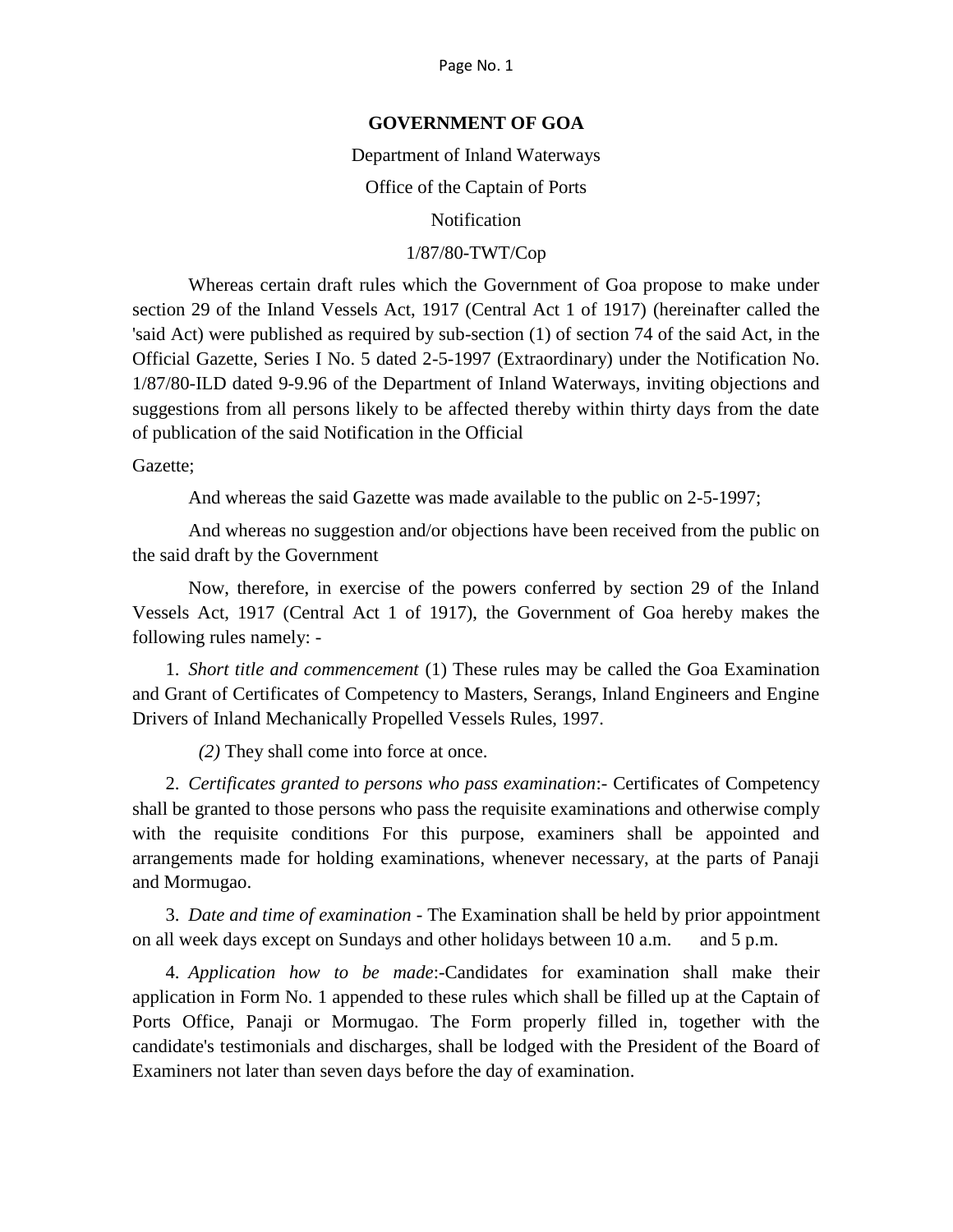5. *Testimonials required.* - Testimonials of character and of sobriety, experience, ability and good conduct on board the vessels and at least twelve months service preceding the date of application shall be required to be produced by all applicants. Applicants who have not served on board a vessel, within the last twelve months shall be required to produce, in addition to the testimonials hereinbefore mentioned, certificates of a like nature from their employers. No candidate shall be allowed to be examined unless he has served on board a vessel at sea or on inland waters for at least two years within the last six years and six months within the last three years, preceding the date of his application to be examined.

6. *Verification of service:-* For all grades of certificates, service in capacities other than those belonging to the Department i.e. as Cook, Steward, Clerk, Carpenter, etc., for which the candidate is to be examined, shall not be accepted.

Testimonials of service shall ordinarily be based on the employer's office records

Services claimed which cannot be verified from the employer's Office records shall be authenticated by affidavit of persons under whom such service has been performed as well as by an affidavit of the candidate himself.

7. *Certificate as to age:-* If any doubt arises as to the age of a candidate, he shall be required to produce a certificate of birth or baptism.

8. Gaps in service:- Candidates shall be required to account for any gaps in their service with documentary evidence.

### SIGHT TEST

9. (a) *Prescribed test:-*Every candidate for a deck certificate of competency shall pass the sight test as laid down before a certificate may be issued to him. If circumstances render it necessary for him to proceed with the examination in Navigation and Seamanship before undergoing the sight test, he shall be informed that be Examination in Navigation and Seamanship shall be cancelled in the rest of his failure to pass either of the sight tests.

*Notes*: Detailed information with regards to the conduct of examination and standard required is contained in Appendices A, B, C and these males.

*(b)*Letter test. - Every candidate for a deck certificate of competency shall undergo the letter test. He shall be required to pass a Higher Standard Viz normal vision using both eyes or either eye separately.

(c) Lantern test. – Every candidate for a deck certificate of competency shall undergo the lantern test on every occasion on which he presents himself for examination for his first certificate of competency, but if he then passes, he shall not be required to undergo lantern test on any subsequent occasion.

(d) Passing or failure in examination letter test:- if the candidate passes the letter test, he shall be required to undergo the lantern test, unless he holds a certificate of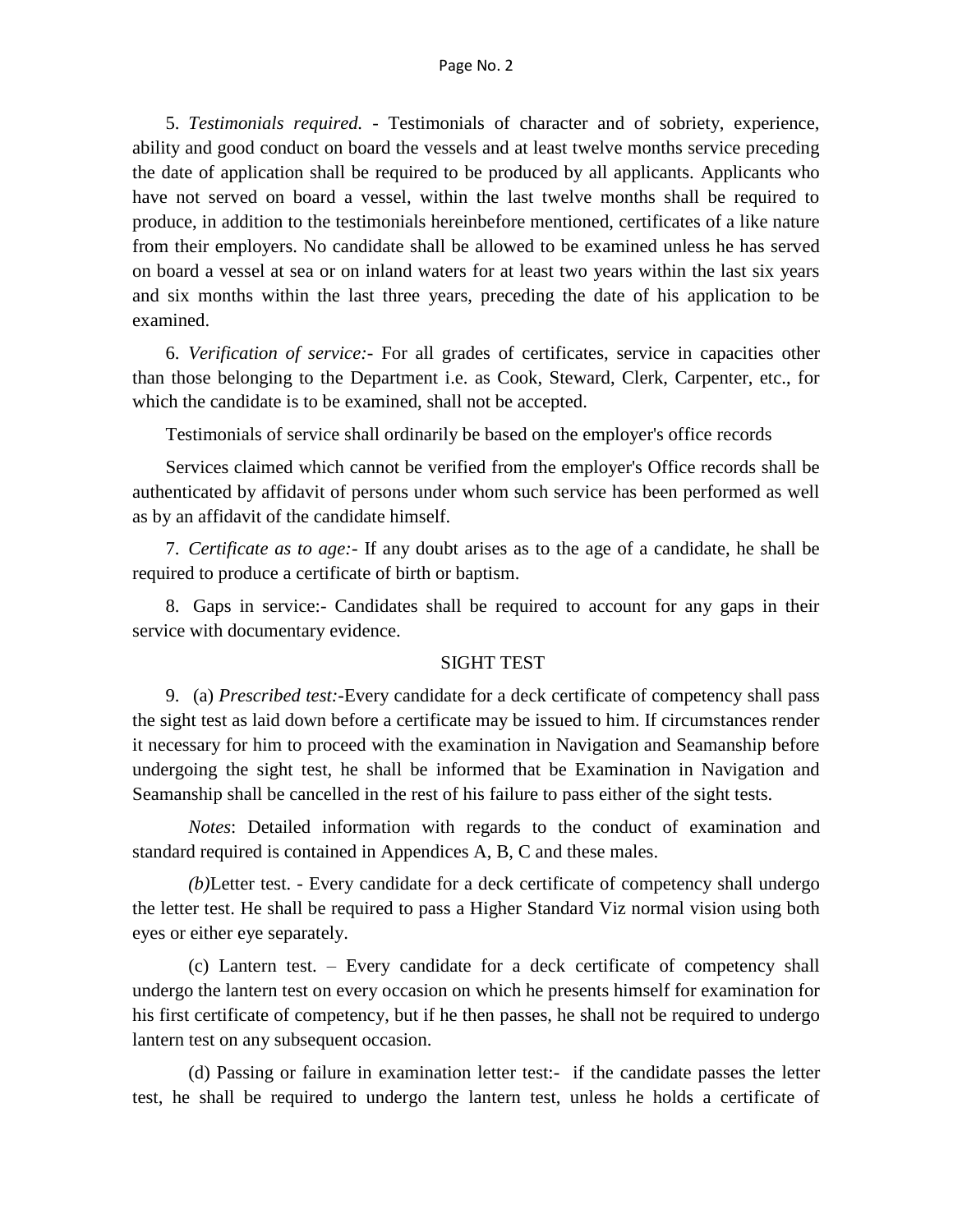competency. If he fails in the latter test, he may, - *(i)*proceed to the lantern test in which case the result of both tests will be into consideration in deciding whether he has passed, or

(*ii)* break off the examination and present himself for re-examination in not less than three months time.

(e) Lantern test. - If the candidate passes the lantern test after passing the letter test, he shall be deemed to have passed the test.

If the result of the lantern test inconclusive, or if candidate passes it after failing in the letter test, his case shall be submitted to the Captain of Ports, Panaji who shall decide whether he has passed or failed, or whether he has to be referred for a special examination.

If the candidate fails to pass a lantern test, the examiner shall point out to him the condition stated in sub-rule (g) under which he may appeal. Appeals shall be made through the Captain of Ports and forwarded to the Government with the Examiners remarks.

A candidate who fails to the lantern test, shall not be re-examined unless the Captain of Ports decides that he may be re-examined after a lapse of three months. A certificate shall be issued to the candidate stating whether he mayor may not be reexamined.

(*f)* Special examination. – in case of a candidate who is referred for further examination, the Captain of Ports shall make arrangements for a special examination for which no additional fee shall be charged.

(*g)* Appeal cases:- A candidate who is adjudged to have failed in the lantern test, may appeal to the Government which may, if it deems fit, remit the case to a special body of examiners for decision. Such candidate shall be required to pay a special fee Rs. 50/ which shall be returned to him if he is declared to have passed the special examination.

(*h*) Candidates to attend punctually for special examination Candidates who are referred to for a special examination or who appeal against the result of the local test, shall be notified by the Government of the time at which they should attended for special examination and the candidates shall inform the Captain of Ports whether or they will be able to attend at that time. Any candidate who, after informing the Captain of Ports that he will attend, fails to appear at the time appointed shall be liable to have his examination postponed indefinitely, and also he has appealed under sub-rule (g) shall forfeit the appeal fee for Rs. 50/- and shall be required to deposit a further fee of the same amount before further arrangements are made for his special examination.

(*i*) Failure in special examination. – where, during the course of special examination, a candidate who has appealed or has been referred under sub –rule (*f)* is found to have a permanent defect in his eye-sight such as to render him unfit for a sea career, he shall be finally rejected and shall not be allowed to be examined again in the sight test on any occasion: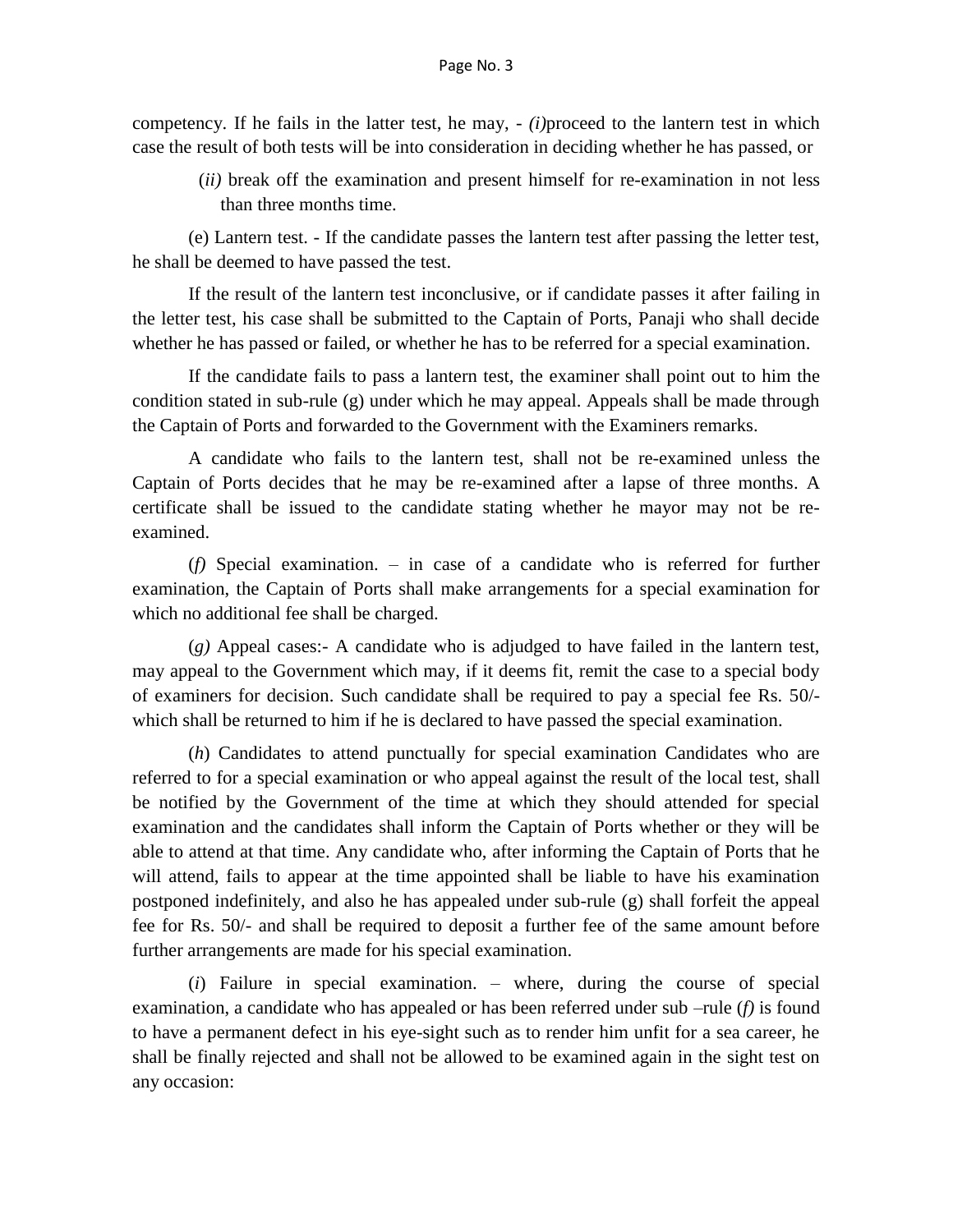Provided that, if the candidate is still dissatisfied, it shall be open to him, If he so desires, to present himself for second special examination on payment of a fee of rupees seventy five. Such candidate shall be required to bring with him a friend to witness the examination.

A second examination under this sub-rule shall be entirely voluntary and shall form no part of the examination for a Certificate of Competency. The Government may take into consideration whether a certificate should be granted.

The special appeal fee of rupees seventy five shall not be refundable unless, in the special circumstances of an individuals case, the the Government thinks fit to refund it.

### QUALIFICATIONS FOR CERTIFICATES OFCOMPETENCY AS SERANG

10. Examination in prescribed sigh tests. – All candidates for Certificate of Competency as Serang shall first be examined in the sight test as laid down.

11. Age.-A candidate for Certificate of Competency as Serang of an inland vessel shall be not less than 25 years of age and shall produce satisfactory testimonials of sobriety and intelligence.

12. *Qualifications. –* (1) A candidate for a Certificate of Competency as Serang shall have minimum qualification of seventh standard passed in English or Hindi or Marathi or Gujarathiand knowledge of regional language.

(2) Such candidates who, desires to appear for the examination of Competency as serang should produce the Certificate of New Entrants Training Course in the Maritime School, Britona, for verification. The training period of the respective course shall be considered as a sea service for the purpose of computing the total qualifying service.

(3) Candidates who have passed Seventh Standards prior to year 1987 and in possession of Advanced/Refresher Training Course Certificate as Serange should undergo present Advanced/ Refresher Training Course as Serang in the Maritime School, Britona and produce certificate for verification.

(4) Such candidates should have six years of service at sea or on Inland Waters, one year of which service shall be as helsman or as Assistant Master (Deck) or Sukani or total of six years service as Sailor, and should have performed at least six months service on board the vessel plying in the port/Inland Rivers of the State where the Candidate is appearing for the examination of Serange.

(5) Such candidates who have passed IX Std. shall have four years of service at sea or on Inland waters, one year of service shall be as helsman or as Assistant Master or Sukani or total of four years of service as Sailor and should have performed at least six months service as Sailor and should have performed at least six months service on board the vessel plying in the port/Inland Rivers of the State where the candidate is appearing for the examination of Serang and shall be examined in the following subject: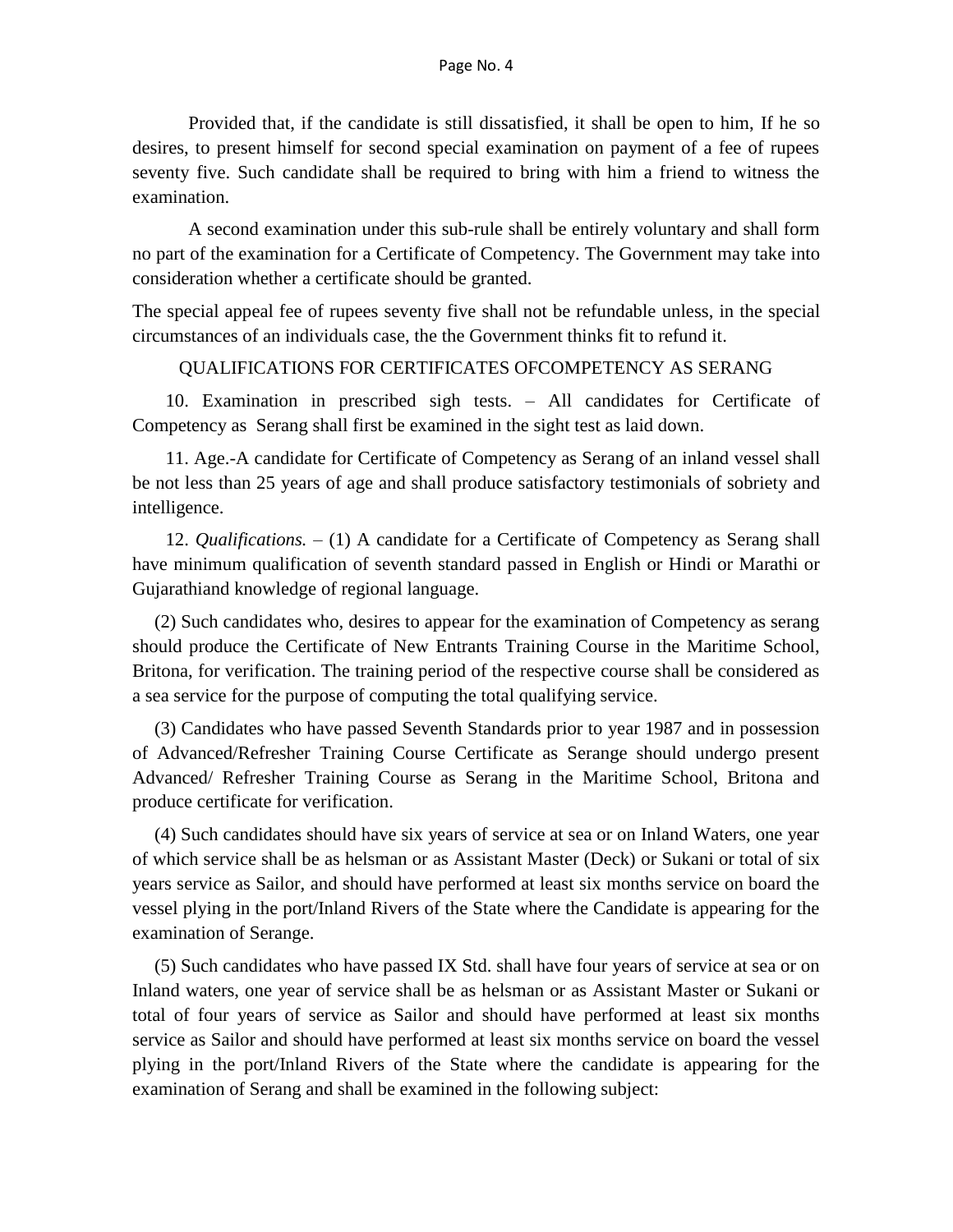(a) the rules of the road as regards both sailing vessels and mechanically propelled vessels, their regulation, lights, fog and sound signals;

(b) the marking and use of the lead line and knowledge of the compass;

(c) Management of a boat under oars or sail;

(d) Steps to be taken in the event of vessel grounding;

(e) Management of inland vessels under all conditions;

(f)Management of inland vessels under tow or when towed

(g) partial questions on carriage of iron ore;

(h) the provisions of the rules made by Captain of Ports in respect of Life Saving and Fire Appliances and general discipline.

13. Failure. If a candidate fails in an examination for a Certificate of Competercy as Serang, he shall not be re-examined till he has rendered additional service for three months as Helsman or Assistant Master or Sukani or Sailor and produces Medical Sea Fitness Certificate.

## QUALIFICATIONS FOR CERTIFICATE OF COMPETENCY AS SECOND CLASS MASTER

14. *Examination in prescribed sight tests.*--All candidates for Certificates of Competency as Second Class Master shall first be examined in the sight tests, as laid down.

15. *Age*. – A candidate for a Certificate of Competency as Second Class Master of an Inland Vessel shall be not less than 27 years of age and not more than 55 years of age and shall produce testimonials of sobriety and intelligence.

16. *Qualifications*– (1) A candidate for Certificate of Competency as Second Class Master should hold certificate of Competency as Serang.

(2) Such candidates who desire to appear for the examination of Competency as 2nd Class Master should undergo Advanced Refresher training course of II Class Master in the Maritime School, Britona. The candidate shall require to produce the said certificate for verification. The training period of the respective course shall be considered as a sca service for the purpose of computing the total qualifying service.

(3) Such candidates should have two years service as HelsmanSukani of inland vessel having not less than 50 N.H.P/282 BHP or three years service as Serang of an Inland Motor vessel having less than 50 N.H.P./282 BHP. A candidate for certificate of Competency as Second Class Master shall be examined viva voce in the following subjects: -

a) management of inland vessels and inland mechanically propelled vessels under all conditions;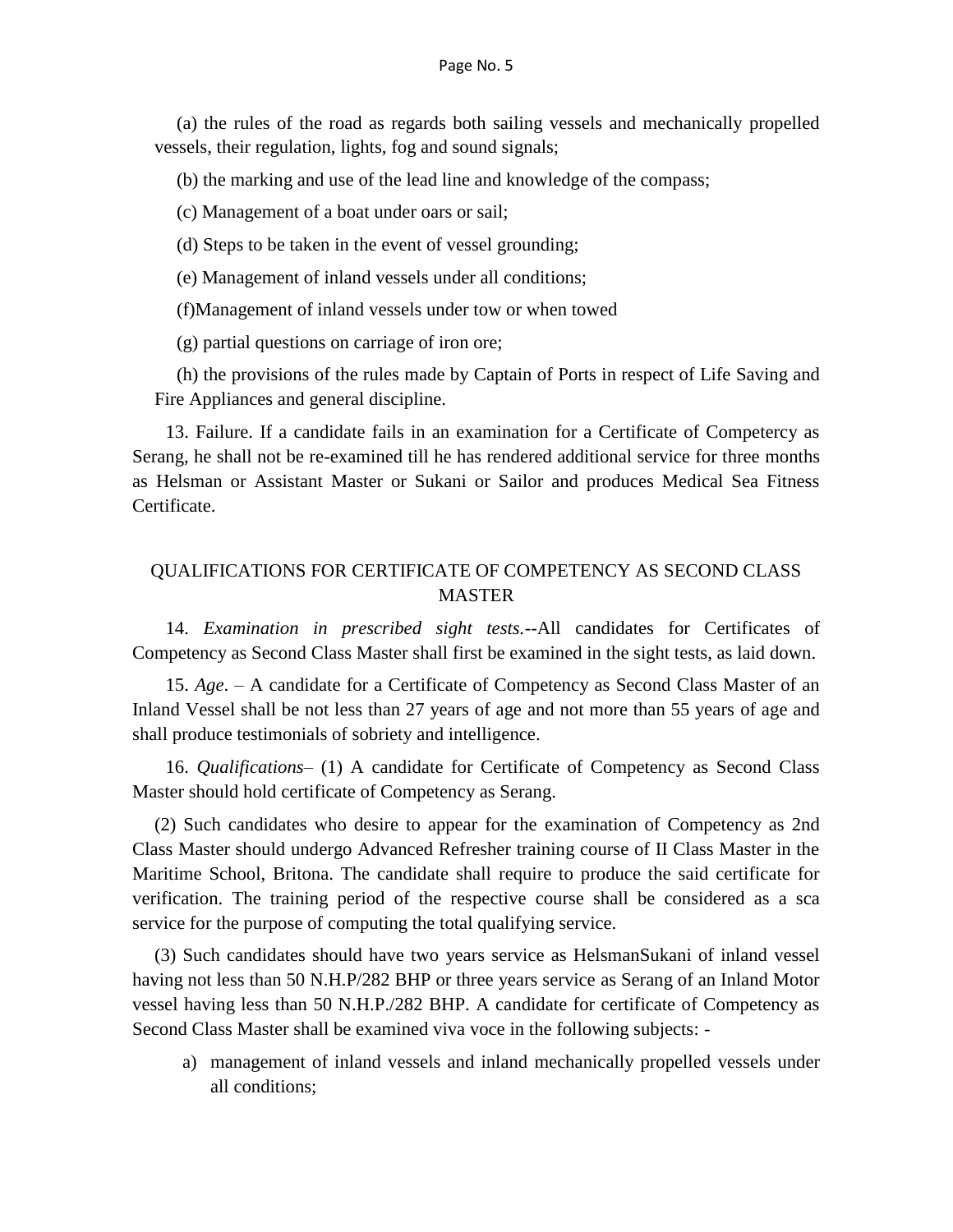- b) Knowledge of storm and distress signals;
- c) knowledge of the compass;
- d) knowledge of inland waters of Goa, its anchorages, shoals, buoyage, beacons, lights and other such matters.

17. *Failure*.- If a candidate fails in an examination for a Certificate of Competency as Second Class Master, he shall not be re-examined until he has rendered additional service for three months as Helsman of a vessel of not less than 50 nominal horse power/282 BHP or as Serang in charge of an inland vessel of not less than 50 nominal horse power/282 BHP

18. *No refund of fee permitted*.- The fee which the candidate has paid shall not be refunded to him and on presenting himself, when entitled so to do, for re-examination for the higher grade of certificate, he shall be required to pay the full fee again.

# QUALIFICATION FOR CERTIFICATE OF COMPETENCYAS FIRST CLASS MASTER

*19. Examination in prescribed sight test.--*All candidates for Certificate of Competency as First Class Master shall first be examined in the sight tests, as laid down.

20. *Age*.- A candidate for a Certificate of Competency as First Class Master of an inland vessel shall not be less than 29 years of age and shall produce testimonials of sobriety and intelligence.

*21. Qualifications.--*(1) A candidate for Certificate of Competency as First Class Master should hold Certificate of Competency/Service as Second Class Master;

(2) Such candidate who desires to appear for the examination of Competency as 1st Class Master should undergo Advanced Refresher Training Course 1st Class Master in Maritime School, Britona. The Candidate shall require to produce the said Certificate for verification. The training period of the respective course shall be considered as a sea service for the purpose of computing the total qualifying service;

(3) Such candidate should have served :-

(a) as Master of a Motor vessel of not less than 40 nominal horse power/226BHP for a period not less than 1'/, years, while holding a Certificate of Competency as Second Class Master

or

(b) as Assistant Master of a vessel of not less than 100 nominal horse power/565 BHP while holding a Certificate of Competency as Second Class Master for a period of not less than 2 years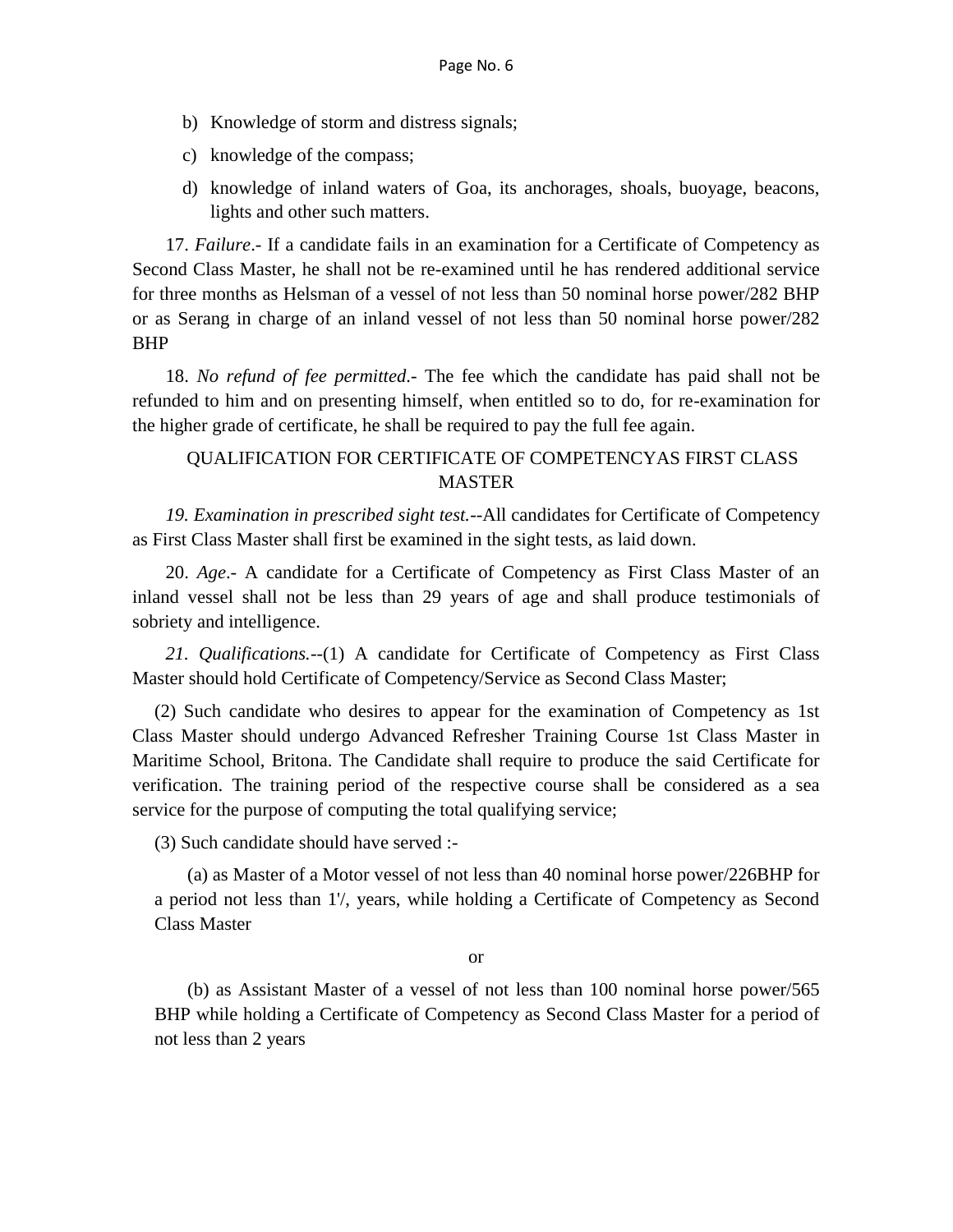22. Additional knowledge.- In addition to the knowledge required for the grades of Serang and Second Class Master, a candidate for Certificate of Competency as First Class Master shall be examined in viva voce in each of the following subject:

(a) knowledge of tide-tables and effect of currents;

(b) knowledge of hydrographic charts of inland waters of Goa;

(c) how to turn a vessel of any size or type short round, bring her to an anchor and get underway, also how to bring a vessel alongside a jetty, pier or wharf and take her off again and precaution to be taken with regard to engines. Handling of twin screw vessels, writing of log books, and weather, loading of ore, cargo and other general cargoes;

(d) knowledge of fire fighting appliances, light and sound signals, life saving appliances and their uses;

(e) knowledge of the provisions of the Inland Vessels Act, 1917(Central Act 1 of 1917), and the rules framed there under;

(f) knowledge of Mormugao and Panaji Port Rules and also Customs Regulations in so far as they are applicable to inland mechanical propelled vessels;

(g) signaling, recognition of alphabet and numbers through the international Code of Flage and Morse, use of ensign flag;

(h) working knowledge of English or Hindi or Marathi or Gujarathi with minimum qualification or Seventh Standard passed and knowledge of the regional language;

(i) seasons and general weather of the area throughout the year;

(j) he should be fully conversant with the use of Mariner's Compass and be table to make use of weather reports issued for the area;

(k) towage.

23. *Failure*. - If a candidate fails in an examination for a Certificate of Competency as first Class Master, he shall not be re-examined until he has rendered additional service for six months.

24. *Report*.- The examiner may call for a report on medical check up of a candidate for Certificate of Competency as a First Class Master from the nearest Government Hospital or Doctor before examining him.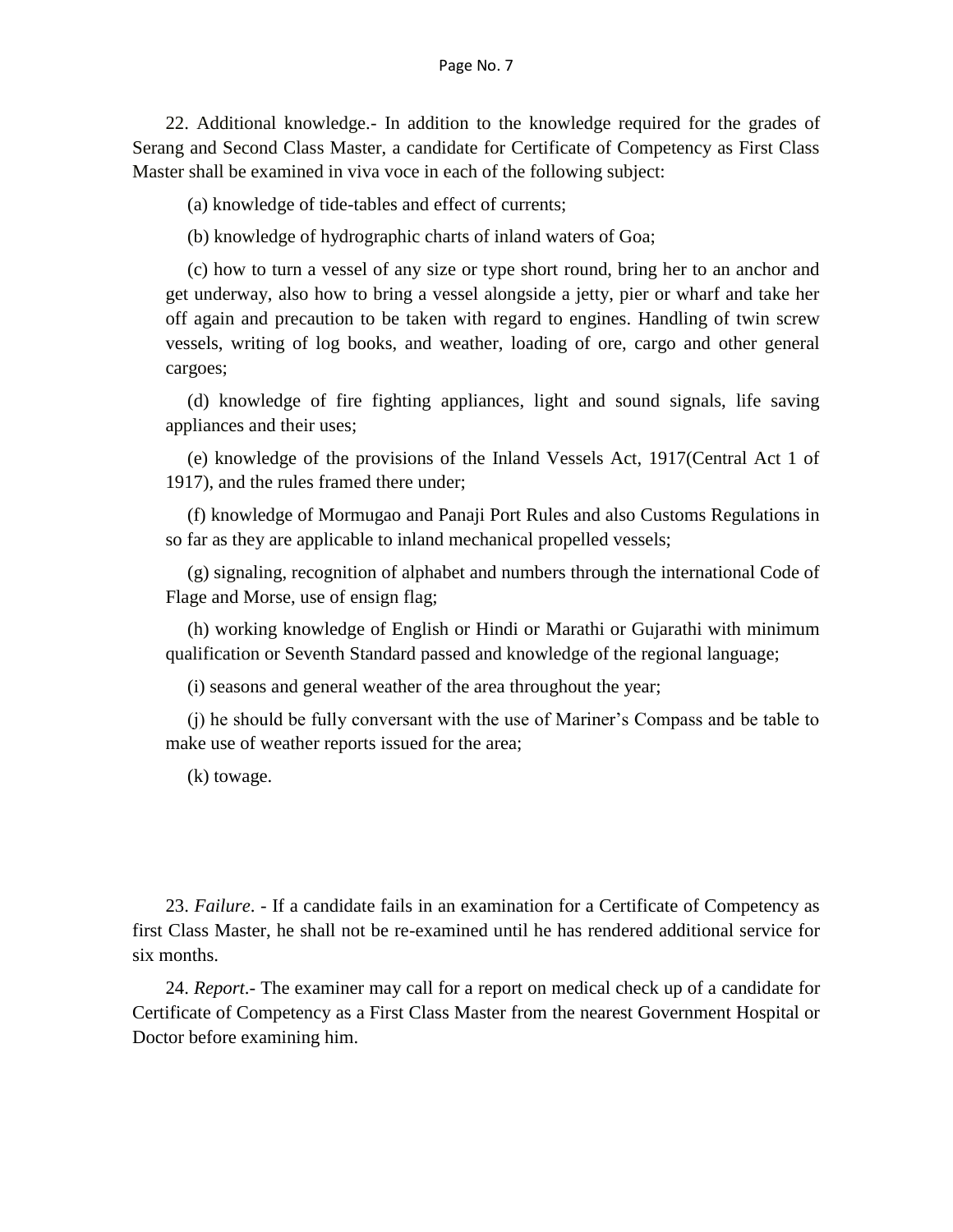## QUALIFICATIONS FOR CERTIFICATE OF COMPETENCY AS SECOND CLASS ENGINE DRIVEROF INLAND MOTOR VESSELS

25. *Age*.-- A candidate for a Certificate of Competency as Second Class Engine driver of an inland motor vessel shall not be less than 25 years of age, and not more than 55 years of age.

26. *Qualifications*.--(1) Such candidate shall have minimum qualification of Seventh Standard pass in English/or Hindi or Marathi or Konkani and knowledge of regional language.

(2) Such candidate who desire to appear for examination of Competency as Second Class Engine Driver of inland vessel should undergo New Entrants Training course for Engine Room in the Maritime School, Britona, The candidate shall require to produce the said certificate for verification. The training period of the respective course shall be considered as a sea service for the purpose of computing the total qualifying service.

(3) Candidates who have passed Seventh Standards prior to year 1987 and in possession of Advanced/Refresher Training Course Certificate as Second Class Engine Driver should undergo present Advanced/Refresher Training Course as Second Class Engine Driver in the Maritime School, Britona and produce certificate for verification.

(4) Such candidate should have served:--

(a) for a period of not less than five years in the engine room of a motor vessel of not less than 226 brake horse power, of which period not less than one year must have been served as Assistant Driver or total of six years service as sailor (engine);

(b) for period of not less than six years in the engine room of motor vessel having engines of not less than 85 brake horse power, or eight years in the engine-room of a vessel having engine of not less than 40 brake horse power of which period not less than one year should have been as assistant driver or oilman.

(c) such candidate who has passed 9th Standard must have four years of service at sea or on Inland Waters, one year of which service must be as an Oilman or as an Assistant Driver or total of four years of service as Sailor and should have performed at least six months service on board the vessel plying in the Port/Inland Rivers of the State/candidate is appearing for the examination of 2nd Class Engine Driver.

#### 27. Knowledge required. - Such candidate shall:-

(a) satisfactorily pass a viva voce examination on the working of the various types of internal combustion engine and be able to name the principal parts of the machinery;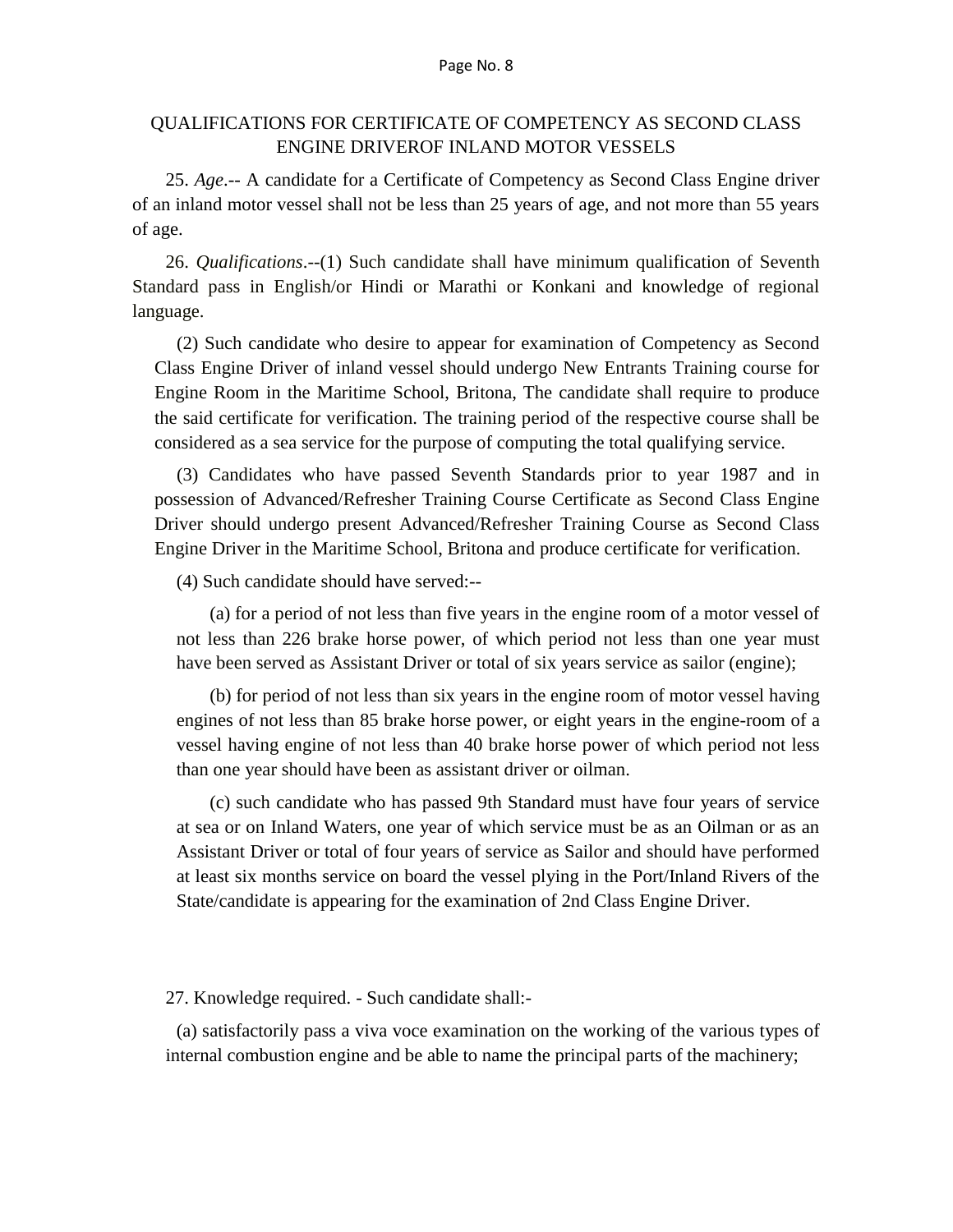(b) be required to know what attention is required by the various part of the machinery, understand the use and management of the different valves, corks, pipes and connections and be familiar with the various methods of supplying air and fuel to the cylinders;

(c) be required to be able to describe the chief causes which may make the engine difficult to start and explain how he would proceed to remedy any defects connected therewith; he shall also be able to show that he understands the mechanism of the starting and reversing arrangements and that he is competent to deal with defects therein;

(d) be required to be able to overhaul an engine, to adjust the working parts and to put the engine together again in good working condition. He shall be required to understand how to make good the result of ordinary wear and tear to the machinery and how to correct defects from accidents;

(e) 'be required to be familiar with the nature and properties of the various fuel oils used in internal combustion engines. He must understand what is meant by flash point and

(f) be required to know the danger resulting from leakage from the fuel oil tanks and must understand the precautions to be taken against explosion. He shall also be able to take the necessary precautions to guard against the escape of inflammable vapour from the vapourizer when the engines are stopped. He must know how to deal with fire should it break out.

28. Practical test..The candidate shall also be able, if required to show his practical knowledge by actually working the engines of a motor vessel in the presence of the Examiner.

# QUALIFICATION FOR CERTIFICATE OF COMPETENCY AS FIRST CLASS ENGINE DRIVERS OF INLAND INLAND MOTOR VESSELS.

29. Age. --A candidate for a Certificate of Competency as First Class Engine Driver of an inland motor vessel shall be not less than 27 years of age.

30. Qualification.-(1) Such candidates should possess Certificate of Competency/service as 2nd Class Engine Driver.

(2) Such candidate, who desire to appear for examination of Competency as First Class Engine Driver of an Inland motor vessel should undergo Advanced Referesher Training Course for 1st Class engine driver in Maritime School, Britona. The candidate shall require to produce the said certificate forverification. The training period of the respective course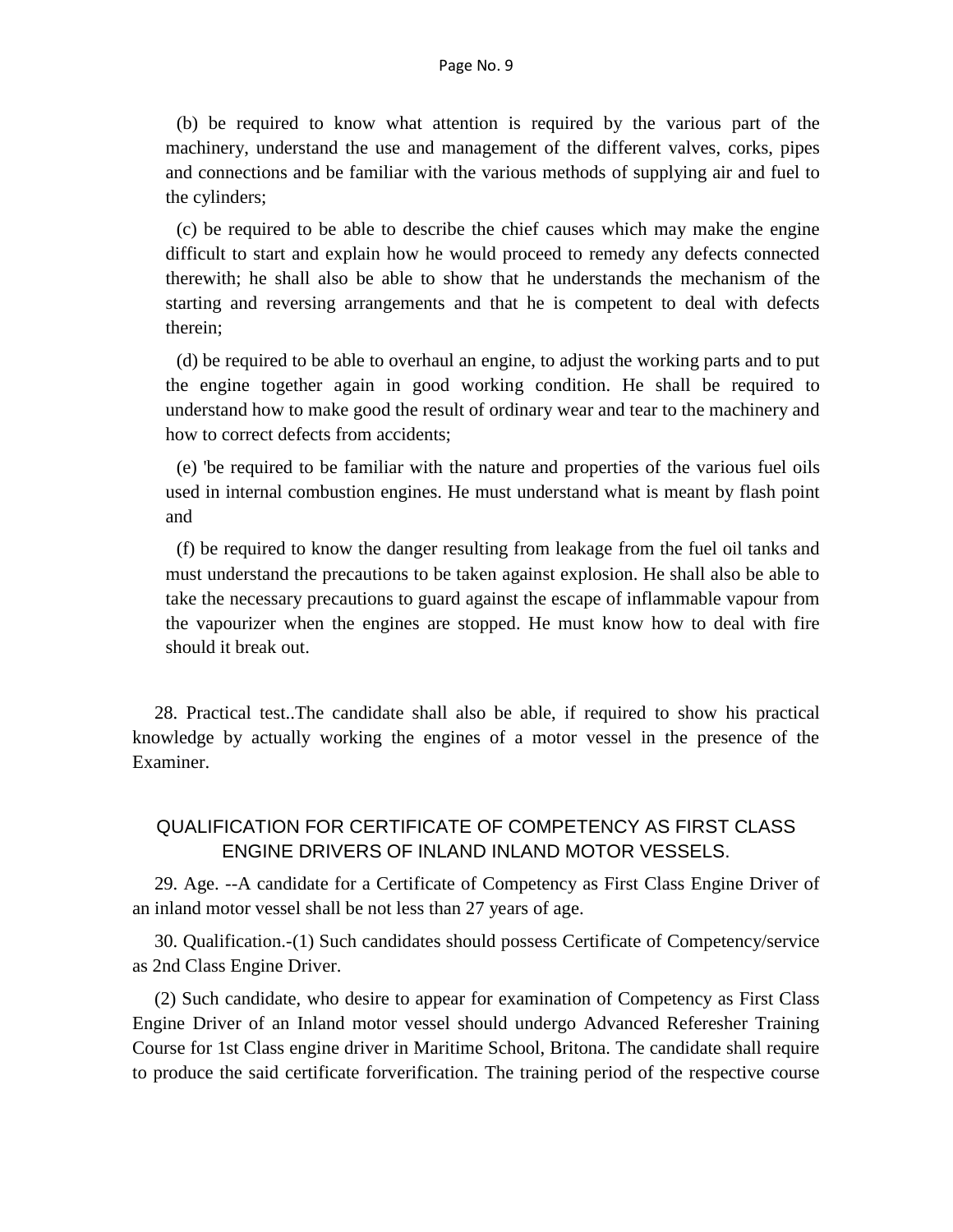shall be considered as a sea service for the purpose of computing the total qualifying service.

- (3) Such candidate should have served: ---
	- (a) for a period not less than one year as Assistant Engine driver on regular watch on the main engines of a motor vessel of not less than 565 brake horse power, while holding a Second Class Engine Driver's Certificate for motor vessels; or
	- (b) for a period of not less than 18 months as Assistant Engine Driver/Oilman with a Second Class Engine-Driver's Certificate of motor vessel in charge of a watch on the main engine of a motor vessel of not less than 226 brake horse power, or
	- (c)for a period of not less than four years in the engine room of a motor vessel of not less than 226 brake horse power of which period not less than one year should have been served as an assistant driver or oilman whilst holding a Second Class Engine Driver's Certificate for motor vessels; or
	- (d) for a period of not less than 18 months with a Second Class Engine Driver's Certificate for motor vessels as driver incharge of the engine of a motor vessel of not less than 113 brake horse power

31. *Additional qualifications.-(1)* Such a candidate shall pass viva voce examination similar to that required by rule 27 for a Second Class Engine Driver's Certificate but of a more advance stage.

(2) Such candidate who desire to appear for examination of Competency of First Class Engine Driver should be able to overhaul an engine, to adjust the working parts and 10 put the engine together again in good working condition. He shall also be required to understand how to make good the result of ordinary wear and tear to the machinery and how to correct defects from accidents. He should know valve setting and injector setting of marine engine and be able to replace liner and head of engines with appropriate knowledge of torquese and must also have knowledge for trouble shooting of engines

# QUALIFICATIONS FOR CERTIFICATE OF COMPETENCY AS INLAND ENGINEERS OF INLAND MOTOR VESSELS.

32. Age.-- A candidate for a certificate of Competency as Inland engineer of an inland motor vessel shall not be less than 29 years of age.

33. Qualifications.-(1) Such candidates who desire to appear for examination of Competency as Inland Engineer of an Inland Motor Vessel should undergo Advanced Referesher Inland Engineer Training Course in the Maritime School, Britona. the candidate is required to produce the said certificate for verification. The training period of the respective course shall be considered as sea service for the purpose of computing the total qualifying service.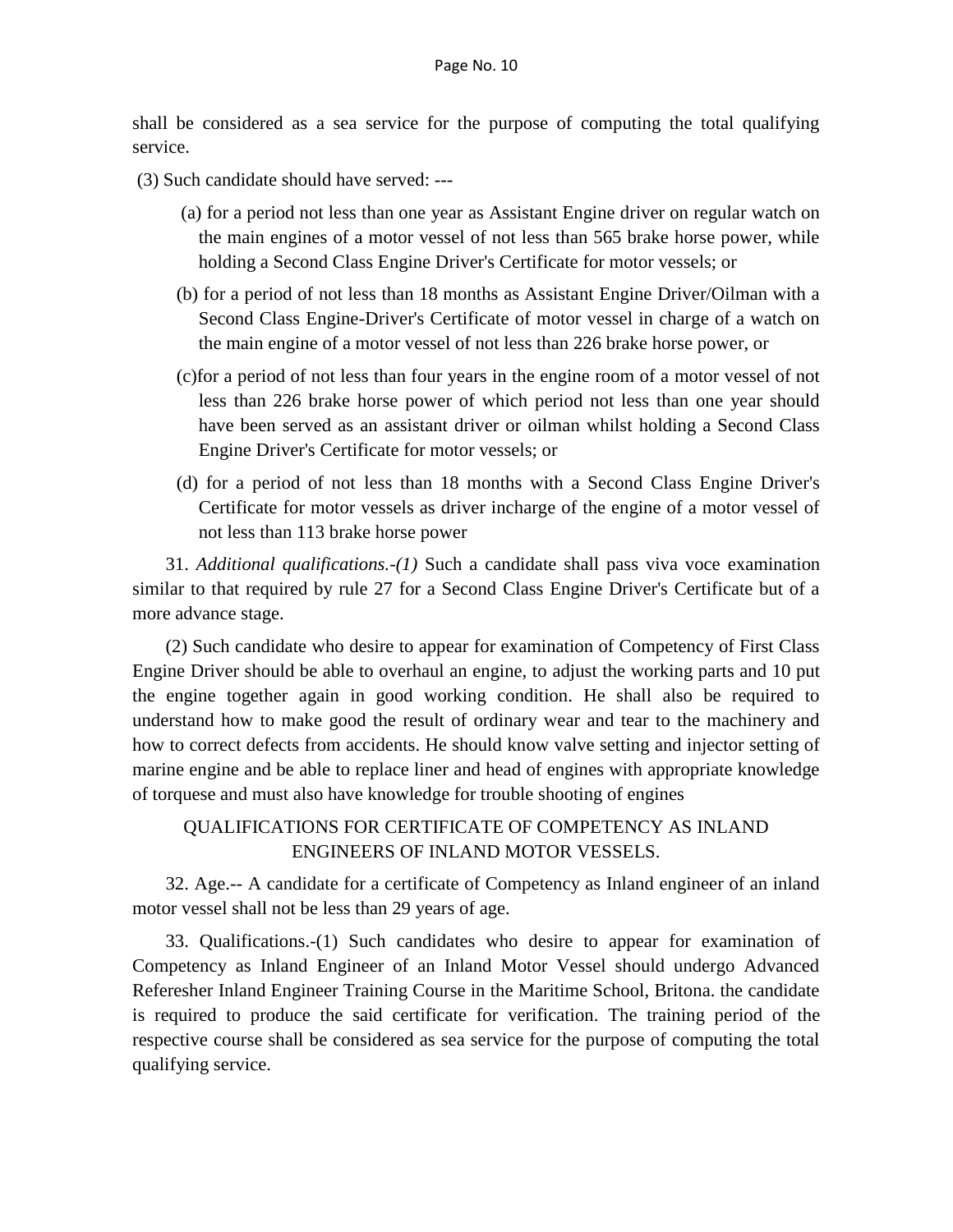(2)(a) He should hold 1st Class Engine Driver Competency Service Certificate under the Inland Vessels Act, 1917 (Central Act 1 of 1917).

(b) He should have worked for 18 months on a vessel having engines more than 226 BHP and less 565 BHP/or he has to work more than 27 months on a vessel having less than 226 BHP while holding 1st Class Engine Driver Certificate issued under the Inland Vessels Act, 1917(Central Act 1 of 1917).

(3) Knowledge required: --Such candidate should:--

(a) be able to write a legible hand and have a good knowledge of arithmetic up to and including vulgar and decimal fractions and square root. He shall also be able to work out questions relating to spring or level loaded safety and relief valves, consumption of oils and stores capacities of tanks to bunkers, speed of vessels and other similar problems and be able to calculate suitable working pressures for air receivers of given dimensions and the stress per square inch on crank and tunnel shafts and other parts of the machinery when the necessary dates are furnished;

(b) be able to give a clear explanation of the principles on which oil, gas or other internal combustion engine works, including the methods of ignition, to point out the differences between them and to show by means of illustrative sketches and otherwise, that he understands the details of the construction of those in general use.

(c) be families with the various methods of supplying air and fuel to the cylinders in the different types of engines, the construction of the apparatus for carburetting, atomizing or gasifying the fuel, and the means for cooling the cylinders, pistons, etc.

(d) have satisfactory knowledge of the process employed in the construction of internal combustion engines in the workshop and of the methods used in fitting the machinery on board a ship.

(e) know what attention is required by the various parts of the machinery and understand the use and management of the deferent valves, cocks, pipes and connections;

(f) be able to state and describe the chief cause which may make the engines difficult to start and explain how he would proceed to remedy any defects arising there from. He shall also be able to show that he understands the mechanism of the starting and reversing arrangements and is competent to deal with defects therein;

(g) understand how to make good the result of ordinary wear and tear to the machinery, how to test the fairness of shafting, etc. and how temporary or permanent repair could be affected in case of derangement or total breakdown;

(h) understand the construction of the pressure gauge, barometer, thermometer and other instruments used in the engine room and the principles on which they work,

(i) understand the construction and working of centrifugal bucket and plunger pumps and the principles on which they work;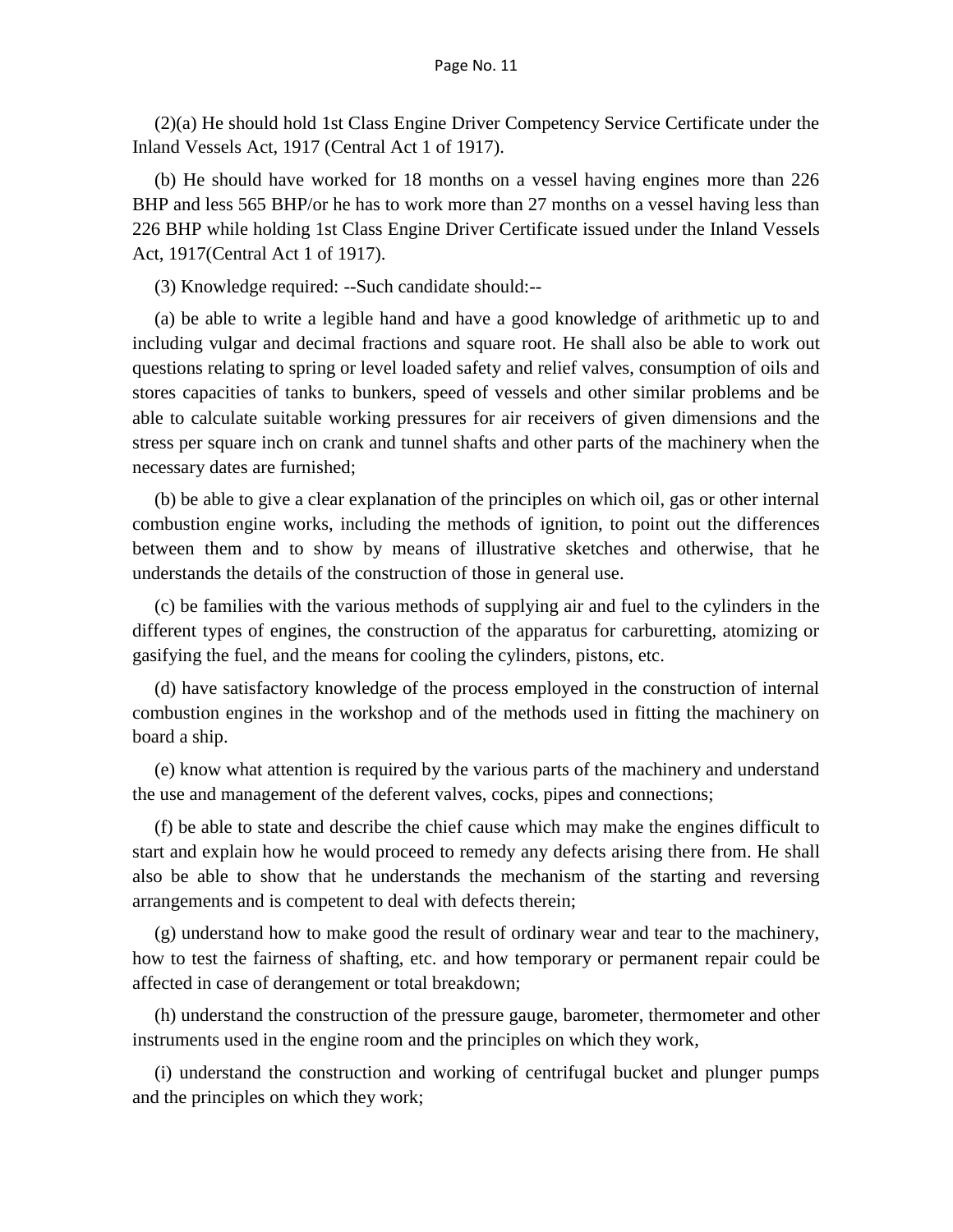(j) understand the construction and working of air compressors gas producers, steering engines, electric light engines, dynamos, electric motor, refrigerating, hydraulic and other auxiliary machinery found board a ship;

(k) possess a good working knowledge of the construction and management of auxiliary steam boilers and machinery and be familiar with the prominent facts relating to combustion, heat and steam;

(1) be familiar with the nature and properties of the various oil, etc. generally used in internal combustion engine and understand what is meant by "flash point and have knowledge of the explosive properties of gas or the vapour given off by those oils, etc., when mixed with definite quantities of air, and be thoroughly conversant with the danger of exposing such gas or vapor to a naked light or of allowing any leakage from the oil tanks particulary into the vessel's bilges and non-ventilated spaces, or from gas producers, pipes vapourizers, etc.

(m) throughly understand the precaution to be taken against fire or explosion from oil or gas, and know how to deal with fire, should it break out. He should also be familiar with the action of wire gauge diaphragms when placed in pipes and connections to oil tanks, etc. for the purpose of preventing the explosion or ignition of oil vapour therein;

(n) be able to explain the principal, construction and arrangement of primary and secondary batteries and induction coils so far as is necessary for the efficient management of an oil engine;

(o) be able to take off and calculate indicator diagrams and understand the action of the gas in the cylinder as shown thereby; and

(p) have a fair knowledge of the rudiment of projection and be able to make a dimensioned working drawing of some simple part of the machinery with which he ought to be familiar or to complete and develop a given example. Drawing boards and T-squares will be provided but candidates shall, have to bring with them any drawing instruments they require.

34. *Motor vessels certificate to Steam Vessel Engineers*.- An Engineer in possession of a (Steam) Certificate of Competency as an engineer is also eligible for a certificate as an engineer of inland motor vessels under the following conditions:--

(a) he should have served, for not less than six months, as an assistant engineer on regular watch on the main engines of sea-going ship propelled by internal combustion, engines of a not less than 565 brake horse power or nine months in a similar inland vessel whilst holding a First Class Certificate of Competency for sea-going steamships, granted or recognised as valid under the Merchant Shipping Act, 1958 (Central Act 44 of 1958). He shall also satisfy the Examiners that he is fully conversant with internal combustion and be able to show both in writing and in viva voce examination that he has satisfactory knowledge of the subjects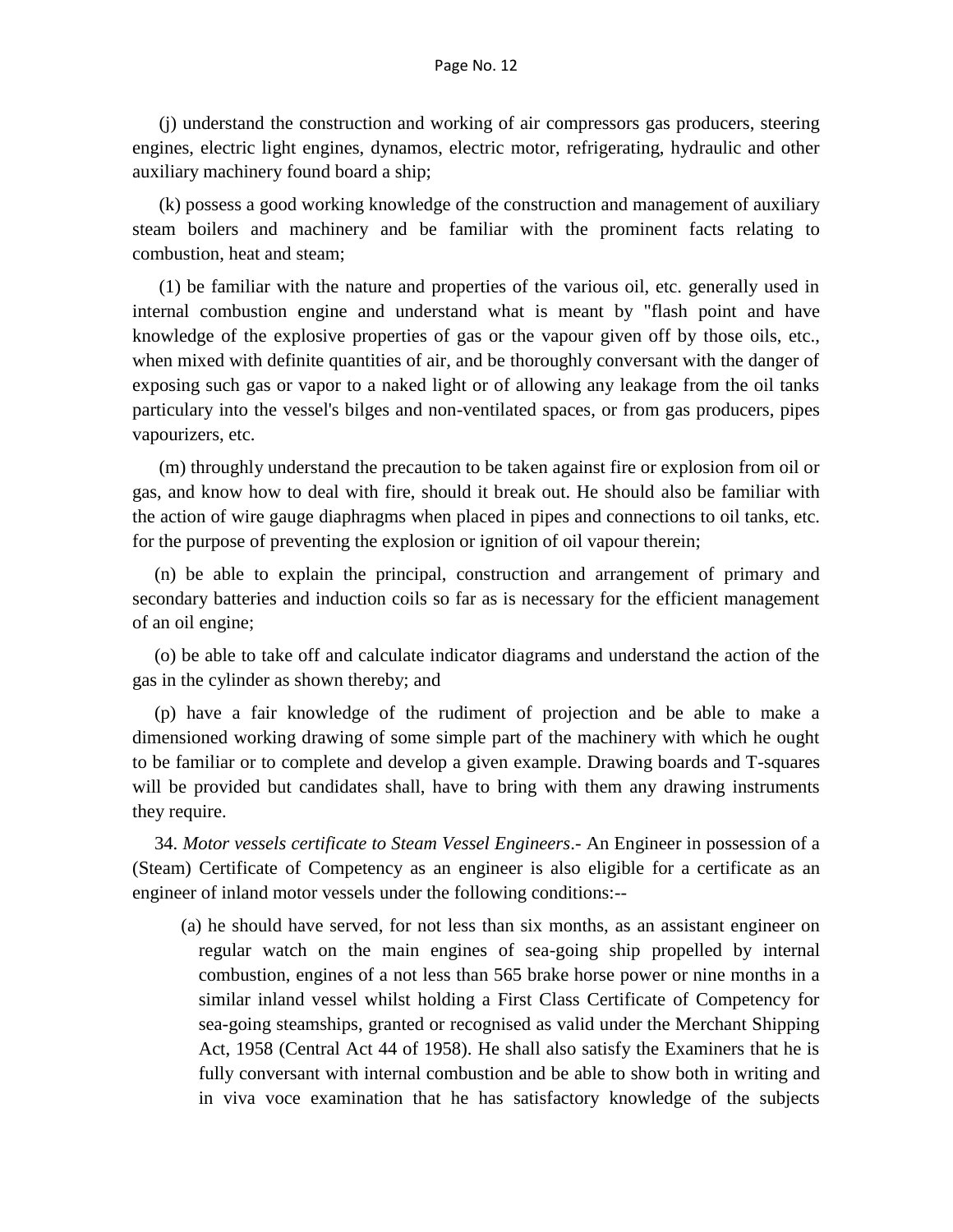covered by clauses (c) to (h) and (m) to (p) of subrule (3) of rule 33 of these rules; or

(b) he should have served, for not less than twelvemonths, as an assistant engineer on regular watch on the main engine of a sea-going ship propelled by internal combustion, engines of a not less than 565 brake horse power or eighteen months in a similar inland vessel whilst holding a Second Class Certificate of Competency for sea-going steamships, granted or recognised as valid under the Merchant Shipping Act, 1958 (Central Act 44 of 1958). He shall also satisfy the Examiners that he is fully conversant with internal combustion engines and be able to show both in writing and in a viva voce examination that he has satisfactory knowledge of the subjects covered by clauses (c) to (h) and (m) to (p) of sub-rule (3) of rule 33 of these rules;

35. *Motor endorsement on steam vessel Certificate*:- Engineers in possession of steam Certificates of Competency as Engineers granted under the Inland Vessels Act, 1917 (Central Act 1 of 1917), may be examined for motor endorsement on their certificates provided that they have served for not less than twelve months as assistant engineers on regular watch on the main engines of seagoing ship propelled by internal combustion engines of not less than 565 brake horse power or eighteen months on a similar inland vessel whilst holding certificate as Inland engineer.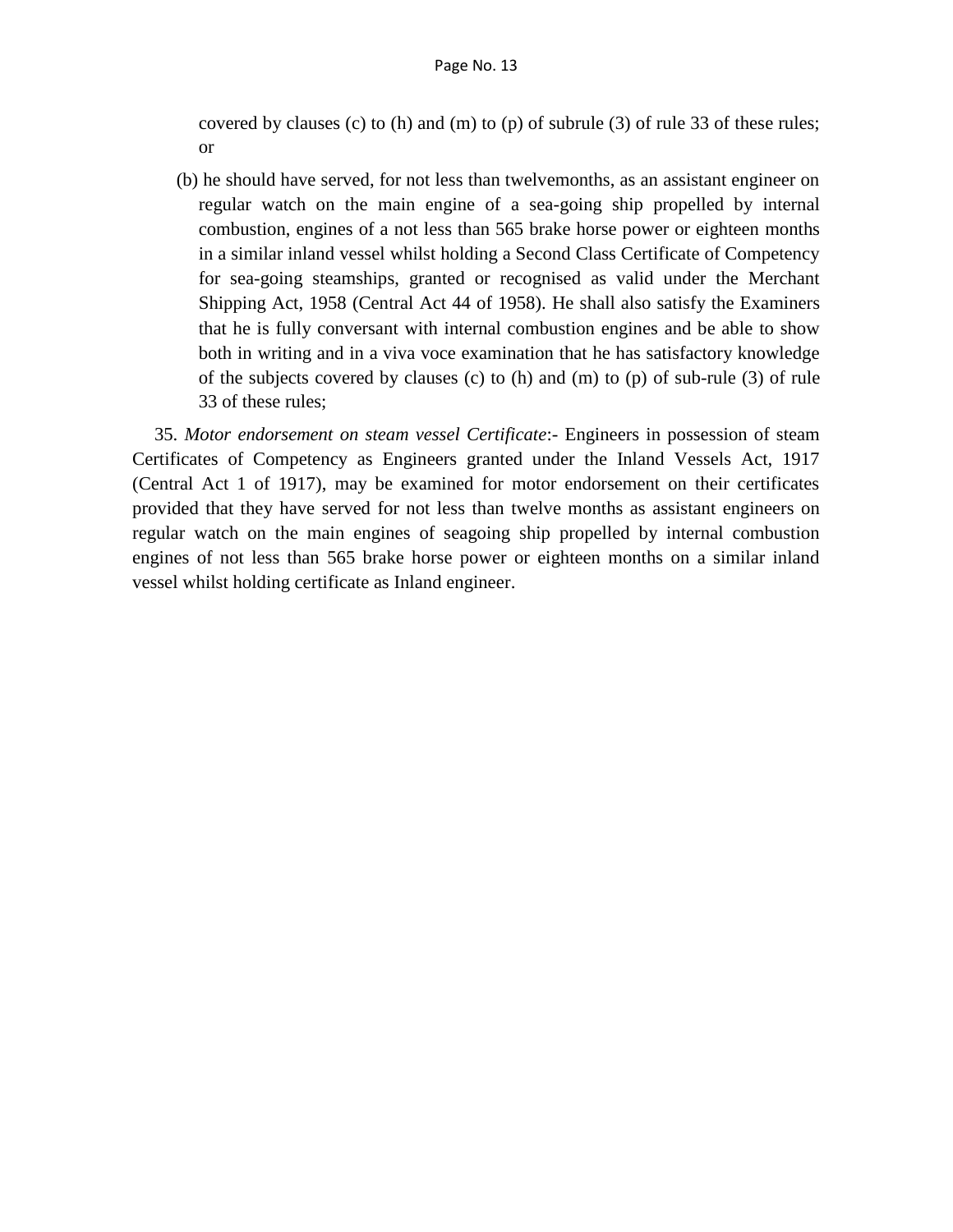### GENERAL RULES AS TO EXAMINATION

36. *Candidates not to take books, etc. into examination room.-* All books necessary for the use of candidates under examination shall be provided by the Government and applicants shall not be permitted to take into the examination room any books, papers, documents, or memoranda of any description whatsoever; and, subject to the provision referred to hereafter, they will also not be allowed to work out their problems on a state or on waste paper.

37. *Supply of additional papers*.-Candidates shall be allowed in the time allotted to cancel any part of their work, and when required, additional papers shall be supplied by the examiners. These additional sheets must be attached to and form part of, the examination papers.

38. *Punishment for breaking rules*.-- In the event of any candidate being found copying from another, or affording any assistance or giving any information to another, or communicating in any way with another during the time of examination, he shall be regarded as having failed in his examination, and shall be debarred from re-examination for a period of three months, as if he had failed in the practical part of the examination, and no part of the fees paid for examination shall be refunded to him.

39. *Leaving examination room*:-If a candidate leaves the room before answering any question which has been given to him, he shall not afterwards be permitted to answer it but the examiners may substitute the question by other data or another question.

40. *Questions and answer*s:- The examination of candidates for Certificates of Competency as engineers shall consists of four parts, namely.- Arithmetic, Drawing, Elementary Questions and viva voce.

41. *Answer in the Form*:-The Form on which these answer are to be written, shall contain also some questions on the experience of the applicant, to be answered by him in writing.

42. *Additions to questions: -* Examiners may add to their viva voce examinations questions on practical management of steam engines and boilers.

43. *Standards required to pass examination*: - If, at the expiration of the time allowed, the candidate has worked out correctly the whole of the questions set to him, and gives satisfactory answers in the viva voce examination, he shall be declared to have passed the examination.

If, at the expiration of the time allowed, hzelas not worked out the whole of the question set to him, but if the result of the viva vocal examination taken in connection with the answers to such of the questions as he has worked out, is sufficient to satisfy the examines that the applicant is competent to take charge of engines, he shall be declared to have passed the examination. In other cases, he shall be declared to have failed the examination.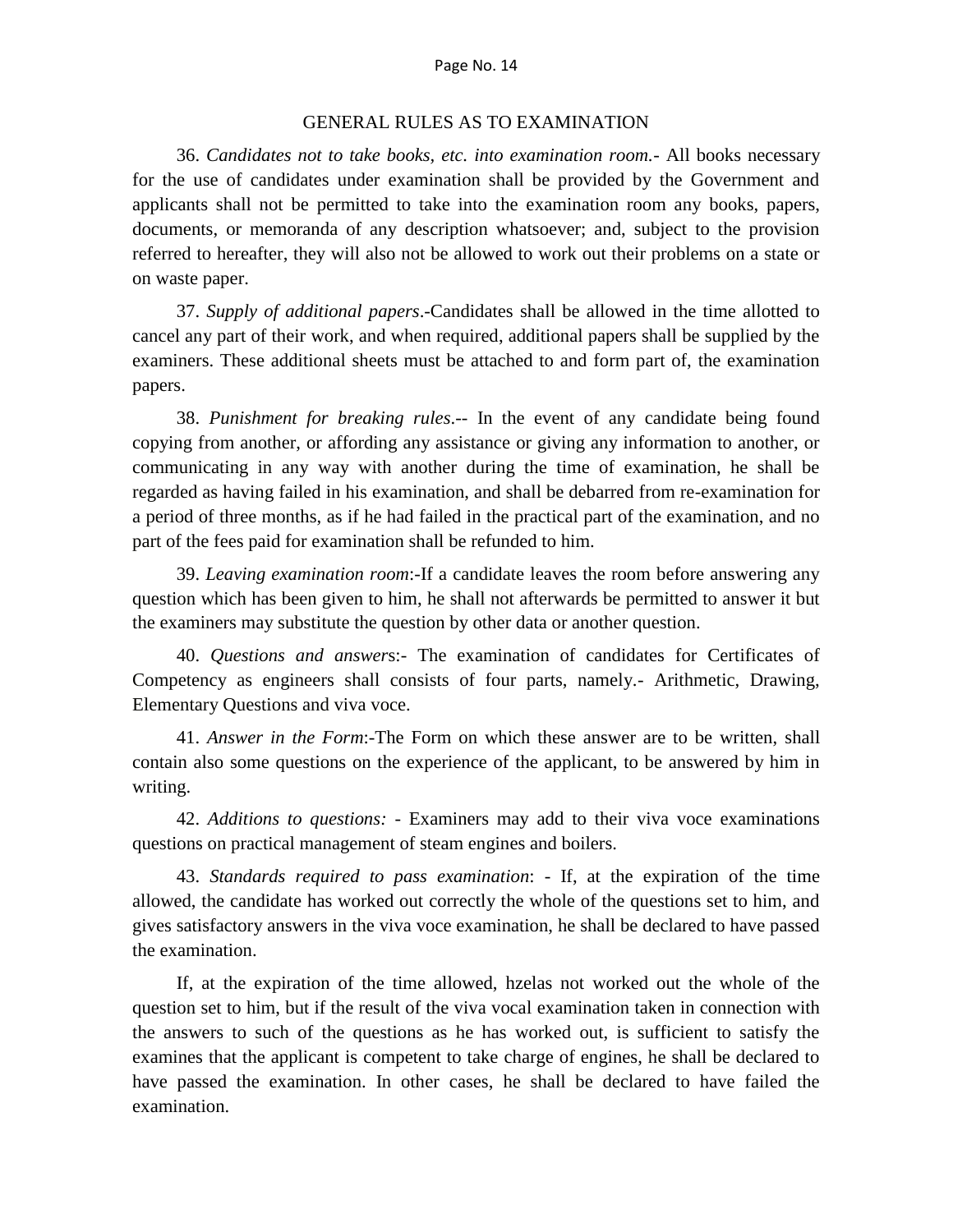44. *Report of Examination*:-A Report of the examination and the examination papers, shall be forwarded to the Captain of Ports, Panaji.

45. *Issue Certificate of Competency to successful candidate*:- On receipt of report from the Captain of Ports certifying that the candidate is eligible for grant of certificate of competency of the grade applied for by the candidate, the Government shall issue a Certificate of Compentency in the respective Form under "Appendix-E" appended to these rules to the successful candidates.

If a candidate fails in the viva voce or practical part of the examination, he may not present himself for re-examination until he produces proof of three months further service afloat, if he fails in arithmetic or drawing only, he may come up again for examination at any time Engine Drivers may be examined de novo after six months service afloat.

### **FEES**

46. *When fees are to be paid*: - Candidate for examination, in making their applications, shallberequired to pay the examination fees before any step is taken, whether by inquiring into their services or testing their qualifications etc. No part of the fee shall under any circumstances be returned to them, but should it be found that their serves is not sufficient to entitle then to be examined or that their testimonials are unsatisfactory, they shall be allowed to present themselves for examination without paying any further fees, when they fulfilled the requisite service or are able to produce satisfactory testimonials, as the case may be.

47. *Where fees are to be paid*: - The fee for examination shall be paid in the Office of the Captain of Ports, Panaji or Mormugao. If a candidate is found offering money to any person other than the Cashier, and in any place except in the cash section, the candidate so offering money shall be regarded as having committed an act of misconduct, and shall be debarred from examination and shall not be allowed to be examined for twelve months from the date of such debarring.

48. *Refund of fees*: - The fees for deck certificate include the fee of rupees five for reexamination in sight tests, and if a Candidate fails to pass these tests, this fee shall, with the exception of rupees five be re-funded to him. If a candidate fail to pass any other part of the examination, no part of the fee paid shall be refunded to him.

If a candidate for engine-room certificate fails in his examination, no part of the fees paid shall be refunded to him.

49. *Scale of fees*: - Fees for examination for Grant of Certificate of Competency as Masters or Serangs, Engineers or Engine Drivers shall be Rs. 200/-.

### **GENERAL**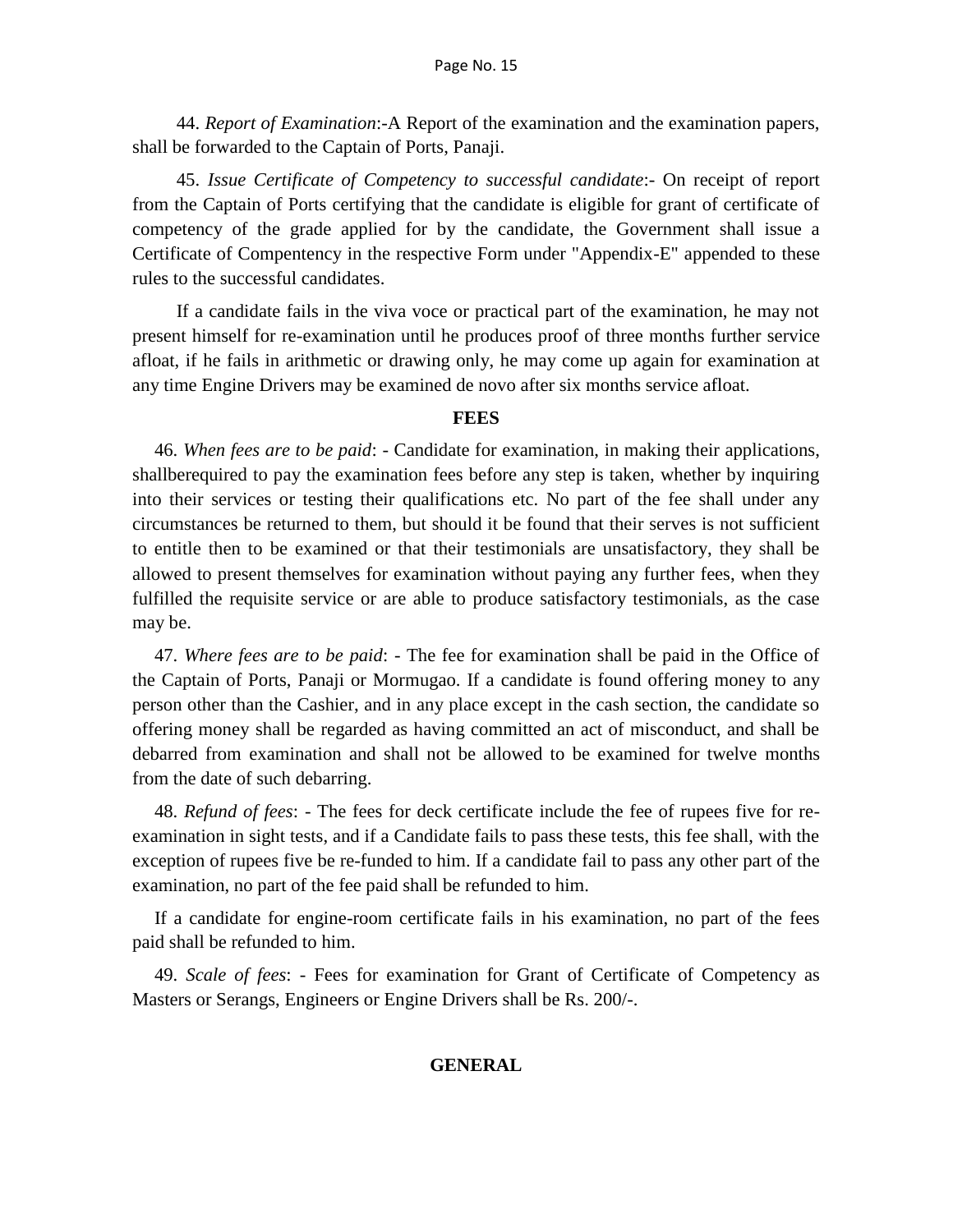50. *Candidates who undergo courses at Maritime School, Britona*: - Candidates who produce certificates of having completed the respective courses at the Maritime School, Britona, shall be given remission of service to the extent of half the time attended at the school in cases of first Certificates of Competency only.

51. *Forms of Certificate*: - Certificates of Competency described above shall be made and issued in the Forms appended to these rules as Appendix-"E".

52. *Certificate to be in duplicate: -*Every Certificate of Competency shall be made in duplicate and one copy shall be delivered to the person entitled to the certificate and the other shall be kept for record by the Captain of Ports, Panaji.

53. *Certificates granted by other Governments.-*A Certificate of Competency or service granted by the Government of any other State in India shall be endorsed by the Government as having effect in this State after the holder thereof has passed

## APPENDIX 'A'

### *(See* rule 9)

### SIGHT TESTS

## Details as to the conduct of test:

The object of these tests is to ensure that the candidate's eye sight is sufficiently good to enable him to pick up and identify correctly the lights of distant ships at sea. Experience has shown that for this purpose he must be able to reach certain minimum standard, both of form and colour vision.

The tests employed are two, a letter test and lantern test details of which arc given below. The letter test is a test of form and colour vision combined.

The test shall be conducted under the strict personal supervision of the Examiner. A careful record shall be kept of all mistakes made by the candidate both in the letter test and in the lantern test.

Each Examiner shall keep a record of all candidates examined by him for reference when required.

Spectacles not allowed.-During the examination in the sight test, candidates below the age of 30 years shall not be allowed to use spectacles or glasses of any kind or any other artificial aid to vision. They will, however, have the option of using either eye separately or both eyes together.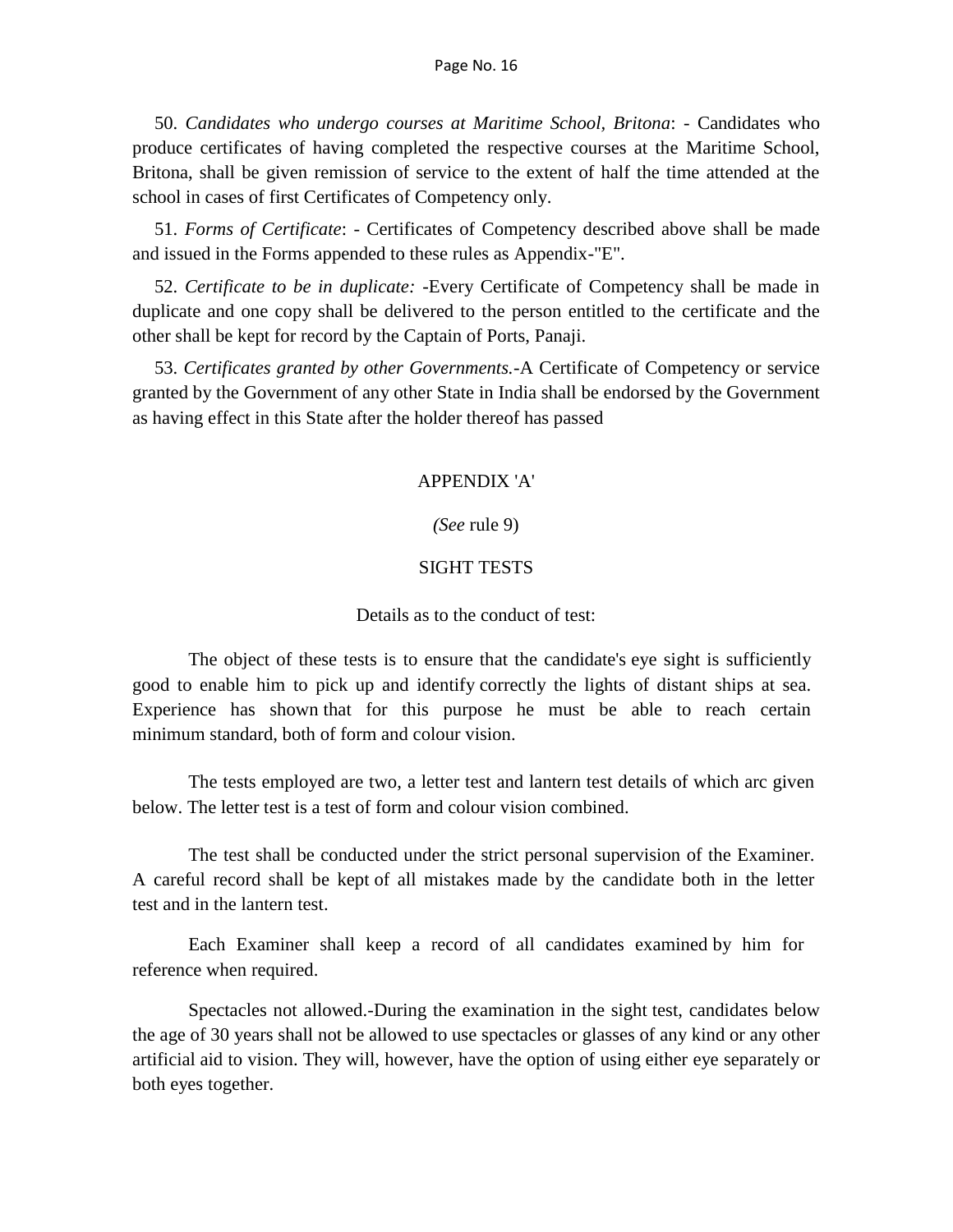### **(I) Letter Test**

(I) *Letter test to be taken first:--The* first test which the candidate is required to undergo is the letter test.

*(2) Apparatus used:*-The letter test to be used for all candidates is that conducted on shellen's is principle by means of sheets of letters.

*(3) Standard of vision required:*-Every candidate shall be required to read five of the six letter in the sixth line and four of the seven letters in the seventh line, using either eye or both eyes, at his option.

*(4) Method of testing.* - The test sheet should be hung on the wall in good light, but not in direct sunlight, at a height - of five or six feet from the ground. The candidate should be placed at a distance of exactly 4.88 meters from the sheets and exactly opposite them. This distance should be carefully measured and should never, in any circumstances, be varied.

One of the sheets should then be exposed and the candidate should be asked to read the letters on each sheet beginning at the top and going downwards. Any mistakes which he makes should be carefully noted. If then it is found that he has read carefully at least five letters and four letters in the seventh line of a sheet, the candidate may be considered to have normal vision and should be marked "passes" in the appropriate column of the Form of Application.

*(5) Passing or failure.-* If, at the conclusion of the test, the candidate is found to reach required standard, he may be considered to have passed and the Examiner should proceed, with the lantern test, unless the candidate holds a certificate of Competency. If the candidate fails to reach the standard required for the certificate entered for, he should be tested with at least four sheets and the Examiner should record on Form No.3 appended to these rules, the number of mistakes made in each line of each sheet, and explain to the candidate the alternative mentioned in rule 9 (d).

Failure to pass letter test is due to some defect in form vision, and such defects are sometimes curable. Therefore, if candidate fails to pass this test, the examiner should advise him to consult an Ophthalmic surgeon with a view to ascertaining what is the nature of the defect in his form vision and whether it is curable.

*(6) Test to be varied:-*The examiner should take care, by varying the order of the test sheets and by every other means in his power, to guard against the possibility of any deception on the part of the candidate.

### **II- Lantern Test**

*(7) Apparatus.* - A Special lantern and a mirror have been provided for this test. The lantern should be placed directly in front of the mirror so that the front part of the lantern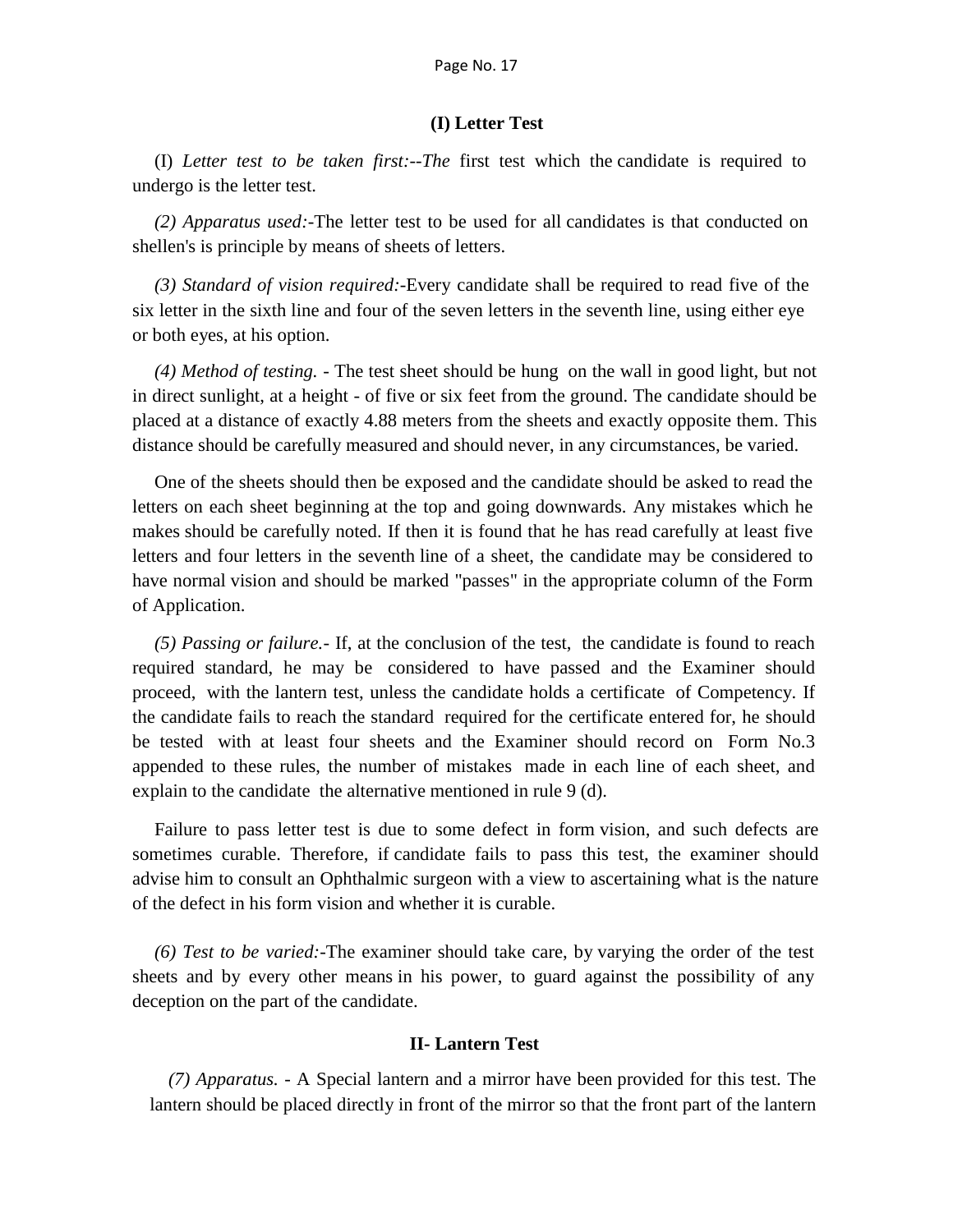is exactly 3.048 metres from the mirror. Care should be taken that the lantern is properly placed, that is to say, the light reflected in the mirror must show clearly when viewed from the position of the candidate on the left of the lantern. The examiner should always satisfy himself that these conditions are fulfilled before commencing the examinations.

(8) *Darkness adaption: -* If a candidate makes mistakes at thebeginning of the lantern test, he should be kept in a completely or partially darkened room for at least quarter of an hour and should then begin the test again.

Before the examination commences, the examiner shall satisfy himself that the room in which it is conducted is so darkened as to exclude all daylight.

(9) *Method of testing: -*1 he lantern supplied for the examination is so constructed as to allow one large or two small lights to be visible and is fitted with 12 glasses of three colour viz. red, white and green. At the commencement of the examination, the examiner should show to the candidate a series of lights through the large aperture and should required him to name the colours as they appear to him care should be taken in showing the white light to emphasize the fact that the light is not a pure white. If a candidate makes a mistake of calling this light red, and proper red light should be shown immediately after and the candidate's attention directed to show the difference between the two.

After series of light, through the large aperture has been shown, the examiner should make a complete circuit with the two small apertures requiring the candidate to name the colours of each set of two lights from left to right. To prevent any possibility of the order in which the lights are arranged from being learn, the examiner should at least twice in each circuit go back varying number of colours.

A record of any mistakes made with either the large aperture or the two smaller apertures should be kept in prescribed form No. (3) and enclosed in accordance with the instructions thereon.

*(10) Passing or failure.-*If a candidate with either the large aperture or the two smaller apertures of the lantern mistakes red for green or green for red, he should be considered to have failed in the lantern test.

If the only mistake made by the candidate with the lantern is to call the white light "red" and if after his attention has been specially directed to the deference between the two, he makes no further mistake of this nature, he should be considered to have passed in the lantern test.

If a candidate makes any other mistake with the lantern i.e. if he calls white "red" repeatedly or red "white" at all, or confuses green and white, his case should be reported to the Captain of Ports, Panaji, and he should be told that the decision as to whether he has passed 01 failed, or shall undergo further examination, will be communicated to him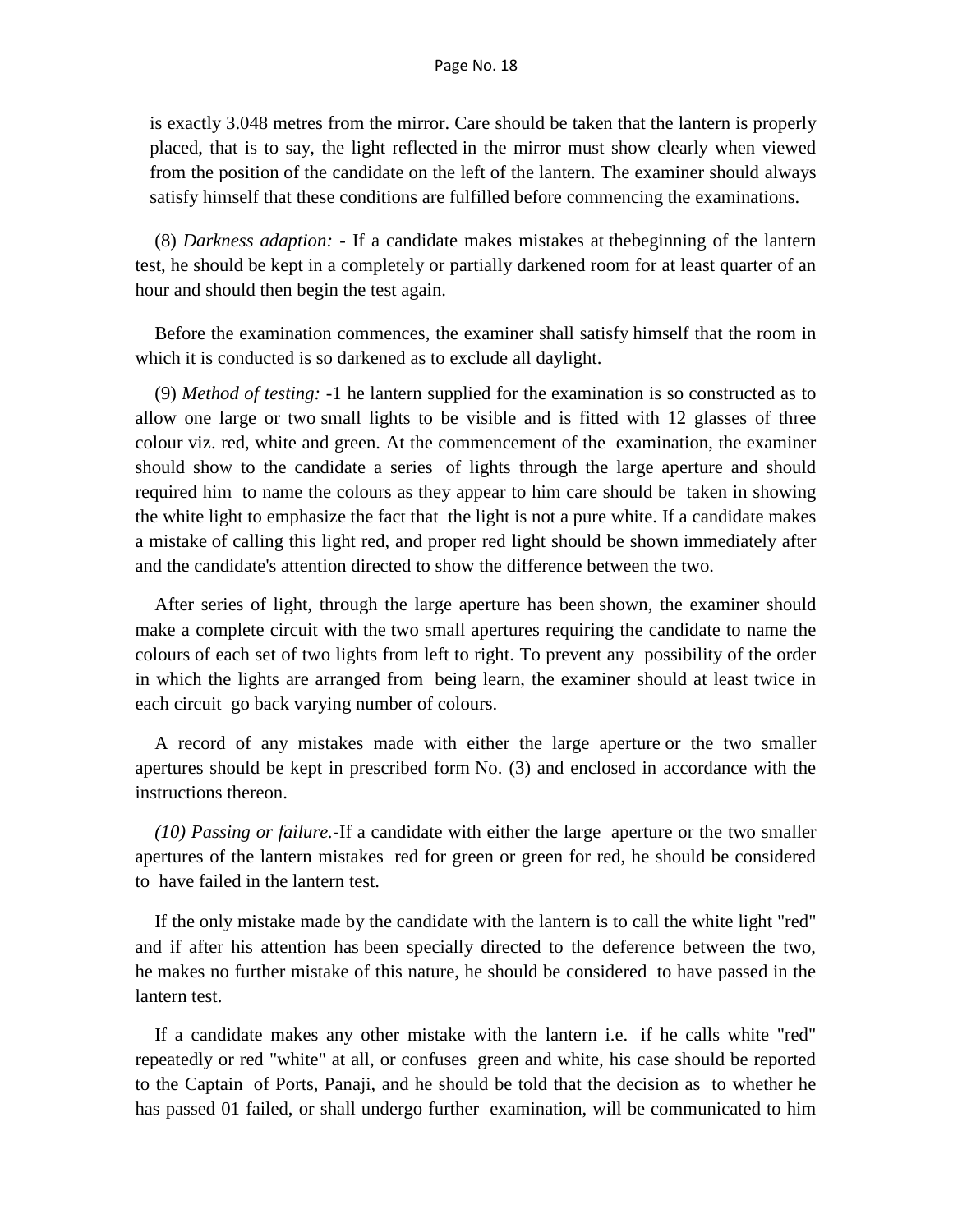in due course. Pending the receipt of the Captain of Ports instructions, such a candidate should only be allowed to proceed with the remainder of the examination for a certificate' of competency on the express undertaking that the latters examination will be cancelled in the event of failure in the Sight Tests.

*(11) Further examination and appeals:-*If in the cases covered by the proceeding paragraphs, the Captain of Ports decided that a further examination is necessary, arrangements shall be made of a special examination.

If, however, on the report of the examiner, the Captain of Ports decides that the nature of the mistake made show conclusively that a candidate's sight is so defective as to render him unfit to hold a certificate, the candidate shall be considered to have failed.

In cases, where, upon the report of the examiner, a candidate is failed by the Captain of Ports as well as in the case of a special examination, the Government may allow a candidate who is dissatisfied with the decision to appeal for a further examination, subject to the conditions set out in paragraph (8).

### **APPENDIX"B"**

.............................. hereby certify that .......... has served with me in the engine room of .............. as .....for a period of .......... during which time he has discharged his duties to my entire satisfaction.

I consider that he fully understands the working of an engine and has sufficient tact, presence of mind, and energy to look after and manage the working of the engines of an inland vessel having engine of 30 nominal horsepower or upwards, but less than 80 nominal horse power.

Dated .......... .. *Signed…………*

No. and description of certificate

Any engineer giving a testimonial in this form should be very careful in doing so, as the document may materia1ly influence the applicants eligibility as a candidate.

### **APPENDIX "C"**

Examination in rough working drawing for an Inland Engineer's Certificate of Competency.

(1) The regulations in regards to the qualifications of a candidate for an engineer's Certificate of Competency are:

He should be able to make rough working drawing of the different parts of the engines and boilers.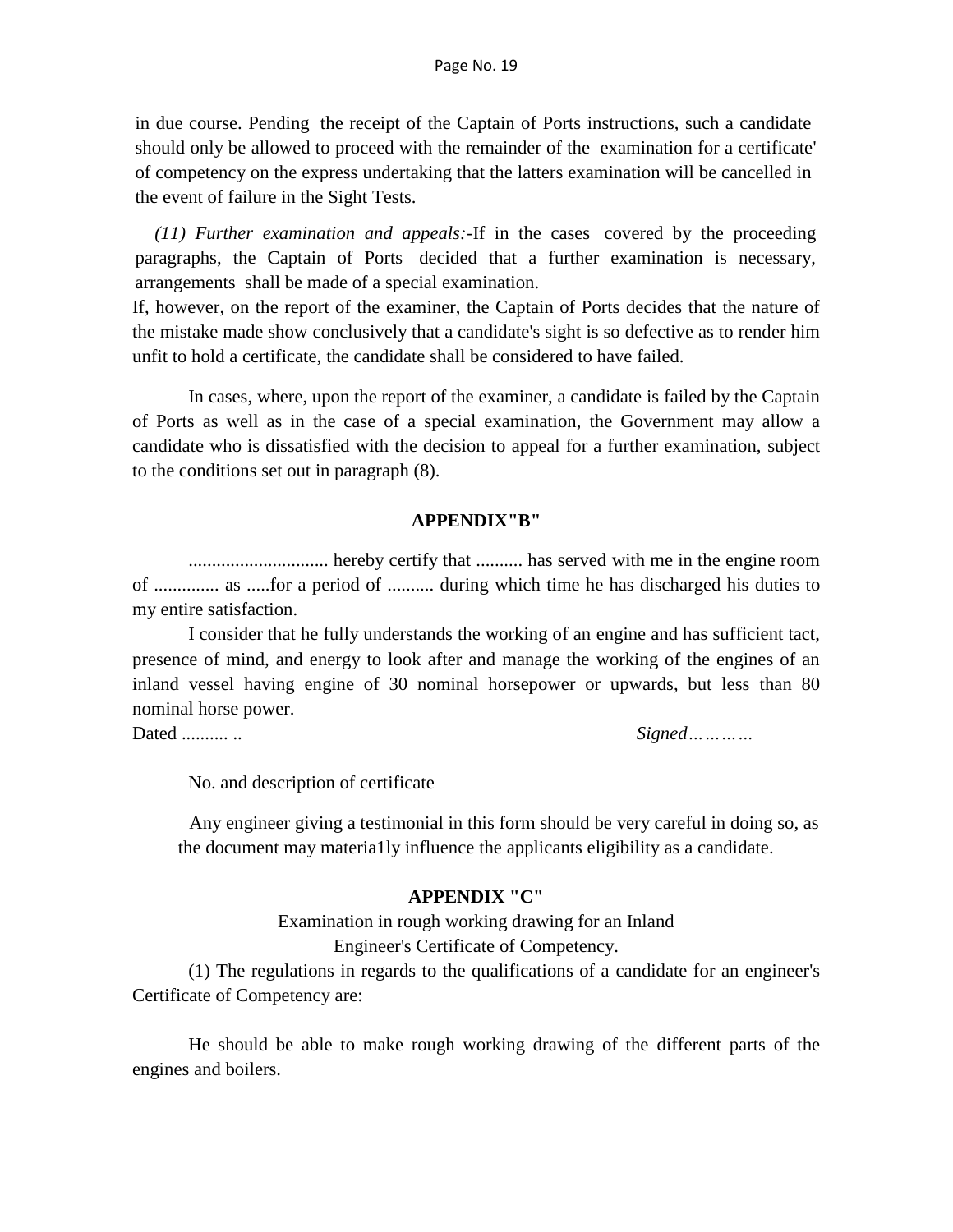He should be able to state the general proportions born by the principal parts of the machinery to each other.

(2) In accordance with this clause, a candidate for an engineer's certificate is required to make a rough working drawing of the parts specified. A mechanic, who has been some years in charge of marine engines and boilers ought by this time to have familiarity in his mind, the general construction of at least one set of engines and boilers, say that set he was last with. Fine drawing is not expected, and in the proportions of the parts a wide margin will be allowed, absurd dimensions will ential failure in practical knowledge.

(3) The drawing shall, however, be practically a working/drawing, giving a sufficient number if views to show the parts fully sections, plan or elevations just as the candidate would required to be supplied to him if he had to make the parts to the design another person.

(4) A clean hand sketch showing the construction completely and fully dimensioned, will be accepted if the candidate prefers this alternative.

(5) A portion only of the parts specified may be accepted in place of the whole, if the portion is sufficient to show that the candidate has a good practical idea of the construction of the parts, and a fair notion of their general proportion or dimensions.

(6) Candidates are hereby cautioned not to put on paper what they have not fully considered, and deliberately intend to be understood as their statement of what they know about the construction of any part required.

(7) The statements given in by a candidate may be ill themselves, apparently, of little importance, but as sample material from which the state of the candidates knowledge of engines and boilers is to be inferred, every detail which is glaringly in consistent with a sound knowledge of the use of the part, or in which an essential consideration has evidently been overlooked is an important element in the description which the candidate is giving of his own qualifications.

(8) The candidate is advised not to begin more than he can clearly finish in the time allowed. An important object in this part of the examination is to ascertain whether the candidate can be trusted to mark all necessary dimensions upon a sketch or a drawing. The test of this is, practically, the making of the part from the sketch without having to supply additional dimensions and without measuring the drawing. To provide this ability, the candidate must fully dimension the parts shown in his sketch or drawing not withstanding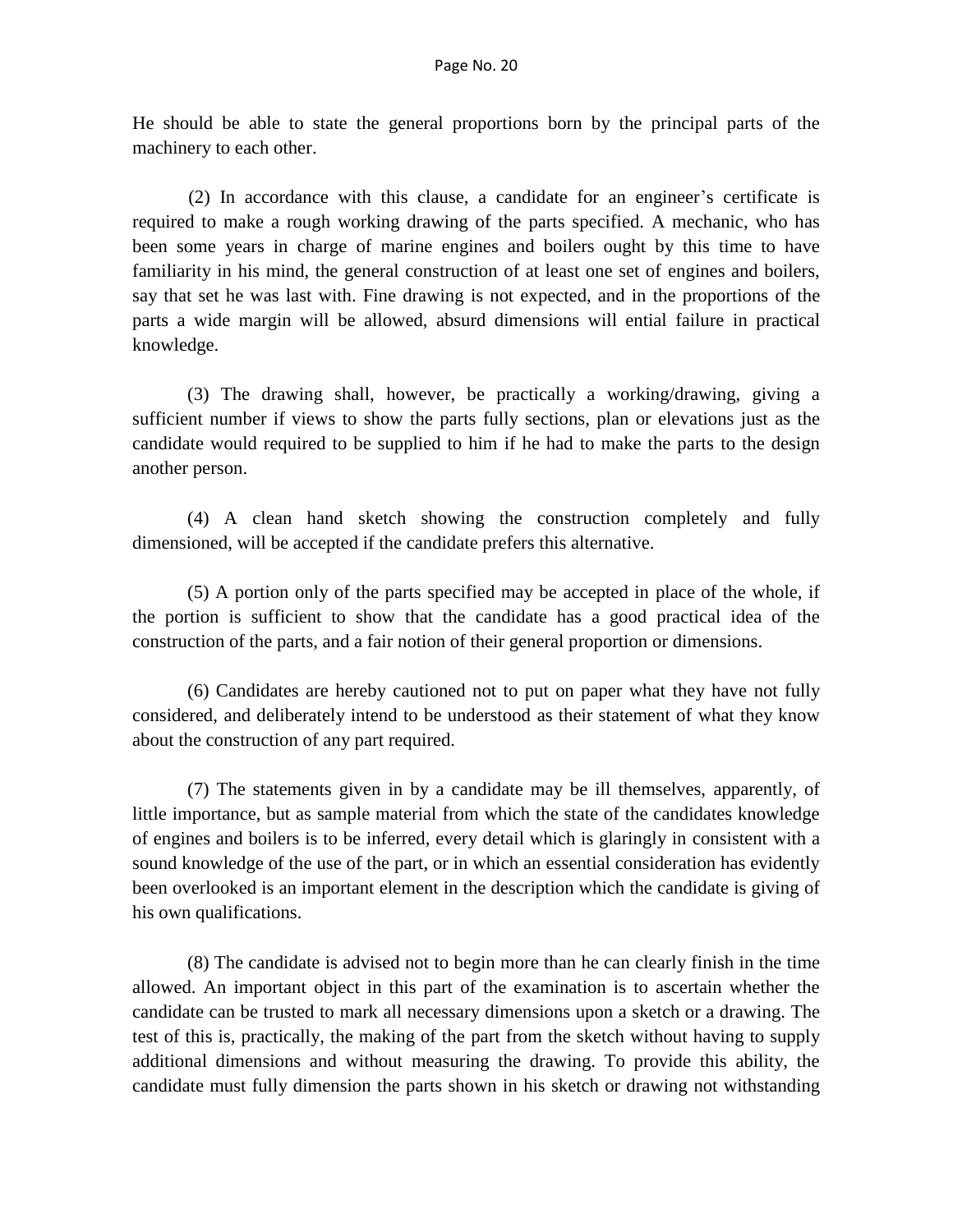that the parts may be correctly drawn to scale. A drawing is fully dimensioned when no part of it is left to the option of the person or the person who is to work to the drawing.

(9) To prevent misunderstanding, however, when the candidate has been led into showing more of the details than he has time fully to finish, he should name, in the statement on the other side, the particular parts which he has fully dimensioned.

## **The inside cover is**

The thickness of the face of valve is The thickness of the body of valve is The greatest opening for steam will be That gives an area equal to one The opening for exhaust when the crank is on the top centre is That gives an area equal to ....... of the piston The valve will cut off steam on the top stroke. at The valve will cut off steam on the down stroke The candidate may omit this part if he choses. The parts fully dimensioned in ink, are

Date ............... This .................. day of.. ................. 19…………

Applicant,

# APPENDIX "D"

Specimen Elementary Questions for the Examination of Engineers for Certificate of Competency.

(I) What parts of an engine are generally made of wrought-iron?

(2) What parts of an engine are generally made of cast-iron?

(3) For what parts of an engine is steel sometimes used?

(4) What parts of an engine are generally made of brass OJ gunmetal?

(5) Where is white metal sometimes used'! On account of what property possessed by it is it adopted? What objection is thereto its more general use?

(6) For what parts is Muntz metal sometimes used? Is it malleable?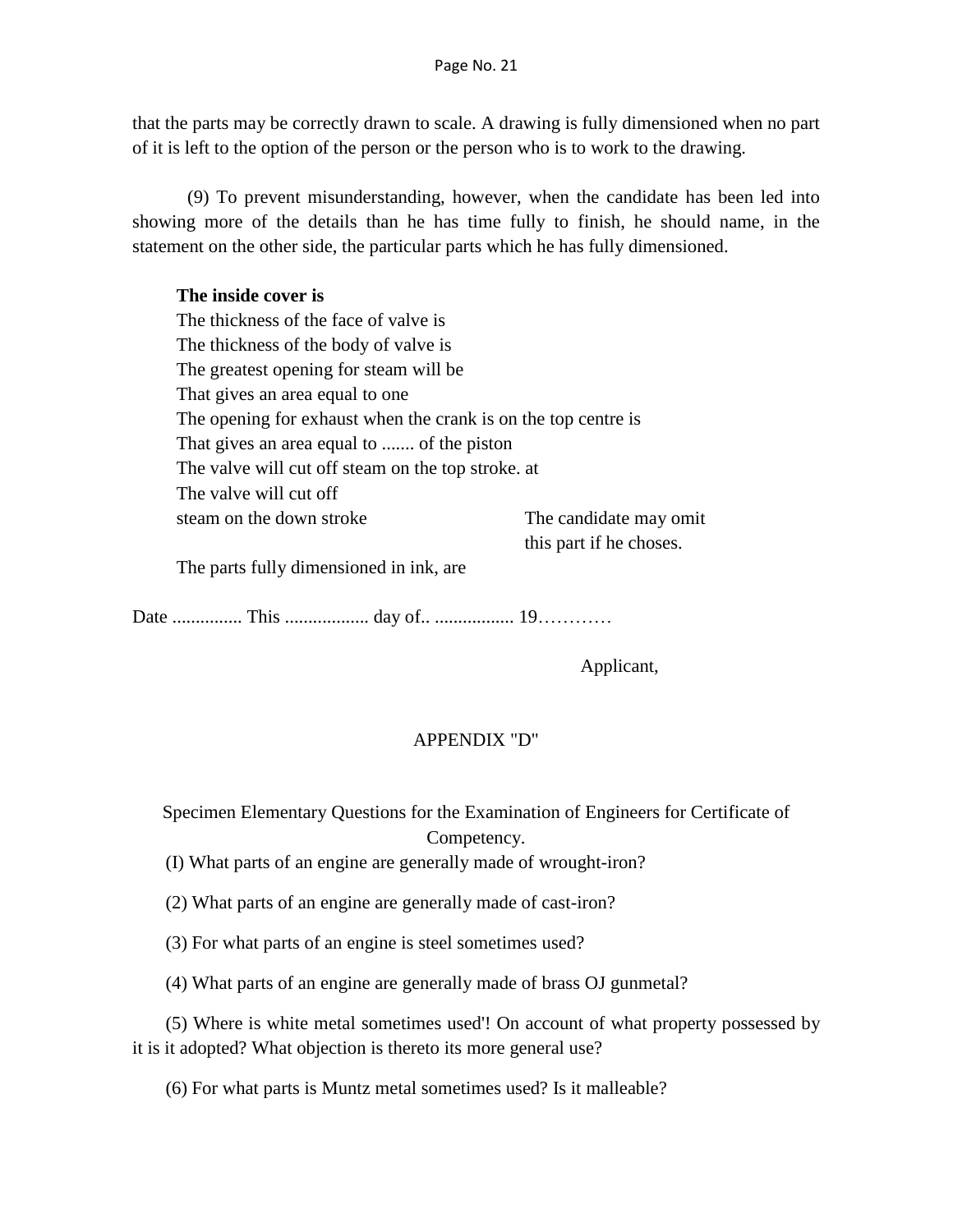(7) What difference is there in the composition of cast-iron, of wrought- iron and of steel?

(8) How can cast-iron, wrought iron and steel be distinguished from each other?

(9) What are the different properties of east iron of wrought iron and of steel?

(10) What is meant by the terms breaking stress, proof stress, safe working stress?

(11) What is the cohesive strength or breaking stress of good ordinary wrought iron?

(10) All dimensions should have lines and arrow heads to indicate distinctly the points between which the dimensions are given.

(11) The candidates should not write cross dimension upon centre lines, or upon longitudinal dimension lines. This is not an order but a recommendation.

(12) The candidate shall not be expected to design any thing but to sketch or draw something with which he is expected to be already familiar.

(13) Make sure that there will be sufficient room on the draw sheet to show all the necessary views. There may be another sheet of drawing paper. If necessary, all the papers used must be forwarded with he drawing.

(14) Fill in and sign the following statements.

*(Specimen)*

Subject for examination in rough working drawing

(read the foregoing general instructions)

A common slide valve with its spindle. Show also an out line section of the parts at the cylinder face. Show the provision for connecting the slide valve to the spindle.

The candidate shall be required to fill up the following and to attach this paper to his drawing:-

Statement by the candidate

The accompanying drawing, made by me this day, without reference to any documents, and without the assistance of any person is intended by me to be sufficient for the new construction of the parts above described to fit the places of similar parts which are to be removed. The construction is similar to what I have been within the ....... steamer .......... but the dimensions maybe different.

The diameter of the cylinder is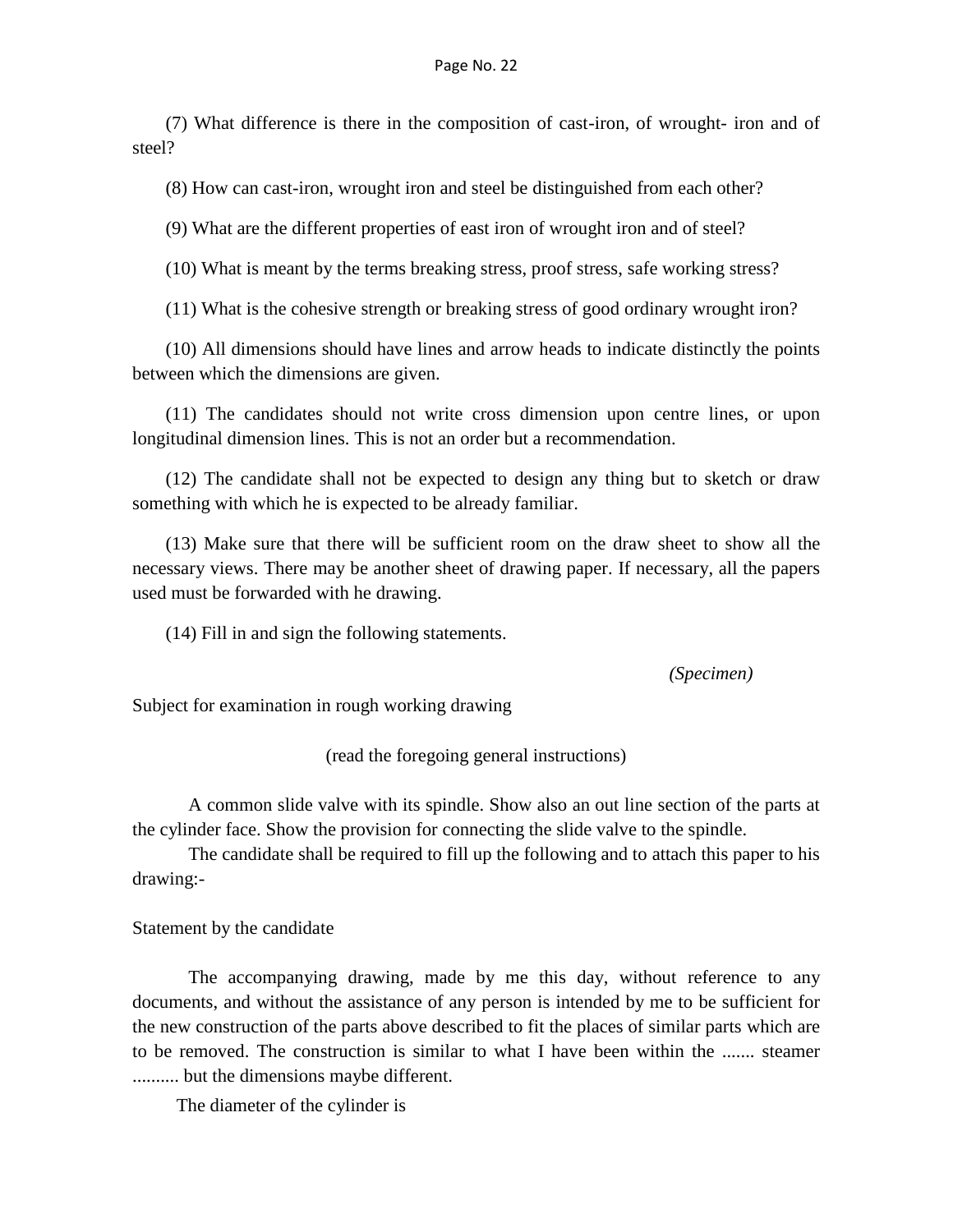The stroke of the piston is

The travel of the valve is

The cover at top end of steam side is

#### **The cover at bottom end, on stream side is**

The load at top is intended to be

The load at bottom is intended to be

(12) Tampering steel how is it done, and in what order do the **colours come.**

(13) What is case hardening.

(14) Which of the common metals or alloys can he forged, and which of them are brittle or Short?

(15) What is meant by welding? Which of the common metal can be welded?

(16) The expansion of metals by heart. give examples of this in the engine and in the boiler.

(17) In the construction of cylindrical marine boilers, for what parts have plates to be worked hot? When the material is steel, what precautionary treatment or these plates is afterwards necessary?

(18) What is doubt reverting? In what parts of cylindrical marine boilers is double reverting employed? In which of the shell seams is it most necessary?

(19) What is "Caulking" and how are seams prepared for caulking?

(20) Describe the different ways of fastening the ends of the main stays of a boiler. What arc the merits, or objections to the different methods?

(21) What strain per square inch is allowed on boiler stays?

(22) Describe a reveted stay, and state where such stays are commonly used?

(23) Where are thin plates to be looked for in a boiler as it wears and how is the thinness to be defected?

(24) How are boiler tubes fixed? What are "Stay tubes" and how are they secured?

(25) Where is it generally that boiler-tubes leak') How is this defect repaired? What are causes of this leaking?

(26) What are the causes of cracked tube plates? Where are the cracks situated? How are they repaired?

(27) What is the difference between a dry 'Up take' and a 'Wet Uptake' which required most repair'? Why? Where have you seen a wet uptake?

(28) What is a superheater? What is its construction? What valves are on it? There is sometimes a gauge glass on it; What is that for?

(29) What parts of a marine tubular boiler are first injured by shortness of water?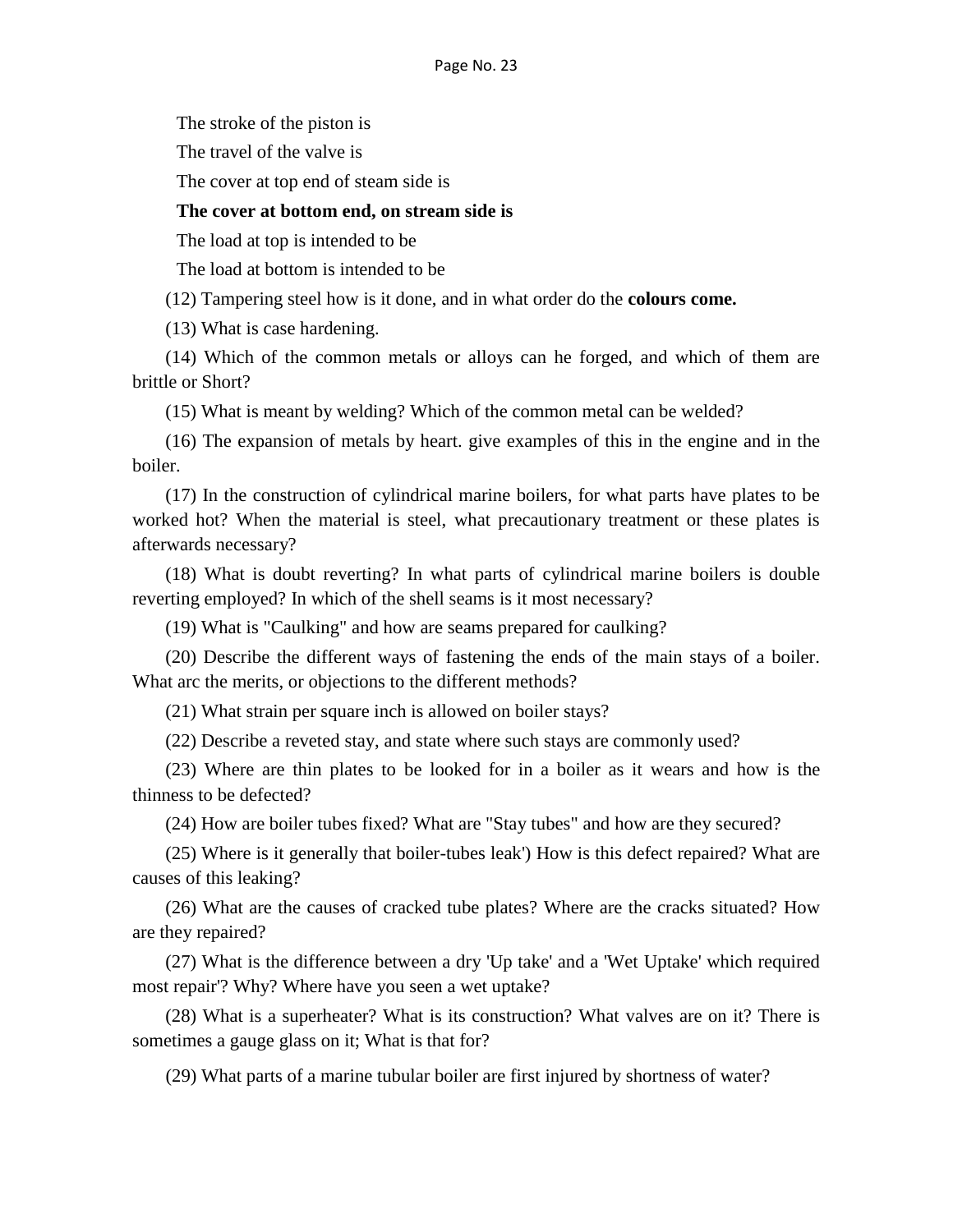(30) Where are angle irons sometimes used in the construction of a boiler, and where are flanged plates used?

(31) Priming to what causes is it attributed? What means are applied to prevent it? What evils may be produced by it?

(32) Funnel drought: What makes it? What check it?

(33) Flame is sometimes seen at the top of a funnel; What causes this appearance; Is it beneficial or detrimental? Why so ')

(34) A blast pipe: What is its construction? Where is it placed? For what is it used?

(35) How many bottom blow off cocks are generally fitted to each boiler and why are they so fitted?

(36) Blow-off cocks are sometimes fitted with a spanner guard for what purpose is this? Describe how the guard is formed.

(37) Test cocks or water guage: cocks where are they placed? At what height? Must the cocks themselves be at these height? What provision is made for clearing these cocks? Should they ever become chocked, When there are no test cocks, how is the height of the water ascertained.

(38) What is a deadweight safety valve? Of what are the rubbing surfaces formed? How is a lock up valve arranged to admit of lifting it or of turning it round, and to prevent adding to the weight?

(39) About what area of safety valve is now required by the Board of Trade? What area was formerly required and on what ground has that been altered? What is the effect of suddenly opening a safety valve when steam is up? To about what extent do safety valves rise when blowing of without being eased by hand?

(40) Spring-loaded safety valves, What advantages have they that are not possessed by deadweight valves? What are the disadvantages as compared with deadweight valves?

(41) Of what pieces does a glass water-gauge mounting consist? How does it act? Where is it placed? At what height? Is it liable to derangement? How is its working tested?

(42) Glass water-gauges have sometimes pipe connections top and bottom? What is the object of the arrangement? Should there be cocks at the extremities of these pipes?

(43) Describe a Bourdons steams-gauge. Some gauges have an inverted syphono pipe below them: What is its use?

(44) Why is a small cock sometimes put on the pipe loading to a steam-gauge? Where should it be placed, and what error might be made by omitting to use it?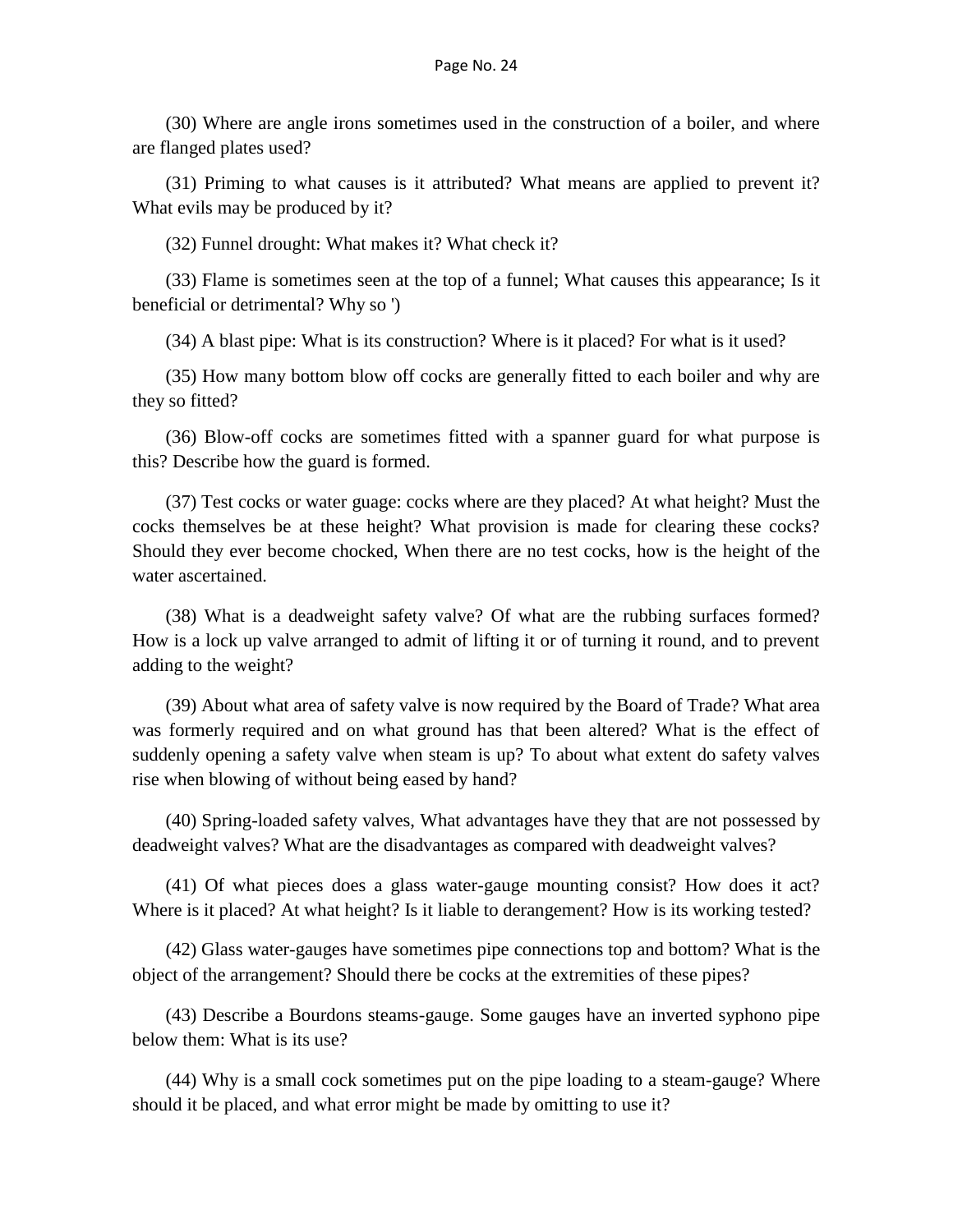(45) Do steam-gauges indicate the total pressure of the steam, or only a portion of that pressure? What is the pressure measured from?

(46) What is meant by the salting of the boiler? How is this prevented? What is the density of ordinary sea water? How is the density of ordinary sea water? How is it ascertained? What is the difference between the formation of scale and the salting of the boiler? What is the maximum density at which boilers should be worked at sea?

(47) Scum cocks md pipes? How are they arranged? Where are they placed? At What height in the boiler? When arc they used? When must they be shut? Neglect of these cocks lead to what dangers ?

(48) Scale of what does it consists? Where is it most objectionable? How is it removed? How is its formation prevented? What evil effects are produced by it?

(49) What is a salinemeter? Of what does it consist? How does it act? How is it graduated? Can it be used at any temperature in discriminately?

(50) What harm may be done through the check valve of one of a set of boilers being degective while underway? How would you work to avoid this harm?

(51) How is the leak from a split tube stopped in a boiler at sea?

(52) What is the use of dampers? Where are' they fitted? When should be used?

(53) When there are no dampers fitted? What is used instead? What evil to the boiler is sometimes attributed to this? When the heating surface is clean, does this occur '?

(54) Describe the piston of a steam cylinder with its different rings and their uses. There are generally round pieces let in flush on one side of a piston. What are they? How are these pieces fixed?

(55) Cylinder drain cocks: What is their use? There is sometimes a valve upon each cock: What purpose does it serve?

(56) cylinder escape valves: of what does they consist? How protected? How regulated? When arc they most needed? To what danger do they expose these engines? What precaution is sometimes used to obviate this danger?

(57) What is compound engine? What different kinds are there for screw steamers in respect to the number and arrangement of their cranks and cylinders? What is a triple expansion engine?

(58) What is link motion? What are some of its advantages?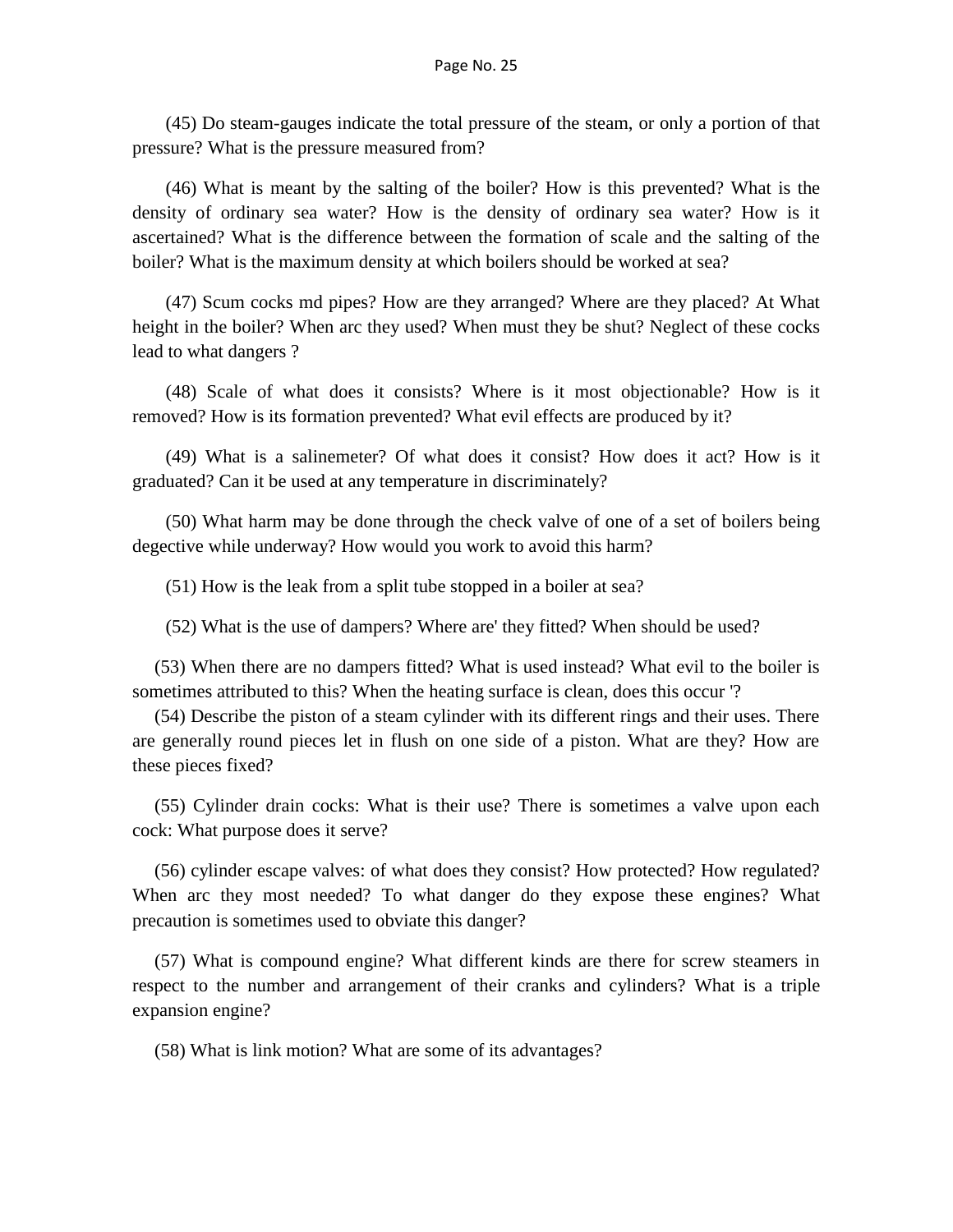In modern engines for the screw propeller when there is no link motion, what takes its place?

(59) What is a separate expansion valve'! Why is it not fitted to all engines? What effect has an expansion valve upon the starting and upon the reverting of the engines?

(60) What arrangement is applied to reduce the friction of a slide valve? To what is the friction due?

(61) Describe a loose eccentric. How does it set" In what engines is the loose eccentric still employed?

(62) What is the travel of eccentric rod? How is it measured on the eccentric? What is the travel or the slide valve when the link motion is in mid gear and the engine still moving?

(63) What are "double-boat" "Valves"? Why arc they not generally used for safety valves') Are they ever used instead of the Valve? What objections are there to their use,

(64) What is a circulating pump? Is it always worked by the main engine? Give an example from your last steamer of the three water temperatures, generally noted by careful engineers.

(65) An air valve is sometimes fitted to a circulating reciprocating pump: What purpose does it serve?

(66) What is the difference between a bucket air pump, a piston air pump, and a plunger air pump?

(67) Whether double acting air pumps are made with plungers, with piston or with buckets?

(68) What is an air pump trunk? When is it necessary? How is it attached to the bucket?

(69) What class of air pump requires both feet delivery valves and in what other class can either of these valves be in some cases dispensed with?

(70) When underway, when the air pump bucket is at the top of its stroke, at what height is the water in the condenser?

(71) With a surface condenser and a single acting air-pump, what IS the effect of a roady foot valve and what is the effect of a leaky bucket when there is also a foot valve?

(72) Air pump pet cock or valve where is it placed? How does it act? What is its object? Does it in every case reduce the effective capacity of the pump? Is it equally applicable to double acting pumps?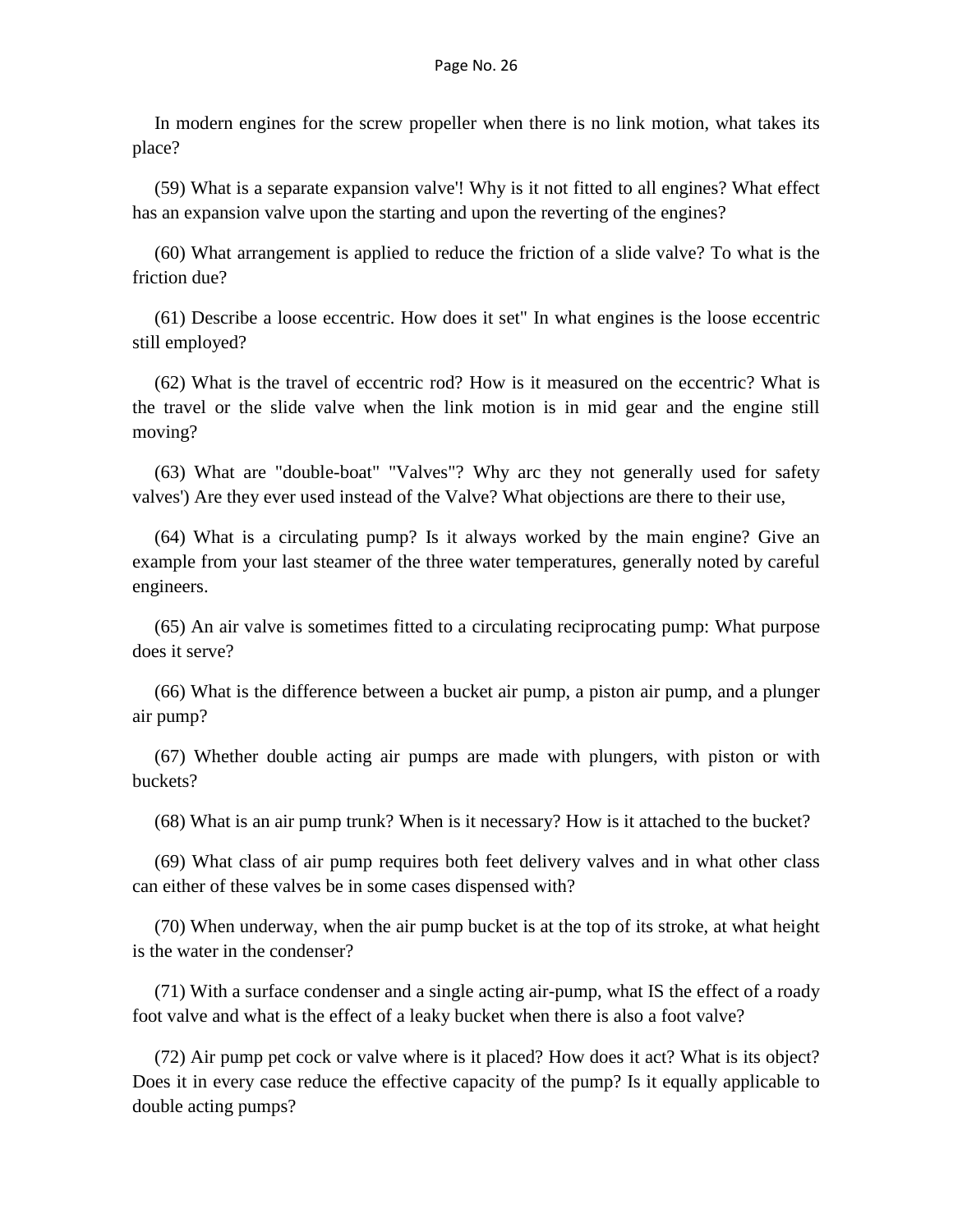(73) At what temperature is the bet well worked? What is the effect of higher temperature? What is the effect of lower temperature? What limits the lowness of temperature? Has very low temperature any disadvantages?

(74) Bilge injection with common condensers: What are the fittings required? When is it used? What precautions are necessary in using it?

(75) When surface condensers are used what takes place of the bilge injection? To what is the connection made? How is its valve formed? Why is this necessary?

(76) What are the practical guides to the proper amount of opening of the inlet valve for the circulating pump?

(77) Food-pump pet cock or valve; Where is it placed? What is its use? How does it act? Is it always a necessary fitting?

(78) What are some of the ways of fastening the ends of surface condenser tubes? About what size and about what thickness are condenser tubes? What parts of a surface condenser are made brass?

(79) What is a blow-through valve or cock? To what is it attached? There is sometimes a valve that when opened admits steam from slide valve causing to the exhaust part? What is its use? To which cylinder is it fitted?

(80) What is a snifting valve? What is its use? Where is it placed? Can it be placed too high? Can it be placed too low? At what height should it be placed? Was there on in your last steamer, if so, where was it? Why are snilling valves generally omitted now?

(81) What connections are generally fitted to the donkey-pump? And to what services can it be applied?

(82) When the engines are stopped with steam up, what are to be shut and what are to be opened?

(83) How is an engine heated up before starting? What precautionary examination as mad e before starting?

(84) What is an interceptor 0 r catch-water? Where is it fixed? What is it construction? How does it act and what attention does it require?

(85) Describe an air pump bucket, with its valve or valves and its pacing. What are the valves generally made?

(86) Of what materials are air pumps rods made? Why so?

(87) What is the racing of the engine? When does it occur? What is done to prevent it ?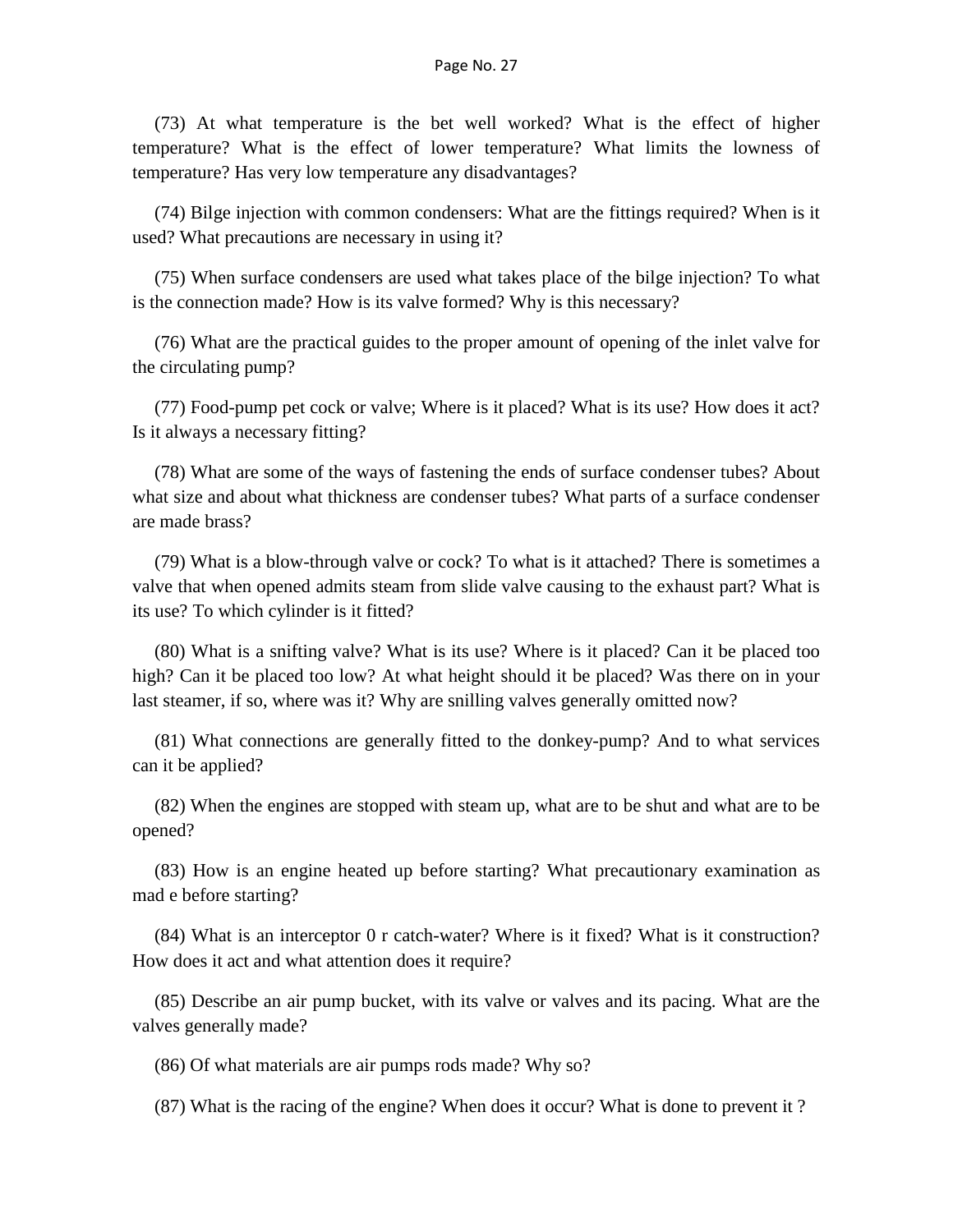(88) What are marine Governors? What is their general constructions? How does they act?

(89) What is meant by the pitch of a screw propeller? How is it measured?

(90) Explain the difference between a right hand and left hand propeller and state how each of them revolves?

(91) What is the slip of a screw propeller? How is its amount expressed in figures?

(92) Which of the valves about engines and boilers have to be worked by hand, which of them work self-actingly, and which are worked by the motion of the engines?

(93) Why is soda sometimes put into a boiler, and how is it put in while under weight? What is the kind of soda used?

(94) Tallow cups cylinders were sometimes made with two small cocks or with only one small cock or with one large hollow in plug cock, or with one small cock and a valve which of those is suitable for a high pressure cylinder and which from the cylinder of a condensing engine? Describe how the cup with only one cock isused. What is now generally used instead of these? How has this change come about?

(95) Does a cylinder escape valve, self-acting, allow all the water to escape, if not how much is left in the cylinder?

(96) What is the steam lubricator (Sometimes called animperator) Explain its action, to what part of the engine is it connected, whether will throwing cold water over it make it work faster or slower? Describe the one used in your last steamer?

(97) A common paddle wheel, of what is the centre made? Of what are the arm formed? What is the form of the boils which attach the floats to the arms? How are the arms attached to the centres?

(98) Why have some paddle wheels one or more cast-iron-flats in each wheel? With what engines are these most required? At what part of the circumstance are they placed?

(99) Why are paddle wheel floats sometimes made of different breadth in the same wheel? With what description engine is this most needed? Where are the board floats placed and where are the narrow floats placed in the circumference of the wheel?

(100) What difference is there between a radiapaddle wheel and one with feathering floats? What is the object of feathering floats? Are all the eccentric roads attached in the same way and are they all of the same form?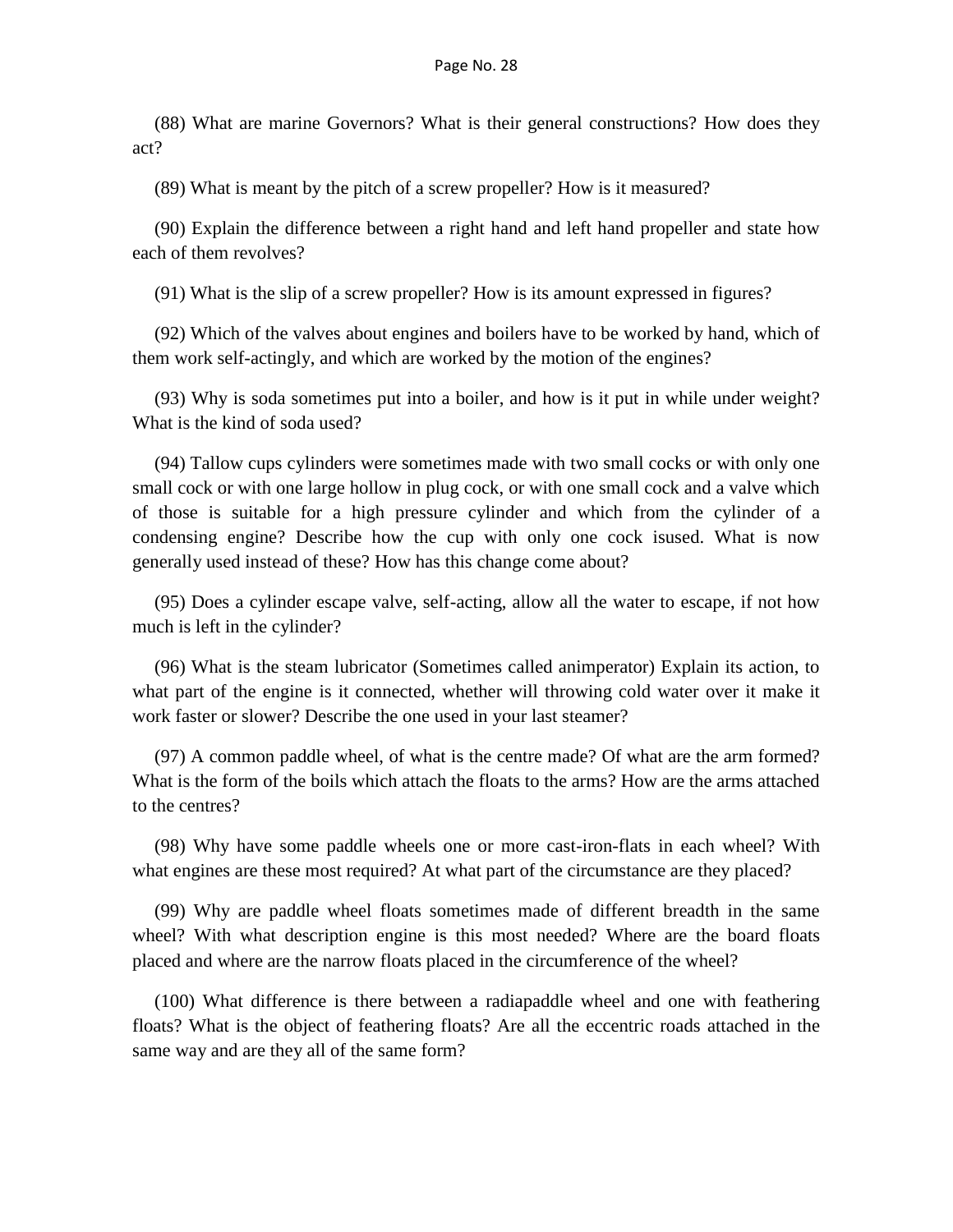(101) Where about is the centre of the eccentric of a paddlewheel with feathering floats placed? In what case arc the feathering lovers on the striking face or on the back of the float? When the paddle shaft has an outer hearing, how is the eccentric made?

(102) Of what material are the working surfaces of a paddlewheel with feathering floats? Are they all lubricated? With what?

(103) What is a disconnecting paddle engine? At what place is the disconnecting affected? How is it accomplished? In which of the cranks of a disconnecting engine are the crank pins fixed?

(104) Whether is the link motion valve gear or the loose eccentric generally used for disconnecting paddle engine? For what steamers are disconnecting paddle engines frequently employed?

(105) What are expansion joints? Where are they necessary? What attention do they require? Of what should the working surface be made?

(106) What omission in the construction of expansion joints may lead to a serious accident when steam is first applied? How is this prevented in the construction of a steam trunnion pipe for an oscillating engine?

(107) Describe an oil cup with syphon worsted. How is the worsted arranged? How is it cleaned? How far down the tube does it extend?

(108) Describe a thrust bearing: Which of the surface wears? Why are there sometimes a number of oil tunes for one thrust bearing?

(109) What parts of a screw shaft are generally covered with brass? Why is this necessary? About what thickness is the brass?

(110) What is stern tube or screw shaft pipe? Why is a pipe of such a length required? Of what is it made? How is it fixed at each end?

(111) What is lignum vitas bearing? How is the wood fitted? Where is such a bearing generally used?

(112) How is a screw propeller fixed on the shaft? What means are used to prevent its getting loose at sea?

(113) Where are sluice valves placed? What large sluice is there In almost all screw steamers? Form what position should this valve be worked? Why so? What attention should it receive?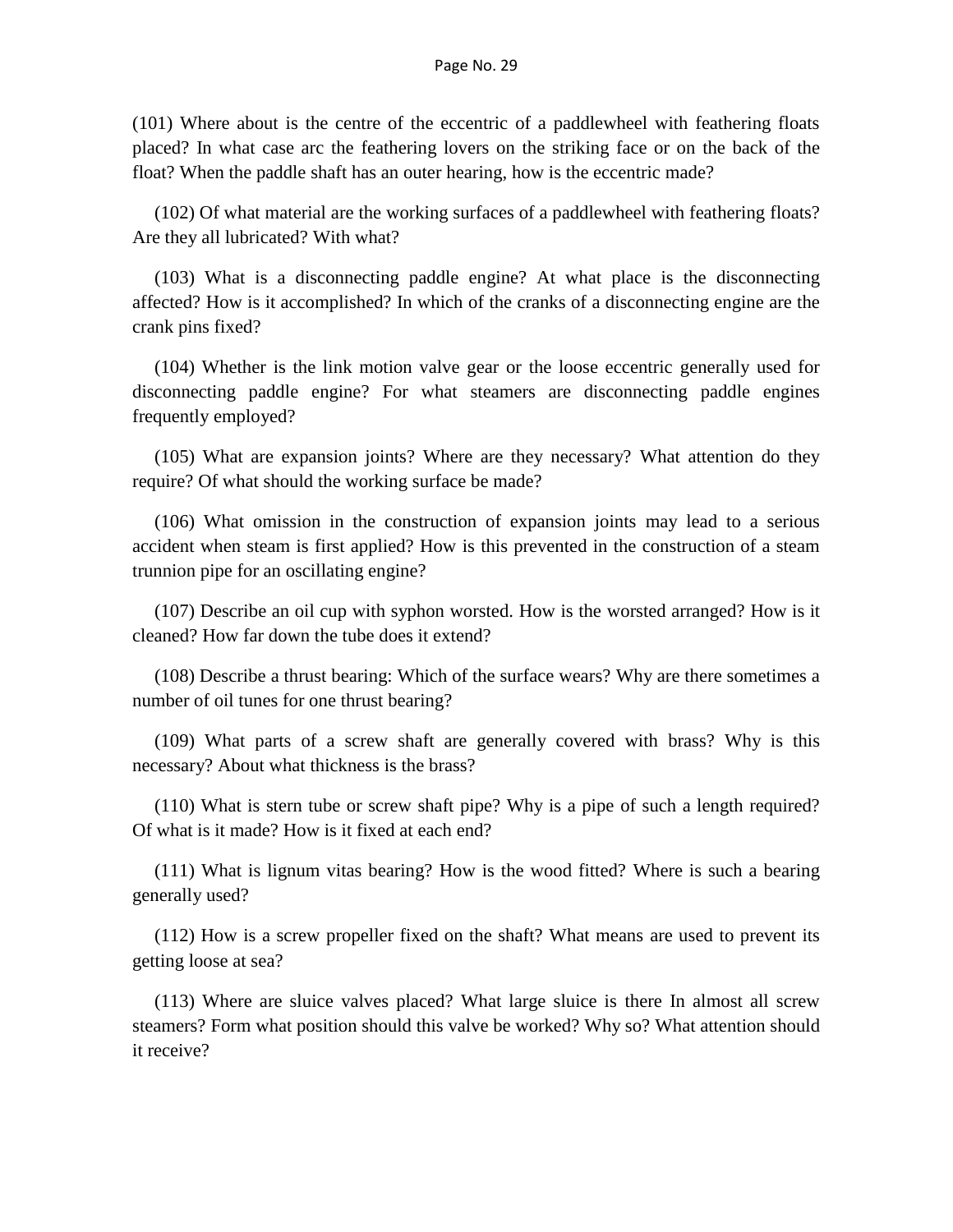(114) With a condensing engine what valves or cocks are on the skin of the ship in the engine-room and in the stokehole?

(115) What are the necessary fitting of a marine boiler?

(116) With a surface" condensing engine what cocks or valves are open some time before the engine is started so as to be ready for starting whenever the order is given?

(117) What is a steam jacket? What cocks are on it? In what engine or jackets most generally used? Do they require to be felted?

(118) What parts of an engine or its fittings should be felted or otherwise protected from radiation ?

(119) What are the small cylinders sometimes fitted on the slide valve casing cover of vertical engines? Explain their action? To what are they connected by a pipe? Why so?

(120) Name the principal pipes in connection with the engine boilers of a steamer? And state to what the ends of these pipes are connected?

(121) Through what cocks or valve, pipe and chambers does the water pass on its way from the sea inlet rose plate to the water space of the boiler with a jet condenser?

(122) Through what cocks or valves, pipe and chambers does the circulating water of a surface condenser pass?

(123) Through what cocks or valves, pipes and chambers does the steam pass from the boiler until it is in the form of water in the hot well?

(124) Name of the pieces of the engine through which the pressure of the steam is transmitted from piston to the screw propeller. Name them in the order in which they act?

(125) What is an air vessel? How does it act? At what parts of an engine or of its fittings are air vessels generally applied?

(126) What is the construction of a mud box? Where should mud boxes be placed? Why are they necessary? How should the space be divided by the rose plate and why?

(127) What is a trunk engine? When used in a horizontal engine for a right-hand screw propeller, at which side of the vessel should cylinders by placed? Why so?

(128) What is an oscillating engine? For what steams are oscillating engines generally adopted? How is the steam conveyed to and form the slide valve casing?

(129) Of what parts does the valve motion gear of an oscillating engine consist?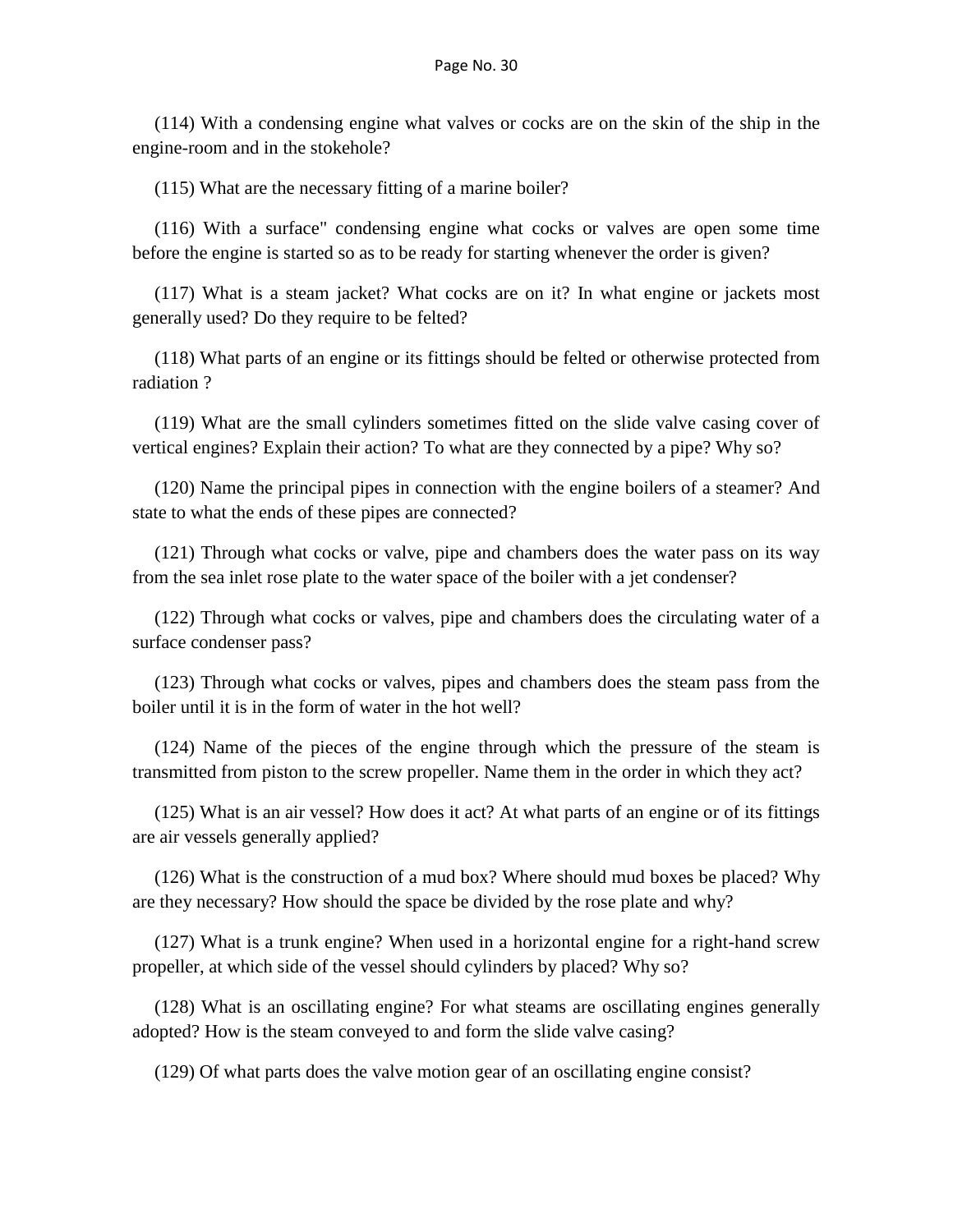(130) For what have geared engines sometimes been used? Of what were the cogs of the large wheel made?

(131) At what part of a screw steamer is the pressure that propels it applied to the hull?

(132) At what part of a paddle steamer is the pressure that propels it applied to the hull?

(133) About how much fuel per Indicated horse-power per hours required by modem engines; common, compound and tribe expansion?

(134) What is the explanation of the economy of the surface condense?

(135) What is the construction of a surface condenser? Of what are its tubes made? How rue they fixed? How are they kept tight? What is done a split tube!

(136) Where do surface condensers foul? How are they cleaned?

(137) What non-conducting substances are employed to prevent radiation and how are they applied?

(138) In the construction of smoke box and of dry up takes, what provision is made to lessen the amount of radiation?

(139) How can the formation of block smoke be prevented? Describe smoke preventing apparatus?

(140) What is meant by "Circulation" in a boiler? And what are the results of defective circulating?

(141) What means are sometimes adopted to improve in the circulation in a boiler?

(142) By what arrangements is the circulation promoted in a "Haystac" boiler?

(143) Describe a ship is side air pump discharge valve: in what respect does it sometimes differ from a common step valve; and what attention does it require?

(144) What is the construction of a feed-escape valve, to what is its discharge connected and how is its loading regulated?

(145) When there is no feed-escape valve, what is the arrangement of the fed valve cocks?

(146) What is the measure of a horse-power? How is indicated horse-power ascertained?

(147) Has nominal "horse powers" a fixed meaning? What is the use of this expression? What is generally taken as the measure of one horse-power nominal?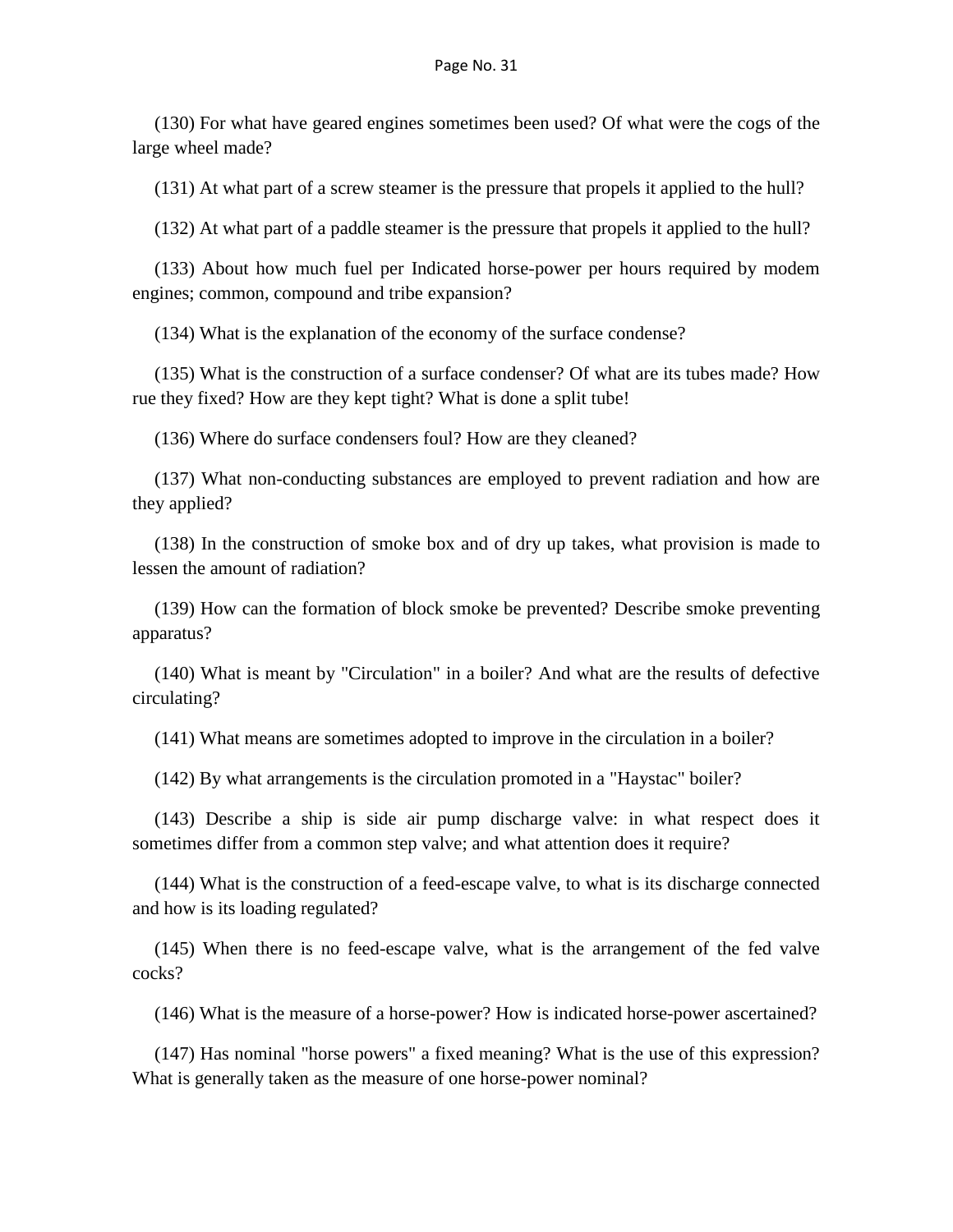(148) What is "Back Pressure" in a cylinder? About how much is it in each of the cylinders in your last steamer? Is excessive cushioning over a trouble in certain conditions in modem engines? Say when and why and in which cylinder this occurs?

(149) What is meant by "speed of piston"? About how much is the speed of piston in modem marine engines?

(150) What is "atmospheric pressure"? What is its average amount? What instrument tells this amount?

(151) What is "gross pressure" or "absolute pressure"? What pressure is it that is shown bythe steam-gauge?

(152) What is meant by "cutting of steam"? How is it done what part of the valve regulates the cut off?

(153) What is a piston slide valve? Describe its construction. Why are such frequently employed in place of the common slide valves. What is a great drawback to the use of these valves?

(154) What fixes the time of closing the exhaust? After the exhaust is closed and before the port opens for steam, what becomes of the steam that is in the cylinder?

(155) What is the "load" of the valve? What is its object? About what amount is it?

(156) What is the "cover" or "lap" of the valve? What is its object about what amount is it?

(157) What is the "exhaust cover" of a slide valve? What is its effect upon cushioning and upon exhaust?

(158) What is "minus cover" or "minus lap" on the exhaust? What is its effect upon the exhaust and upon cushioning?

(159) What is "ushicking" or "compression" in a steam cylinder? How is it affected by the amount of cover of minus cover there may be upon the exhaust? How is it affected by the exhaust pressure?

(160) What is meant by effective pressure') How IS its amount ascertained?

(161) What is a dial vacuum gauge') What is its construction? For what is it used? About what amount should it show when the engine is working all right? What effect has the variation it indicates on the performance of the engine?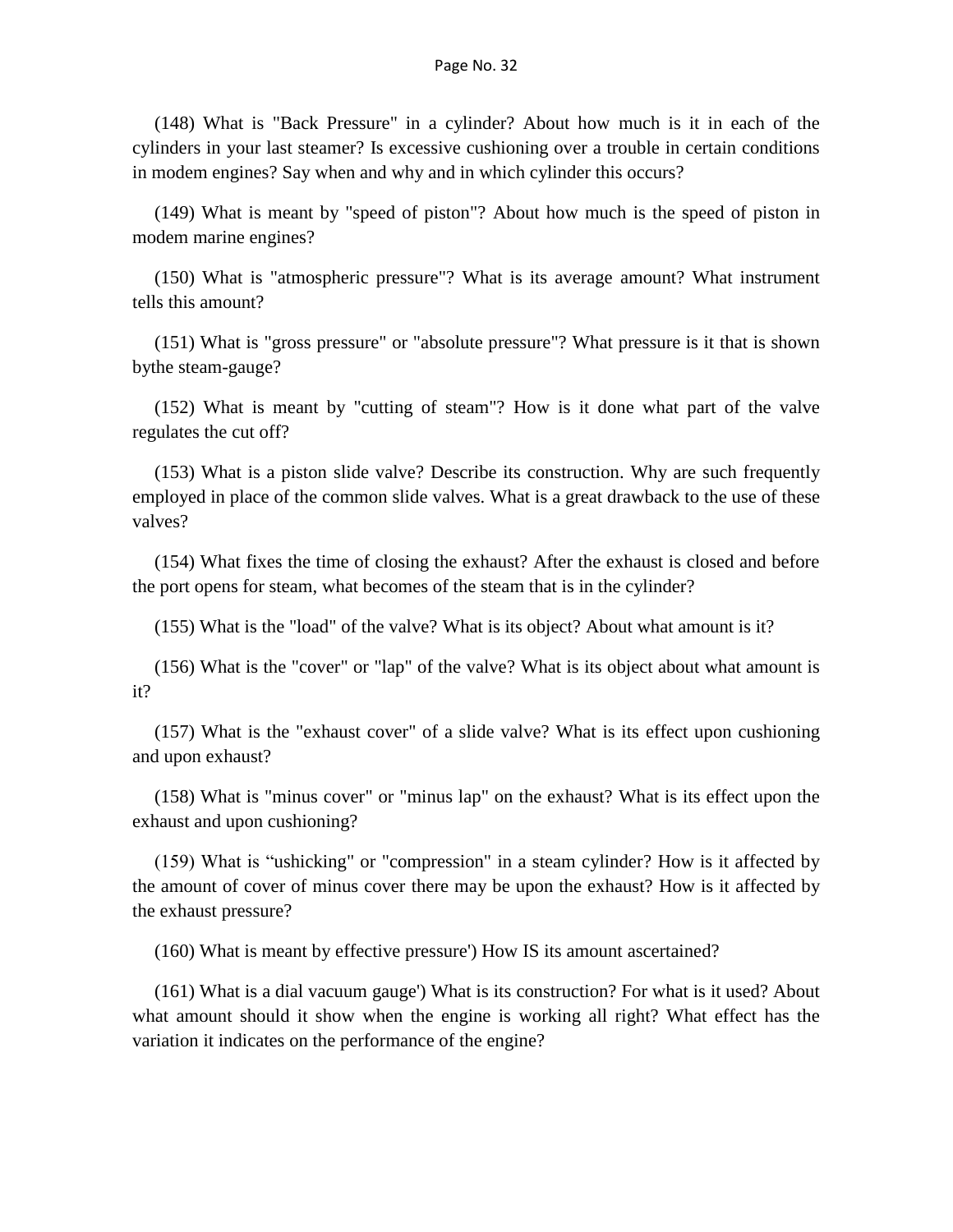(162) Does the vacuum gauge enable to tell what pressure that is in the condenser or must you have recourse also to the barometer to arrive at that? How would you ascertain the actual amount back pressure there is in the condenser?

(163) What is a barometer? What is its construction? Is a barometer sometimes used instead of a vacuum gauge? In what respect does the weather barometer differ from the vacuum gauge barometer?

(164) The common vacuum gauge and the common steam gauge, in which of them are the gradations marked from atmospheric pressure? Docs either of them tell what is the true actual pressure in the boiler or in the condenser?

(165) Do steam and vacuum gauges very with the variations of the weather barometer? when the weather barometer varies from28 to 31. How much will the vacuum gauge vary and how will that effect the working of the engines?

(166) Vacuum is generally stated as so many inches. What is meant by say 20 inches vacuum? What does that tell us about the absolute pressure than in the condenser?

(167) From what depth will pump draw water? Is there any limit? Why?

(168) what is vacuum? Can vacuum move a piston? When the temperature of the water in the condenser is 2120, what is the greatest degree of vacuum there can be in the condenser?

(169) What is a thermometer? Its construction? What is the property of matter, that is, the principle of its construction? What temperatures are regularly noted by careful engineers?

(170) What is the temperature of (1) melting ice, (2) of boiling water, (3) of steam about 60 Ibs. pressure by the steam gauge, (4)of steam about 100 Ibs. and (5) of steam about 150 Ibs. also (6) of smoke in the funnel, and (7) of water in the hot well ?

(171) What is meant by the conduction of heat ? Give examples of it in the boiler and in the engine.

(172) what is meant by the "convection" of heat? Give examples of it in the boiler and in the engine.

(173) What is meant by "radiation of heat"? Give examples of it in the boiler and in the engine.

(174) What is convection, which is radiation, and which is conduction in the following cases; (1) Heat from the glowing fuel to the furnace crown: (2) Heat passing from one side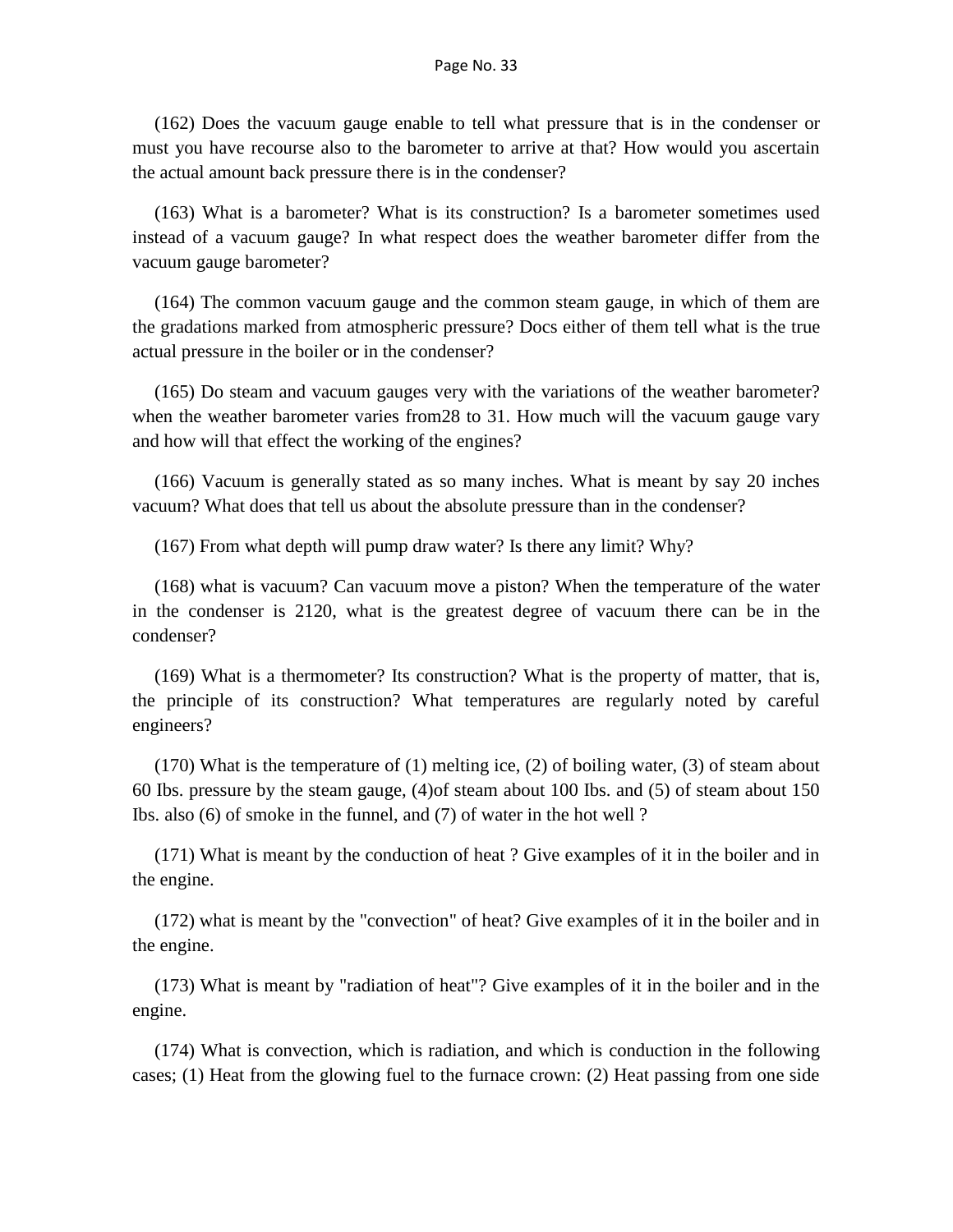of furnace crown plate to the other (3) Heat passing from the steam pipe in the engine rooms (4) the heat of evaporation?

(175) What are the effecting heating surface of a marine boiler? What is an objection to vertical heating surfaces?

(176) What parts of a marine engine are exposed to danger when the temperature is below freezing point?

(177) What precautions are necessary in cold climates when the temperature is below freezing point?

(178) State as many ways as you can by which a boiler might not get its full food; that is, a boiler or one of the set of boilers gets short or water although the feed valve is open its proper amount; to what causes might this be due?

(179) Of what are furnace bars generally made? About what thickness are they at top? About what space is between them? Whether are the bars put further apart for New Castle coal or for Welsh coal?

(180) Which burns faster, New Castle coal or Welsh coal? Which makes smokes?

(181) About how many tons of steam coal will be burnt per day in four furnaces, each 3' 0" wide and of about the usual length, on what grounds do you say so?

(182) About how many tons of steam coal will be burnt per day with good compound engines to drive an ordinary steamer of 45fit beam 10 knots an hour steam alone? On what grounds do you say so? What percentage more coal would be required to prope the same steamer I knot faster?

(183) About how many tons steam coal will be burnt per day with a good compound engine, surface condensers, the low pressure cylinder 70 inches diameter, doing average work? On what grounds do you say so?

(184) A pair of inverted cylinder direct acting engine there is a liner half an inch between the ahead eccentric rod and the eccentric strap, in over hauling the engine this piece is lost and forgotten; what difference will its commission make in the working of the engine on the admission, on the cut of and of the exhaust of the steam? Which will take place earlier and which later, distinguishing between the up stroke and the down stroke?

(185) A pair of inverted cylinders direct acting engines driving a right hand screw; on which of the crosshead guide bars is the pressure greater in the up stroke, and on which in the down stroke.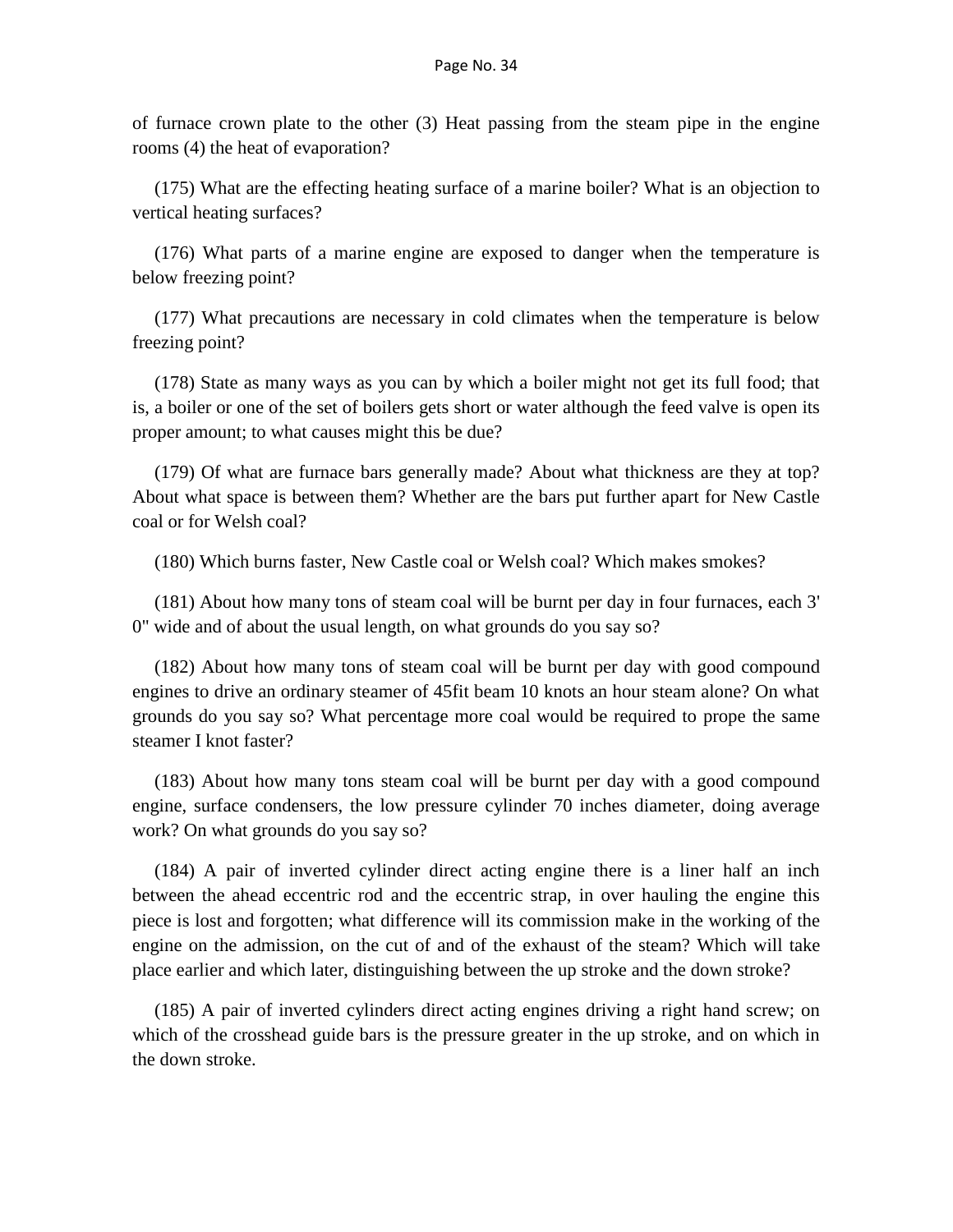(186) A screw propeller is getting loose, it has a little plate on the shaft, side ways on the key or feather, how will this show in the engine room?

(187) How would you prove whether the centre line of the trunnione of and oscillating cylinder be fiar with centre line of the main shaft?

(188) How can the fairness of a line of screw shafting be tested without lifting the shafts?

(189) Where are steel gorgings generally used in marine engines?

(190) What is the composition of nickel steel? Where is it sometime used in engines and boilers?

(191) How is forced graught generated on board ship and supplied to boiler furnaces? Is the air heated before delivery? If so " how".

(192) What is the "induced" draught? Compare the merits of "forced" and of "induced" draught.

(193) How is the intensity of the draught measured? What is the usual pressure employed in the merchantile marine?

(194) An explosive gas is liberated from bunker coal. Usually in well ventilated bunkers, this gas escapes into the atmosphere without doing harm. In ill-ventilated bunkers, the gas, after mixing with a certain proportion of common air, has been brought in contact with. 'What is the composition of the gas? Where is it found? In bunkers, between docks, pockets and coal sheets? How may it be get rid of as soon as it evolves from the coal? How many cubic feet of air to one of the gas forms a violent explosive mixture?

(195) A lighted lamp or candles has sometimes been lowered into an apparently empty paraffin tank and produced an explosion resulting in injury to the person holding the light. What did the tank probably contain, and what produced the explosion?

(196) In vessels carrying coal cargoes it has been observed that, generally speaking, the gas which escapes from the body of the coal is found more abundantly at the forward end of the hold that at the after end. Why should this be so?

(197) In recently opened ballast tanks, double-bottoms, and boilers, a light lowered into either has sometimes been extinguished. What would, in all probability cause this?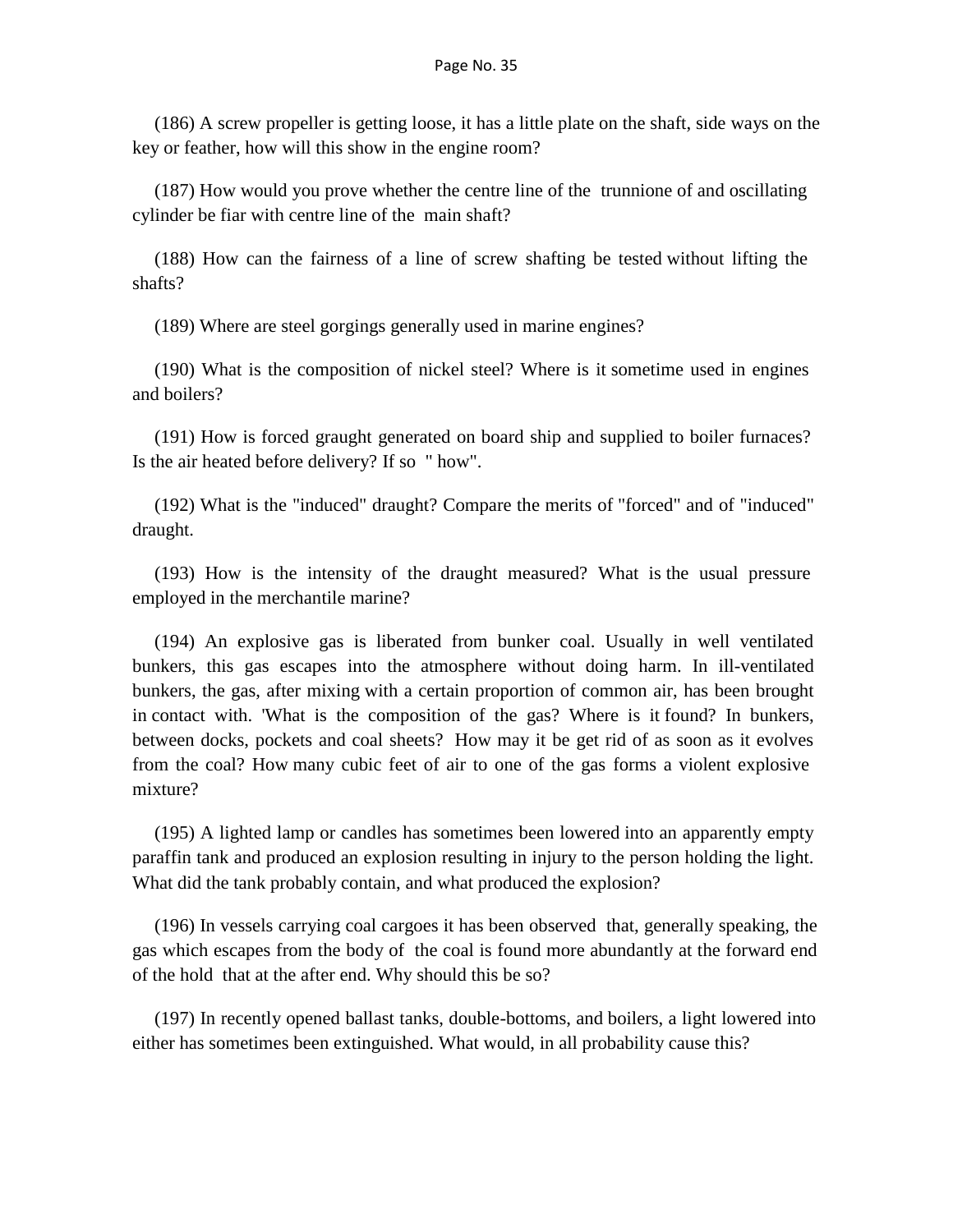(198) In double-bottom steamers where does the bilge water lie, and where are the roses of the bilge pipes fitted?

(199) What is the advantage of a large rose over a small one?

(200) Why specially in vessels varying cargoes liable to shift, should engine room bilge suction be fitted to both wings of the bilge?

(201) In a heavily listed vessel, why is it difficult to keep steam?

(202) If the engine bilge pumps get chocked and water accumulates in the stokehold bilges, what effect does the water have upon the bilges boards and stokehold plates, when the ship is rolling violently?

(203) In a triple-expansion engine, what spare gear do you consider necessary in the case of foreign going ship? Also, what stores would you provide for a voyage to New Zealand?

(204) What means are sometimes provided for temporarily coupling together the broken parts of say a tunner-ghaft? Describe the fitting.

(205) Does the pressure on the trust -collars vary with the horsepower or with the speed of the ship, or how?

(206) If the holding down belts of a trust bearing should become slack, what effect wait have upon the working of the engines?

(207) In an engine with three cranks, which of the three is subject to the greatest tersional stores. (1) in going ahead, (2)going astern?

(208) Is it usual to make the crank shafts of a triple or quadruple expansion engine in one piece? Is the diameter of shaft uniform and to end? Give your reasons for the practice which prevail?

(209) In a "built" crank shaft how are the webs rig is secured to the pines and to the body of shaft?

(210) There are various descriptions of donkey engines in use on board ship for pumping purposes. Some pump are fitted with escape-valves, some are not, why should this be?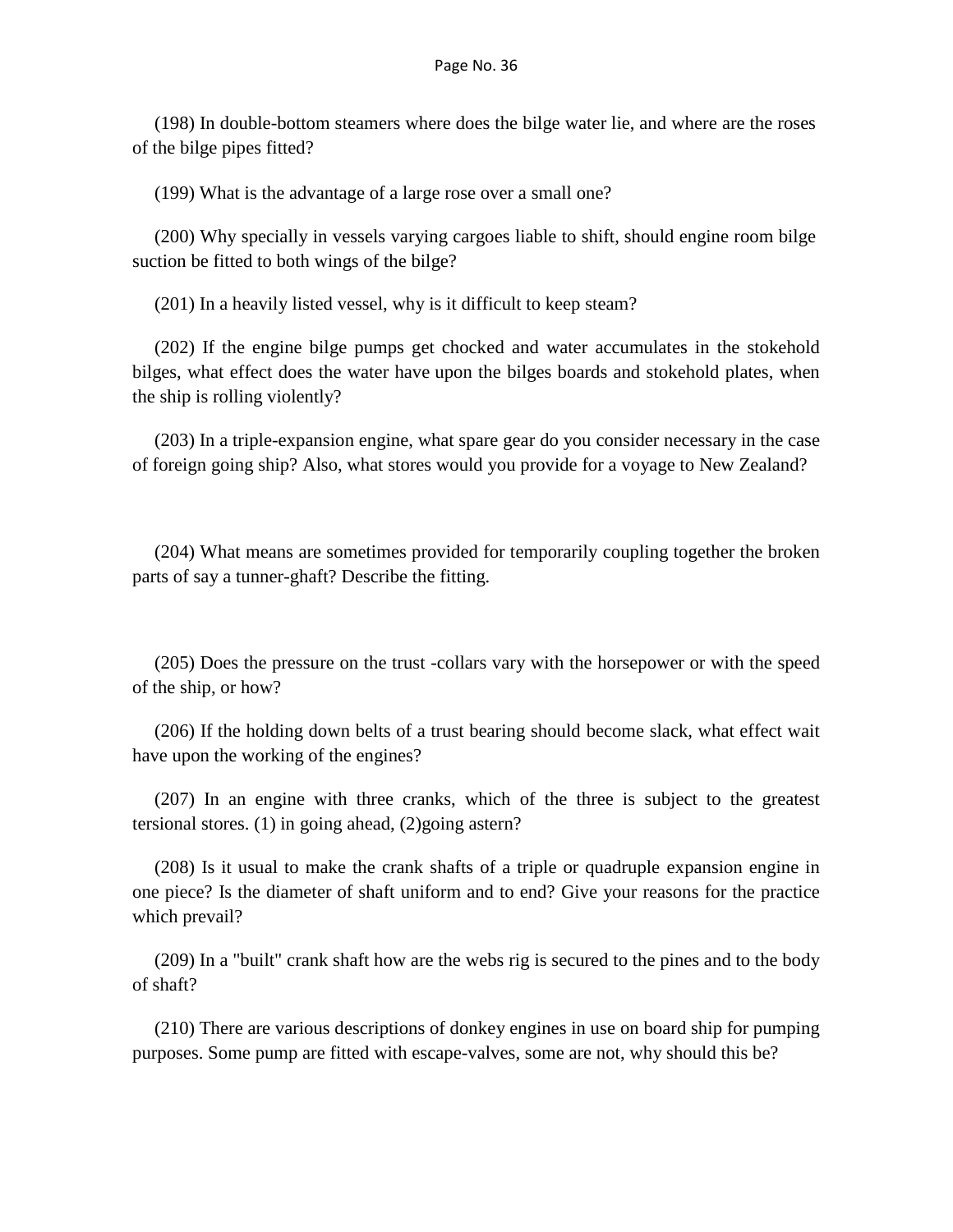(211) Explain the function of an air-vessel fitted to a feed pump, make rough hand sketch of (I) a satisfactory vessel? (2) an unsatisfactory vessel, where, say the air spring has been destroyed by carelessness, or has never been properly provided.

(212) Should cock sore scape valves be fitted to air vessel, why or why not?

(213) Where, by preference, should the escape-valves of a feed

pump be placed? why?

(214) Scum cocks are sometimes fitted to boiler-shells at a height convenient for engineers to manipulate when standing in the stokehold; the scum pipes in such cases are led upward, inside the boiler, to a little above the combustion chamber tops, what danger may arise from this arrangement?

(215) Cocks for testing the water level of boilers are sometimes fitted within reach of the engineer who is standing in the stokehold. These may have internal pipes leading upward and terminated atvarious levels. Under what circumstances may these become is leading?

(216) Why should the pipe which leads from the bottom of the water gauge column to the bottom of the boiler, or back, be covered with non-conducting materials? Why also should it never have lengthy horizontal bends?

(217) In your own experience, how frequently is this pipe removed and cleared?

(218) Why, even with the best of water-gauges, is it advisable to occasionally use of drain-cock?

(219) Steam hope have sometimes been inadvertently made in this length of piping leading from the top of the water-gauge column to the top of the boiler. Roughly sketch such loop and explain the danger arising from its existence.

(220) Describe your method of thoroughly testing the water-gauge system to satisfy yourself that all the cocks and pipes are clear. Your answer can be written on a supplementary sheet of foolscap which the examiner will hand you. Hand sketches, more lines indicating pipes and circles indicating cocks should be made. Identify the cocks and pipes by letters of numerals.

(221) Describe the construction of a water· tube boiler mentioning the type selected?

(222) In a water tube boiler, how is an economiser fitted, and what is its duty?

(223) How is the water gauge fitted') Are glass-gauges used?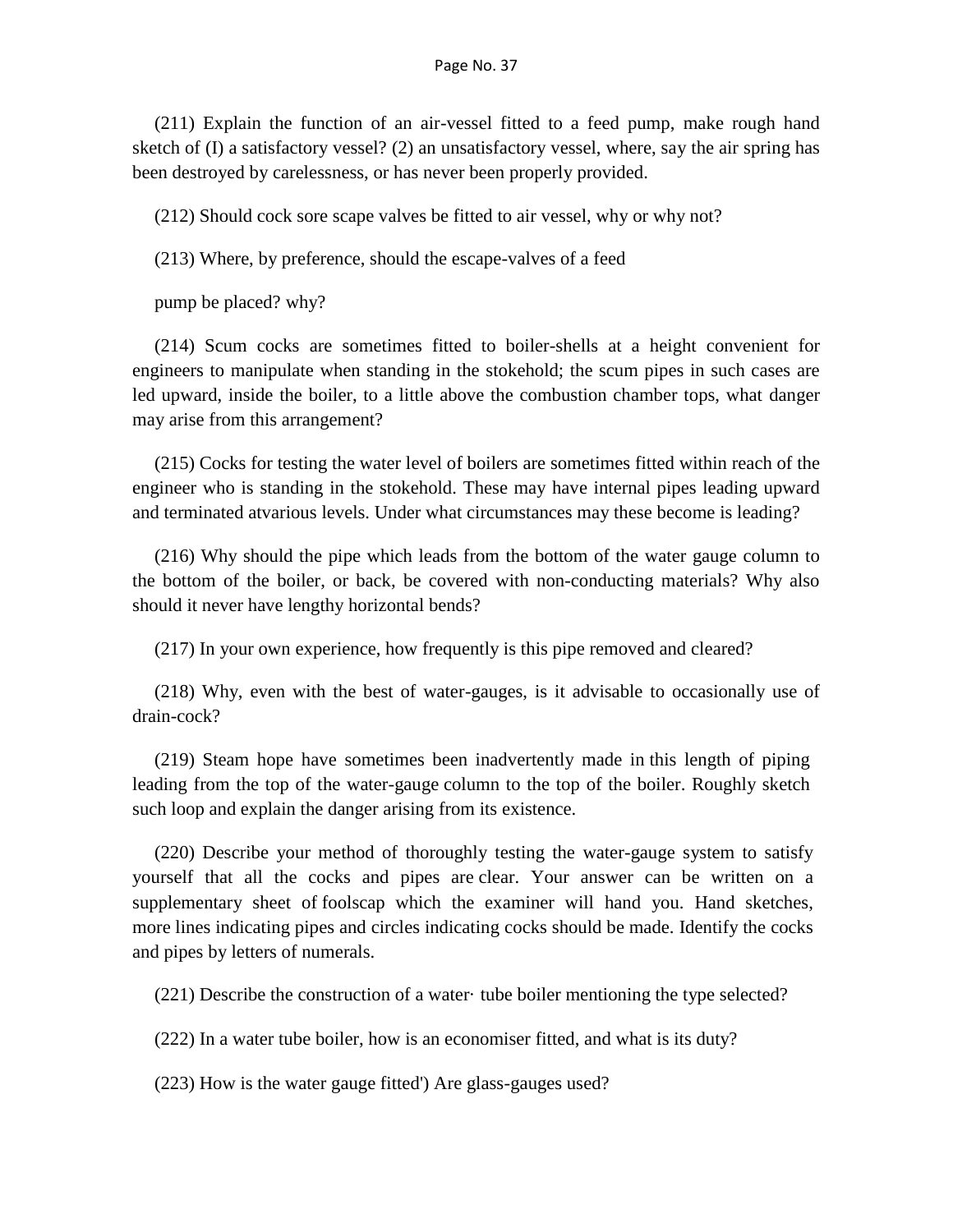(224) The pressure of the stem in water tube boilers is some times greater than at the engines. Why is this, and what percentage above the engine pressure does it amount to. How is the difference of pressure maintained?

(225) Describe any automatic method of feeding water-tube boilers. Of what materials are the tube made?

(226) Describe the construction of any steam turine you are acquainted with, which is used on board ship. How is the expansion of steam effected? How many propeller shafts arc employed, and how many propellers?

(227) Is the same power available to go astern as to go ahead?

(228) Of what material are the propellers made?

(229) How many pounds of coal per indicated horse power per hour are burnetd with this type of engine? Name the type of boiler in use?

(230) Describe the construction of a feed water-heated and give the name of its manufacturer:-

(231) Describe any well known ash-ejector.

(232) Describe any well-known independent feed pumps?

(233) Are independent feed pumps automatic in their action? Explain the action.

(234) What advantage, if any, have independent feed pumps, over feed pumps worked by the main engines.

(235) To about what temperature is the feed water raised by passing through a feed heater?

(236) What fitting are usually placed on a feed-heater? Why are they necessary.

(237) Describe the construction of a feed fitter enumerating its valves and cocks.

(238) How can the filter be cleaned? And what ingredients are generally removed when cleaning takes place?

(239) What is the intercepting material made of! How is it fitted?

(240) Describe an evaporator; and mention the types?

(241) What fittings are necessary with evaporator?

(242) How is the brine got rid of?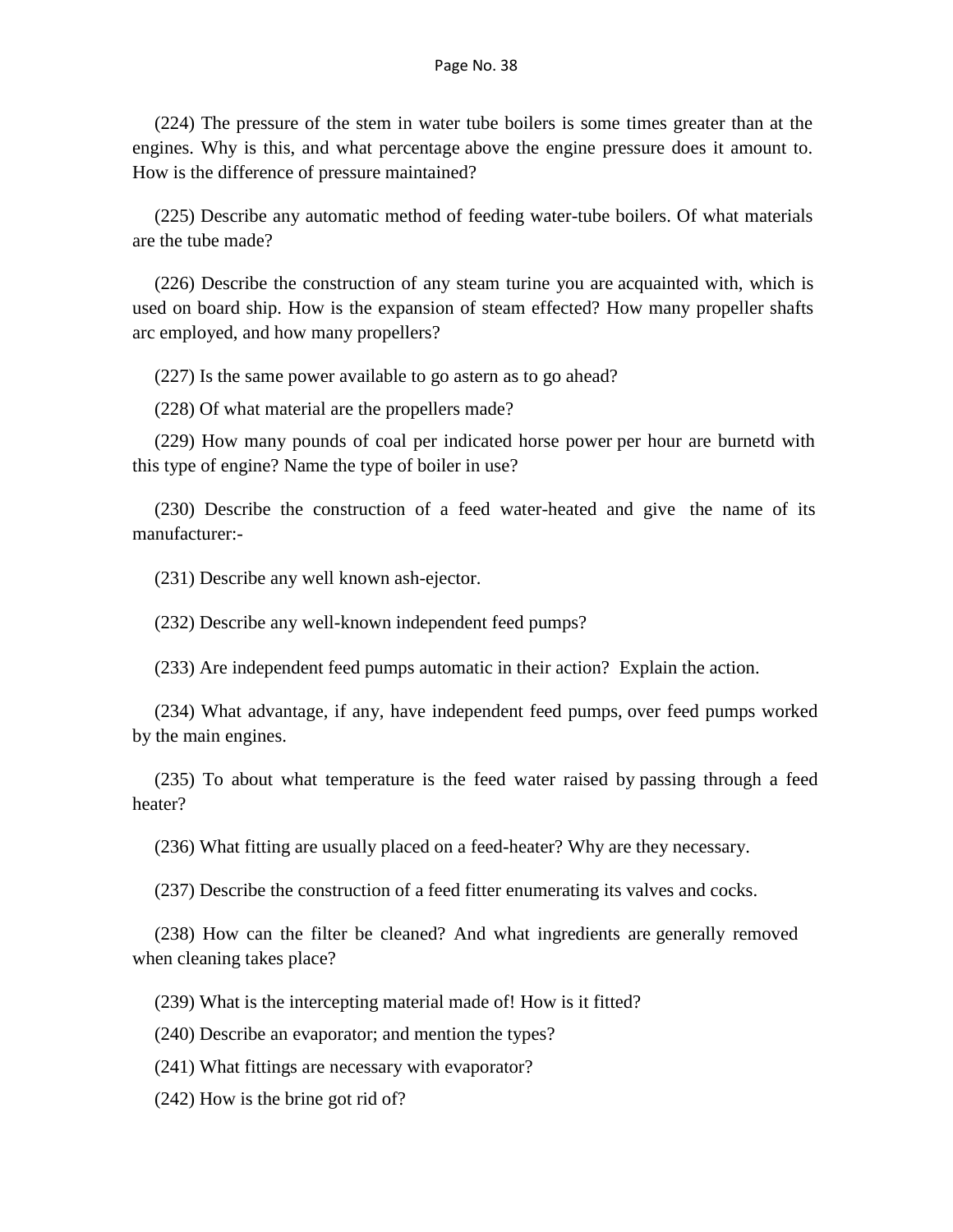(243) How may the coils be cleaned?

(244) What is a dynamo? Describe its various parts. For what is it used?

(245) In what respect does an electric motor differ from a dynamo? Where are electric motors sometimes used on board ship?

(246) Describe a system of electric lighting employed on board ship?

(247) How is the position of a fault in the circuit discovered?

(248) What is "sparking" and may it under some circumstances (naming them) be a danger?

(249) What is "Short circuiting" and to what evil may it give rise'?

(250) What means arc employed to prevent any part of the circuit becoming overheated?

(251) Describe the construction of an arc lamp.

(252) Describe the construction of glow-lamp?

(253) What is the usual candle-power of the small glow· lamps in general use on board ship?

(254) Define the terms: Ampers, Volt, Ohm, Watt. What is the measure of an electrical horse-power?

(255) Explain the use of switches, brushes, commutators, cutouts, field magnets, armatures and resistance-coils?

(256) Why is it desirable to fit a dynamo in a cool place on board ship?

(257) What undesirable effect will ultimately occur to an electric wire, whose section area is constantly diminishing, say through corrosion?

(258) What danger might arise by loading electric wire through coal bunkers.

(259) Is it better to load electric wires above or below side cuttles, why?

(260) What instruments are used on board ship to ascertain the strength of an electric current?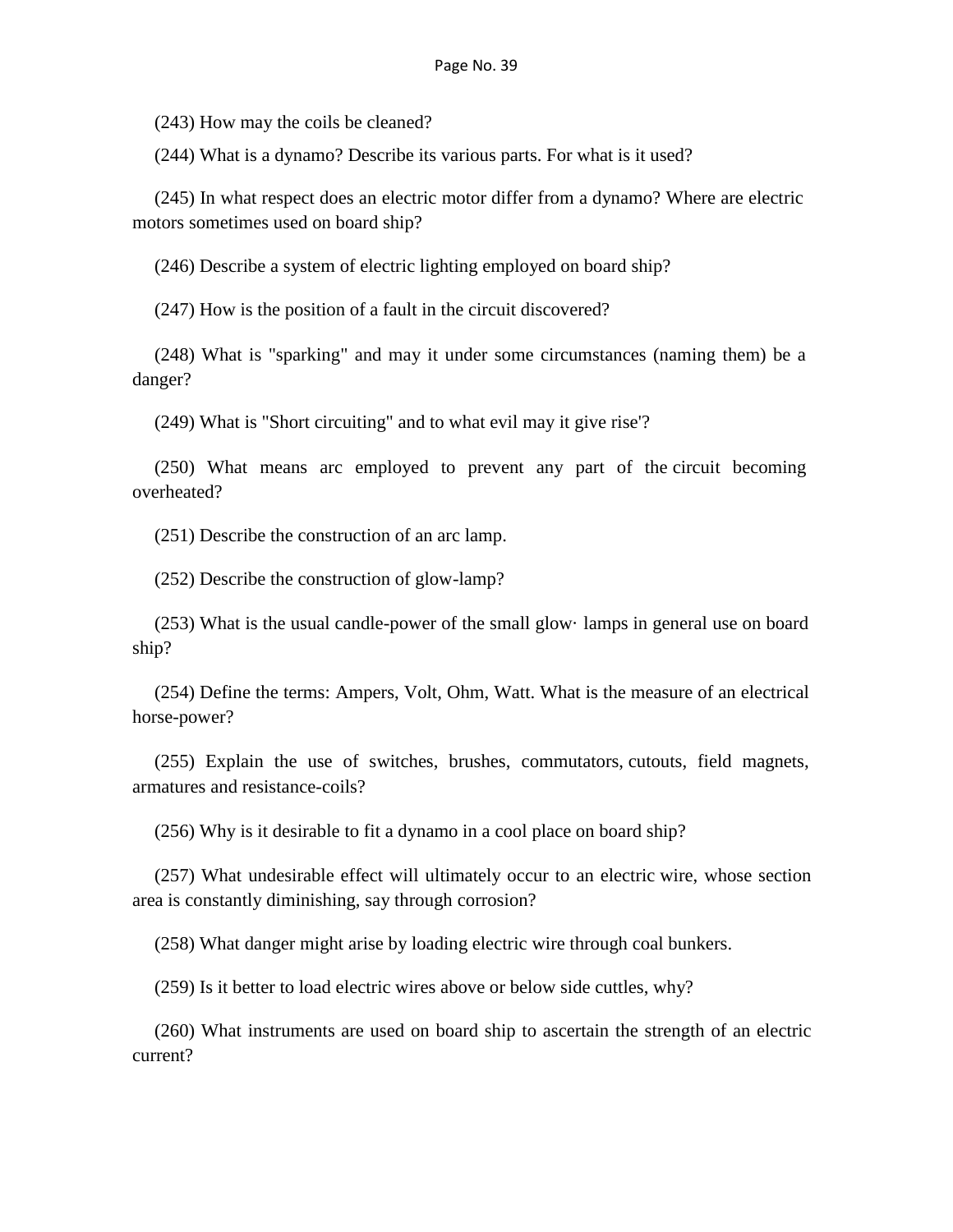(261) Many ocean-going steamers are fitted with hydraulic cranes, etc. From where do they obtain their power? How is the hydraulic pressure kept at a relatively constant amount?

(262) Is any difficulty experienced in working hydraulic cranes in frosty weather? If so, Why?

(263) Describe any steam steering gear you are acquainted with?

(264) When the helm is put hard over and the ship is going full speed ahead, what prevents the rudder returning to the a mid ship position?

(265) In the case of stems hip underway, does the officer, or man manipulating the steam steering wheel overcome any resistance exerted by the rudder?

(266) Explain clearly what is being done by a helmsman manipulating the wheel of a steam steering engine.

(267)Is there any difference between the amount of horse-power required to put a helm hard over in a given time when the vessel is going full speed ahead, and when she is going full speed astern? This question refers to a case of a steamer fitted with one rudder on and demands a more complete answer than merely "yes" or "no".

(268) What precautions should be taken before removing a manhole door from a steam boiler and why are precautions necessary. In the absence of such precautions. What casualties might occur?

(269) Describe the chief features of the engine-governor fitted to a steam you have served in. Describe its action. Give the Maker's name of ship.

(270) Name the principal parts of an oil motor, and briefly state their functions. Give the name of the makers of the motor.

(271) What kind of oil is usually employed ill oil motor? What is its f1ashpoint? What is its specific gravity? What is its c1arific value? What precautions are taken in its storage to guard the public against casualty by fire or explosion?

(272) How many cylinders are generally used in oil motors? What kind of piston is fitted? How frequently (measured in revolution) is explosion per cylinder effected? How is explosion in the cylinder carried out?

(273) Describe how an oil motor is started. If starting proves difficult, where would you chiefly look for defects? How is piston speed modified? How is the speed of a vessel verified? How is reversing effected?

(274) Before examining an oil motor with a naked light, what steps should be taken for safety's sake?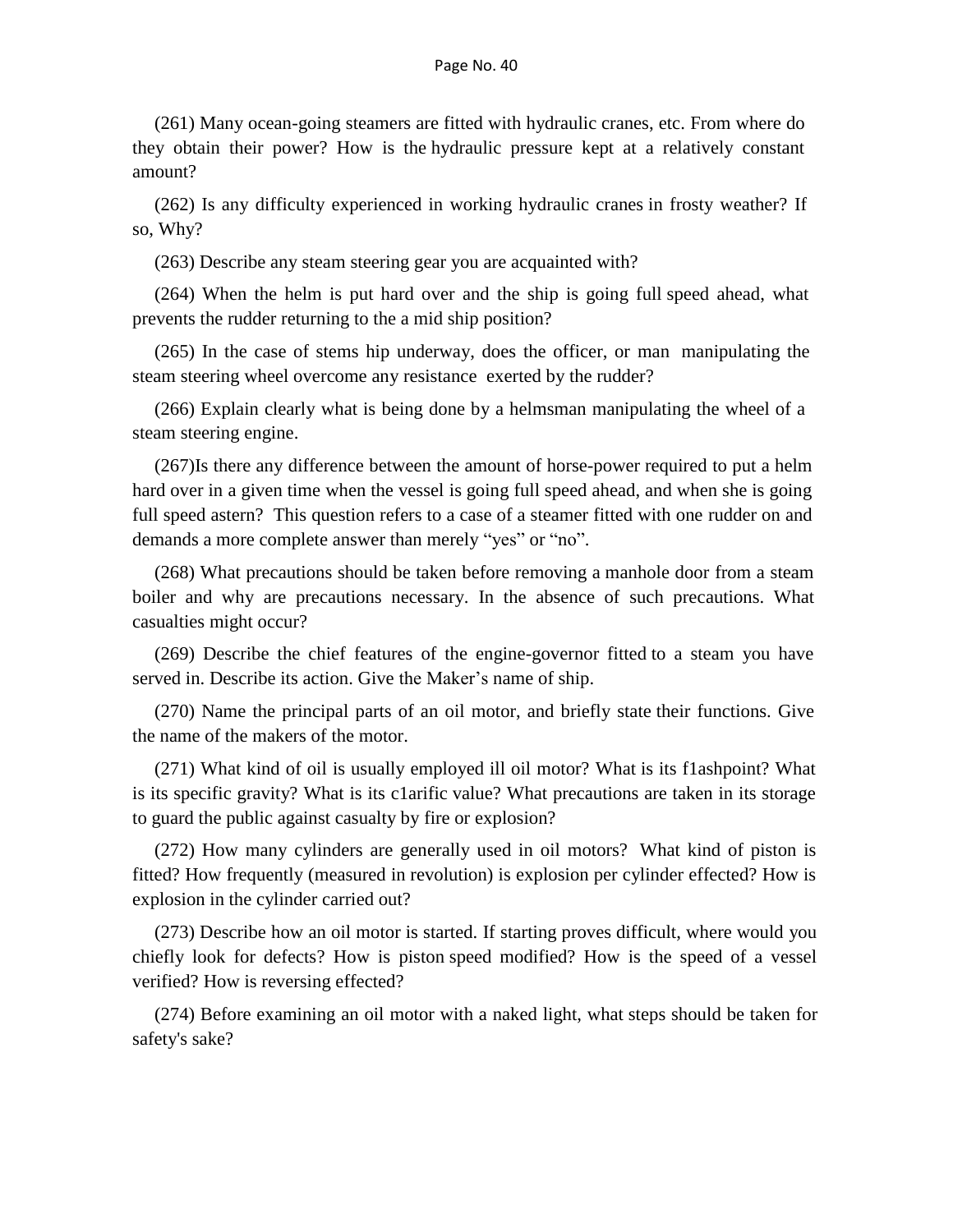(275) How frequently should an oil motor, working 12 hours a day be opened up for examination, cleaned and its parts re-adjusted? What difficulty arises when the internal parts become fouled with carbonized oil?

*Note:* Questions isolated from their context should be read in the light of the context. Thus the 'sparking" referred to in question (248) relates to the sparking in an electric lighting circuit on board ship. See question (246).

----------------

## APPENDlX-E

By the Government of Goa

(Emblem of the Government of Goa)

Government of Goa

### Certificate of Competency

as

### Serang of an Inland Vessel Under Central Act 1 of 1917

To

Whereas it has been reported to the Government that you have been found after examination, duly qualified to fulfill the duties of Serang of an Inland Vessel, I do hereby in pursuance of the Inland Vessels Act; 1917 (Central Act 1 of 1917) and Rules framed thereunder, grant you this Certificate of Competency as Serang.

This  $\frac{day \text{ of}}{19}$ 

By order and in the name of the Government of Goa

Captain of Ports

Registered at the Office of the Captain of Ports, Panaji-Goa.

(on the reverse)

Page  $-2$ 

No. of Certificate \_\_\_\_\_\_ Date of passing Examination\_\_\_\_\_\_\_ Bearer \_\_\_\_ Date and place of Birth showing Village, Taluka and District \_ Residence, showing Village, Taluka and District \_\_\_\_\_\_\_.

 $Height$ 

Personal description stating particularly any permanent marks or scare \_\_\_\_\_\_\_\_\_\_ Signature or L. H. T.I.  $\frac{1}{\sqrt{1-\frac{1}{2}}}\$ 

Any Serang who fails to deliver up a Certificate which has been cancelled or suspended is liable to a penalty not exceedingRs.500/-.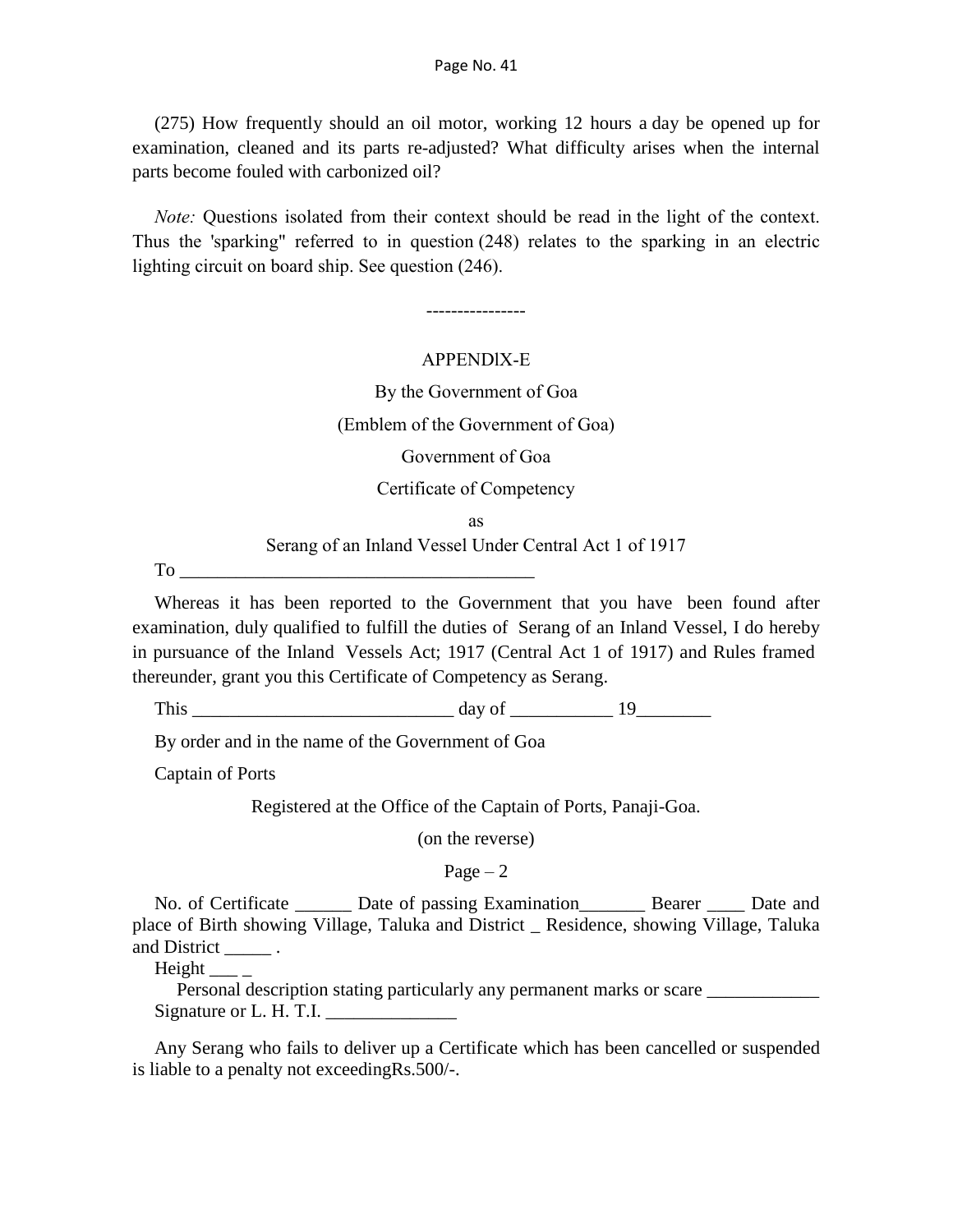*N. B.* - Any person other than the owner thereof, becoming possessed of this Certificate, is required to transmit it forthwith to the Captain of Ports, Panaji· Goa.

Issued at Panaji on the \_\_\_\_\_\_\_\_\_\_ day of \_\_\_\_\_\_\_\_\_\_\_\_\_ 19\_\_\_\_\_\_\_\_\_ .

(Captain of Ports) Panaji

If not known exactly shall be stated on the best information or evidence. Page4photograph of the holder, renewal every ten years and endorsement.

> By the Government of Goa (Emblem of the Government of Goa) Government of Goa Certificate of Competency as

Second Class Master of an Inland Vessel

To \_\_\_\_\_\_\_\_\_\_\_\_\_\_\_\_\_\_\_\_\_\_\_\_\_\_\_\_\_\_\_\_\_\_\_\_\_\_\_\_\_\_\_\_\_\_\_\_\_\_\_\_\_\_\_\_\_\_\_\_\_\_\_\_\_\_\_\_\_

Whereas it has been reported to the Government that you have been found after examination, duly qualified to fulfil the duties of Second Class Master of an Inland Vessel, I do hereby in pursuance of the Inland Vessels Act, 1917 (Central Act 1 of 1917) and Rules framed thereunder, grant you this Certificate of Competency as Second Class Master. This  $\frac{day \text{ of } }{x}$ .

By order and in the name of the Governor of Goa.

Captain of Ports.

Registered at the Office of the Captain of Ports, Panaji – Goa

(on the reverse)

Page- 2

No. of Certificate \_\_\_\_\_\_\_\_\_\_\_\_ Date of passing Examination\_\_\_\_\_\_ Bearer \_\_\_\_\_\_\_\_ Date and place of Birth showing Village, \_\_\_\_\_\_\_ Taluka and District \_\_\_\_\_\_\_ Residence, showing Village, Taluka and District \_\_\_\_\_\_\_\_\_\_\_\_\_\_\_\_\_\_\_\_\_\_\_\_\_\_\_\_\_\_\_\_

Height  $\_\_$ 

Personal description, stating particularly any permanent marks or scars\_\_\_\_\_\_\_\_\_\_

Signature or L. H. T. 1. \_\_\_\_\_\_\_\_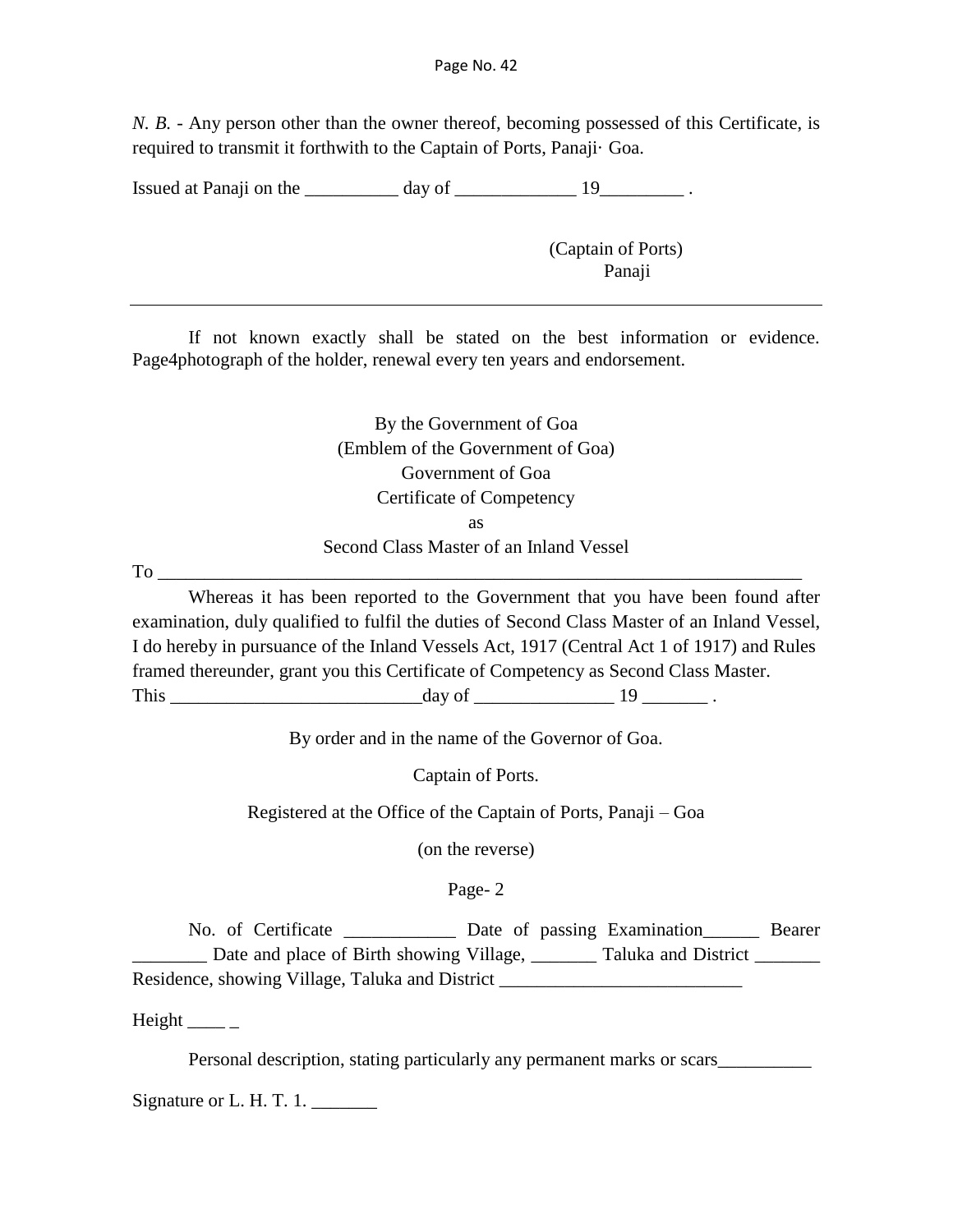Any Master who fails to deliver up a Certificate which has been cancelled or suspended is liable to a penalty not exceedingRs.500/-.

*N. B.*: Any person other than the owner thereof, becoming possessed of this Certificate, is required to transmit It forthwith to the Captain of Ports, Panaji - Goa.

Issued at Panaji on the  $\frac{19}{2}$ 

(Captain of Ports) Panaji

If not known exactly shall be stated on the best information or evidence. Page 4 photograph of the holder, renewal every ten years and endorsement.

By the Government of Goa (Emblem of the Government of Goa) Government of Goa Certificate of Competency as First Class Master of an Inland Vessel To \_\_\_\_\_\_\_\_\_\_\_\_\_\_\_\_\_\_\_\_\_\_\_\_\_\_\_\_\_\_\_\_\_\_\_\_\_\_\_\_\_\_\_\_\_\_\_\_\_\_\_\_\_\_\_\_\_\_\_\_\_\_\_\_\_\_

Whereas it has been reported to the Government that you have been found after examination, duly qualified to fulfil the duties of Second Class Master of an Inland Vessel, I do hereby in pursuance of the Inland Vessels Act, 1917 (Central Act 1 of 1917) and Rules framed thereunder, grant you this Certificate of Competency as First Class Master. This  $\frac{day \text{ of }_{x} \quad 19 \quad \text{ of }_{x} \quad 19 \quad \text{ of }_{x} \quad 19 \quad \text{ of }_{x} \quad 19 \quad \text{ of }_{x} \quad 19 \quad \text{ of }_{x} \quad 19 \quad \text{ of }_{x} \quad 19 \quad \text{ of }_{x} \quad 19 \quad \text{ of }_{x} \quad 19 \quad \text{ of }_{x} \quad 19 \quad \text{ of }_{x} \quad 19 \quad \text{ of }_{x} \quad 19 \quad \text{ of }_{x} \quad 19 \quad \text{ of }_{x} \quad 19 \quad \$ 

By order and in the name of the Governor of Goa.

Captain of Ports.

Registered at the Office of the Captain of Ports, Panaji – Goa

(on the reverse)

Page- 2

No. of Certificate **Later and CE and CE and CE and CE and CE and CE and CE and CE and CE and CE and CE and CE and CE and CE and CE and CE and CE and CE and CE and CE and CE and CE and CE and CE and CE and CE and CE and CE** Bearer **Date and place of Birth showing Village, Taluka and District** Residence, showing Village, Taluka and District

Height \_\_\_\_\_\_\_\_\_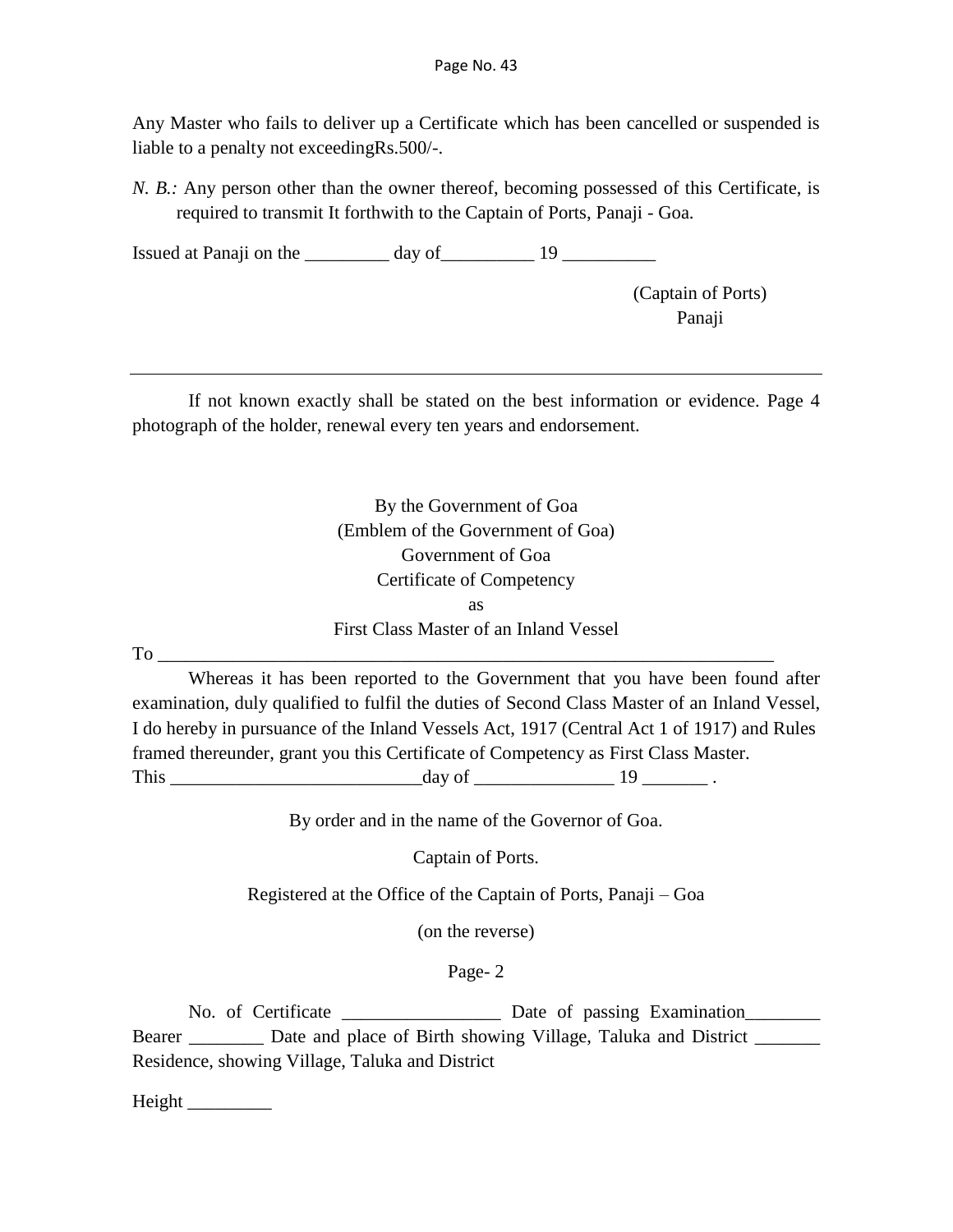Personal description, stating particularly any permanent marks or scars\_\_\_\_\_\_\_\_\_\_

Signature or  $L$ . H. T. I.

Any Master who fails to deliver up a Certificate which has been cancelled or suspended is liable to a penalty not exceeding Rs.500/-.

*N. B.*: Any person other than the owner thereof, becoming possessed of this Certificate, is required to transmit it forthwith to the Captain of Ports, Panaji - Goa.

Issued at Panaji on the  $\frac{1}{2}$  day of  $\frac{1}{2}$  19

(Captain of Ports) Panaji

If not known exactly shall be stated on the best information or evidence. Page 4 photograph of the holder, renewal every ten years and endorsement.

> By the Government of Goa (Emblem of the Government of Goa) Government of Goa Certificate of Competency as Second Class Engine Driver of an Inland Vessel

To \_\_\_\_\_\_\_\_\_\_\_\_\_\_\_\_\_\_\_\_\_\_\_\_\_\_\_\_\_\_\_\_\_\_\_\_\_\_\_\_\_\_\_\_\_\_\_\_\_\_\_\_\_\_\_\_\_\_\_\_\_\_\_\_\_\_

Whereas it has been reported to the Government that you have been found after examination, duly qualified to fulfil the duties of Second Class Engine Driver of an Inland Steam Vessel having engines of under 226 Brake horse-power, I do hereby in pursuance of the Inland Vessels Act, 1917 (Central Act 1 of 1917) and Rules framed thereunder, grant you this Certificate of Competency as Second Class Engine Driver.

This day of 19 and 19 and 19 and 19 and 19 and 19 and 19 and 19 and 19 and 19 and 19 and 19 and 19 and 19 and 19 and 19 and 19 and 19 and 19 and 19 and 19 and 19 and 19 and 19 and 19 and 19 and 19 and 19 and 19 and 19 and

By order and in the name of the Governor of Goa.

Captain of Ports.

Registered at the Office of the Captain of Ports, Panaji – Goa

(on the reverse)

Page- 2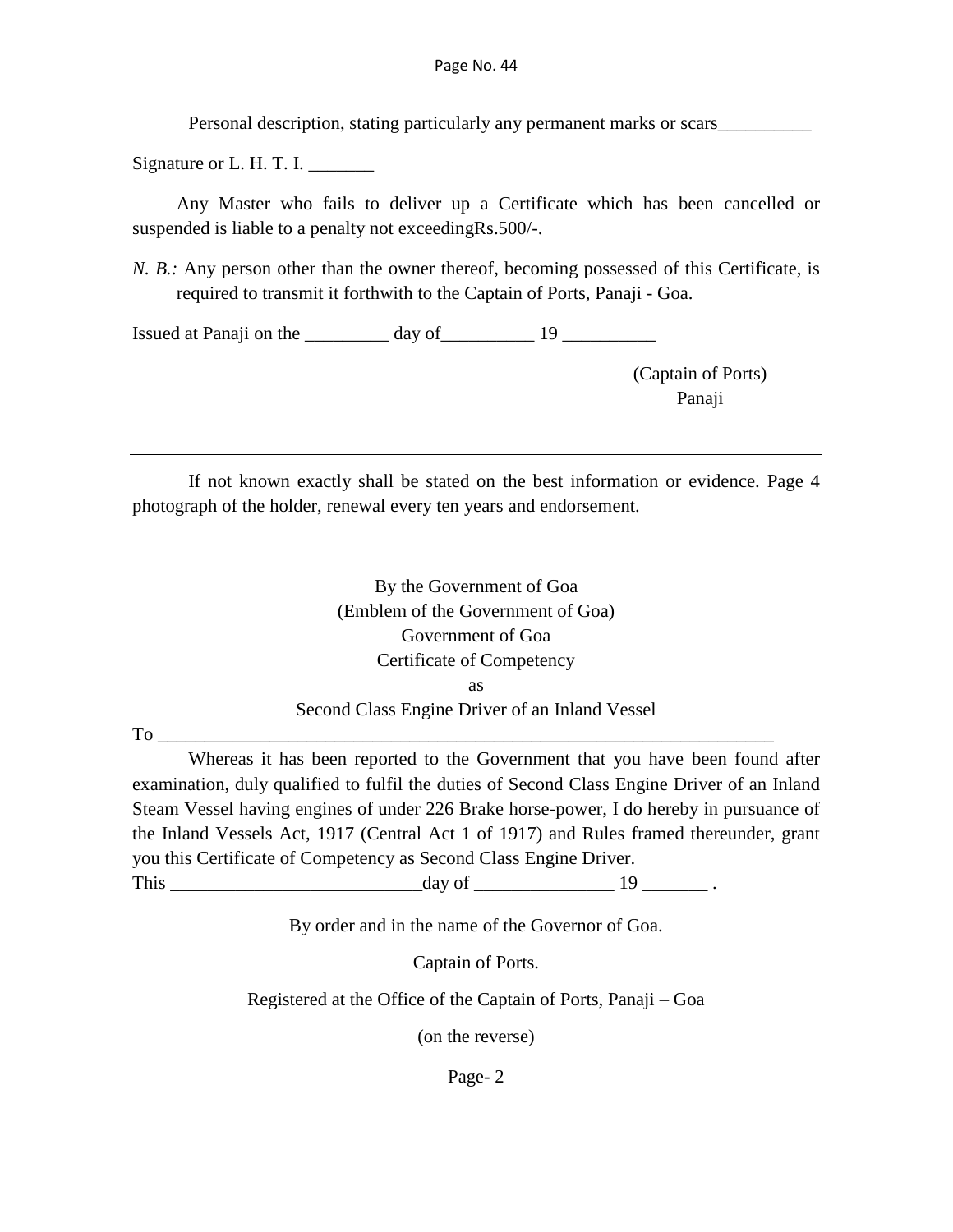No. of Certificate \_\_\_\_\_\_\_\_\_\_\_\_\_\_\_\_\_\_\_\_ Date of passing Examination\_\_\_\_\_\_\_\_\_\_\_\_ Bearer Date and place of Birth showing Village, Taluka and District \_\_\_\_\_\_\_\_\_ Residence, showing Village, Taluka and District

 $Height$ 

Personal description, stating particularly any permanent marks or scars\_\_\_\_\_\_\_\_\_

Signature or  $L$ . H. T. I.

Any Second Class Driver who fails to deliver up a Certificate which has been cancelled or suspended is liable to a penalty not exceedingRs.500/-.

*N. B.:* Any person other than the owner thereof, becoming possessed of this Certificate, is required to transmit it forth with to the Captain of Ports, Panaji - Goa.

Issued at Panaji on the day of The 19

(Captain of Ports) Panaji

If not known exactly shall be stated on the best information or evidence. Page 4 photograph of the holder, renewal every ten years and endorsement.

> By the Government of Goa (Emblem of the Government of Goa) Government of Goa Certificate of Competency as First Class Engine Driver of an Inland Vessel

 $To$ 

Whereas it has been reported to the Government that you have been found after examination, duly qualified to fulfil the duties of First Class Engine Driver of an Inland Motor Vessel having engines of more 226 B.H.P. and under 565 Brake horse power. I do hereby in pursuance of the Inland Vessels Act, 1917 (Central Act 1 of 1917) and Rules framed thereunder, grant you this Certificate of Competency as First Class Engine Driver. This day of 19 and 19 and 19 and 19 and 19 and 19 and 19 and 19 and 19 and 19 and 19 and 19 and 19 and 19 and 19 and 19 and 19 and 19 and 19 and 19 and 19 and 19 and 19 and 19 and 19 and 19 and 19 and 19 and 19 and 19 and

By order and in the name of the Governor of Goa.

Captain of Ports.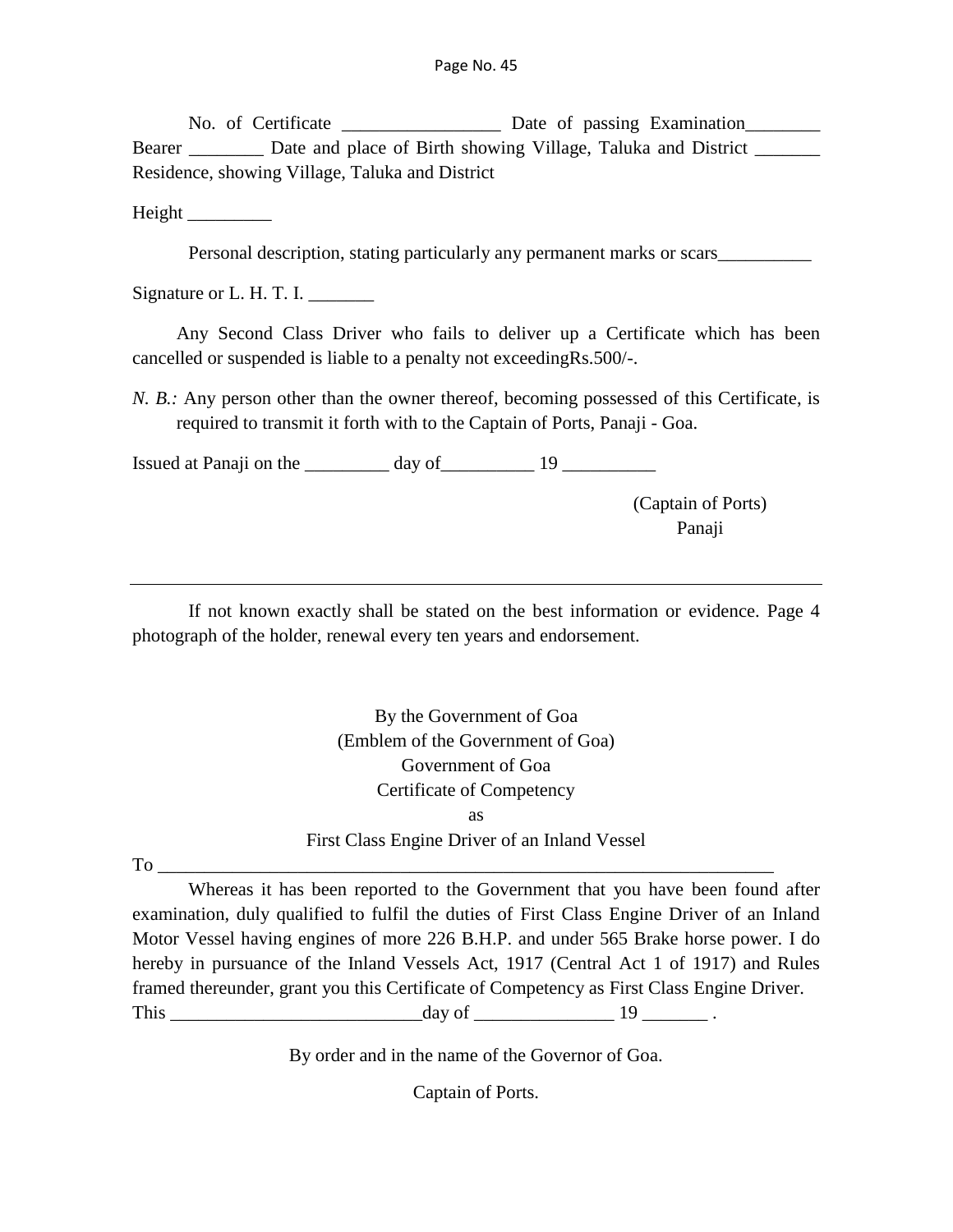Registered at the Office of the Captain of Ports, Panaji – Goa

(on the reverse)

Page- 2

No. of Certificate **Date Of passing Examination** Bearer Date and place of Birth showing Village, Taluka and District \_\_\_\_\_\_\_\_\_ Residence, showing Village, Taluka and District

Height \_\_\_\_\_\_\_\_\_

Personal description, stating particularly any permanent marks or scars\_\_\_\_\_\_\_\_\_\_

Signature or L. H. T. I.

Any First Class Driver who fails to deliver up a Certificate which has been cancelled or suspended is liable to a penalty not exceedingRs.500/-.

*N. B.:* Any person other than the owner thereof, becoming possessed of this Certificate, is required to transmit it forth with to the Captain of Ports, Panaji - Goa.

Issued at Panaji on the  $\frac{1}{2}$  day of  $\frac{1}{2}$  19

(Captain of Ports) Panaji

If not known exactly shall be stated on the best information or evidence. Page 4 photograph of the holder, renewal every ten years and endorsement.

> By the Government of Goa (Emblem of the Government of Goa) Government of Goa Certificate of Competency as Inland Engineer of an Inland Vessel

To \_\_\_\_\_\_\_\_\_\_\_\_\_\_\_\_\_\_\_\_\_\_\_\_\_\_\_\_\_\_\_\_\_\_\_\_\_\_\_\_\_\_\_\_\_\_\_\_\_\_\_\_\_\_\_\_\_\_\_\_\_\_\_\_\_\_

Whereas it has been reported to the Government that you have been found after examination, duly qualified to fulfil the duties of Inland Engineer of an Inland Motor Vessel, having engines of 565 and above B.H.P. I do hereby in pursuance of the Inland Vessels Act, 1917 (Central Act 1 of 1917) and Rules framed there under, grant you this Certificate of Competency as First Class Engine Driver.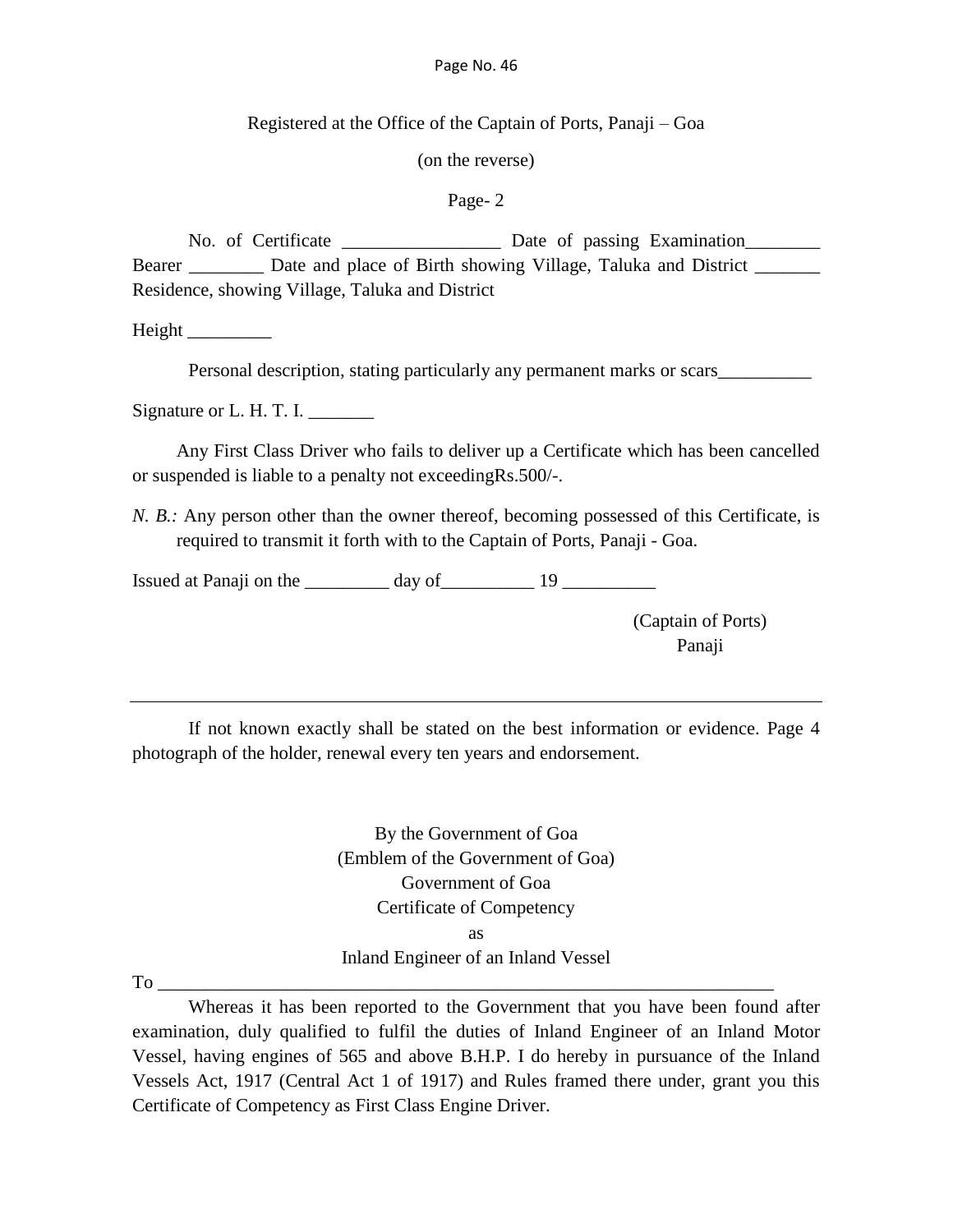This day of  $\frac{19}{2}$ .

By order and in the name of the Governor of Goa.

Captain of Ports.

Registered at the Office of the Captain of Ports, Panaji – Goa

(on the reverse)

Page- 2

No. of Certificate \_\_\_\_\_\_\_\_\_\_\_\_\_\_\_\_\_\_\_ Date of passing Examination\_\_\_\_\_\_\_\_\_ Bearer \_\_\_\_\_\_\_\_ Date and place of Birth showing Village, Taluka and District \_\_\_\_\_\_\_ Residence, showing Village, Taluka and District

Height \_\_\_\_\_\_\_\_\_

Personal description, stating particularly any permanent marks or scars\_\_\_\_\_\_\_\_\_\_

Signature or L. H. T. I.

Any Engineer who fails to deliver up a Certificate which has been cancelled or suspended is liable to a penalty not exceedingRs.500/-.

*N. B.:* Any person other than the owner thereof, becoming possessed of this Certificate, is required to transmit it forth with to the Captain of Ports, Panaji - Goa.

Issued at Panaji on the  $\frac{19}{2}$ 

(Captain of Ports) Panaji

If not known exactly shall be stated on the best information or evidence. Page 4 photograph of the holder, renewal every ten years and endorsement.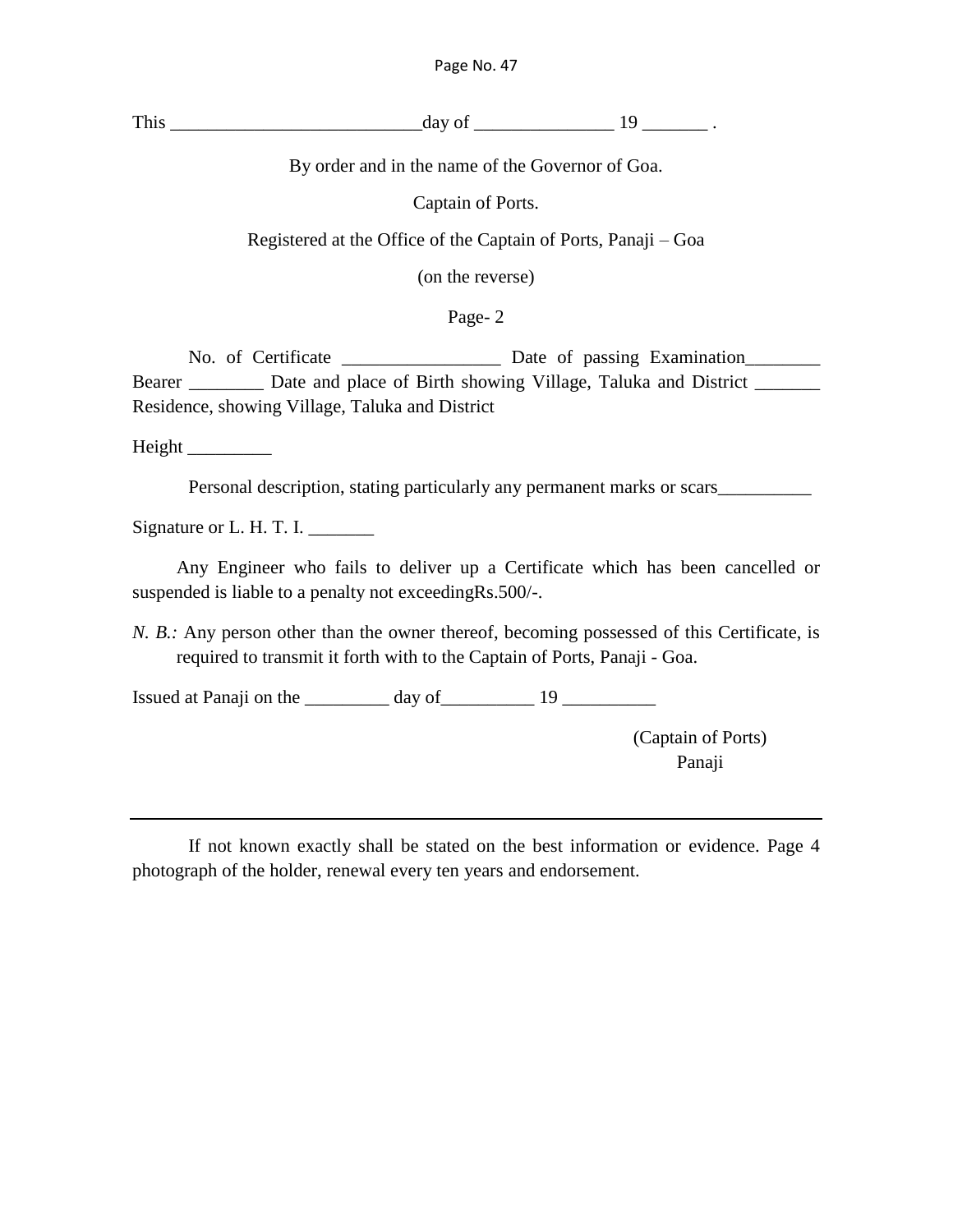Form No. 1

Rotation No.

Application

(See rule 4) Emblem of the Government of Goa

Government of Goa

For an

INLAND CERTIFICATE OF COMPETENCY

as

MASTER, SERANG, SECOND CLASS ENGINE DRIVER, FIRST CLASS ENGINE DRIVER AND INLAND ENGINEER.

*Note:*-Divisions (A), (B), (C), (D) and (F) of this paper arc to be filled up by the Applicant and handed to the Captain of Ports, with his Testimonials and former Certificates.

| Name in full              |                                           |  |      | <b>Permanent Address</b>                    | Nationality<br>3 |                                      |  |  |  |
|---------------------------|-------------------------------------------|--|------|---------------------------------------------|------------------|--------------------------------------|--|--|--|
|                           |                                           |  |      |                                             |                  |                                      |  |  |  |
|                           | Date of birth                             |  |      |                                             | Place of birth   |                                      |  |  |  |
| Day                       | Month                                     |  | Year | Town/Village                                |                  | Country                              |  |  |  |
| 4                         | 5.                                        |  | 6    |                                             |                  | 8                                    |  |  |  |
|                           |                                           |  |      |                                             |                  |                                      |  |  |  |
| Previous attempts, if any |                                           |  |      |                                             |                  | Whether any application for          |  |  |  |
| 9                         |                                           |  |      | (B)                                         |                  | certificate of Competency is pending |  |  |  |
|                           |                                           |  |      | <b>Particulars of previous Certificates</b> |                  | 10                                   |  |  |  |
|                           |                                           |  |      | (if any)                                    |                  |                                      |  |  |  |
| No.                       | Grade                                     |  |      | Where issued                                | Date of issue    | CDCNo.                               |  |  |  |
| 11                        | 12                                        |  |      | 13                                          | 14               | 15                                   |  |  |  |
|                           |                                           |  |      |                                             |                  |                                      |  |  |  |
|                           | (C)<br>Certificate of competency required |  |      |                                             |                  |                                      |  |  |  |
|                           |                                           |  |      | 16                                          |                  |                                      |  |  |  |
|                           |                                           |  |      |                                             |                  |                                      |  |  |  |
|                           |                                           |  |      |                                             |                  |                                      |  |  |  |

(A) Name etc. of Applicant

(D)

Declaration to be made by Applicant

*Take Notice:-*Any person who makes, procures to be made assists in making any false representation for the purpose of obtaining for himself or any other person a Certificate of Competency is for each offence liable to be punished as for a misdemeanour.

> I do hereby declare that the particulars contained in divisions *(A),* (8), (C) and (F) of this Form are correct and true to the best of my knowledge and belief; and that the PAPERS enunerated in division (F) and sent with this Form arc true and genuine documents given and signed by the persons whose names appear on them.

And make this declaration conscientiously believing it to be true.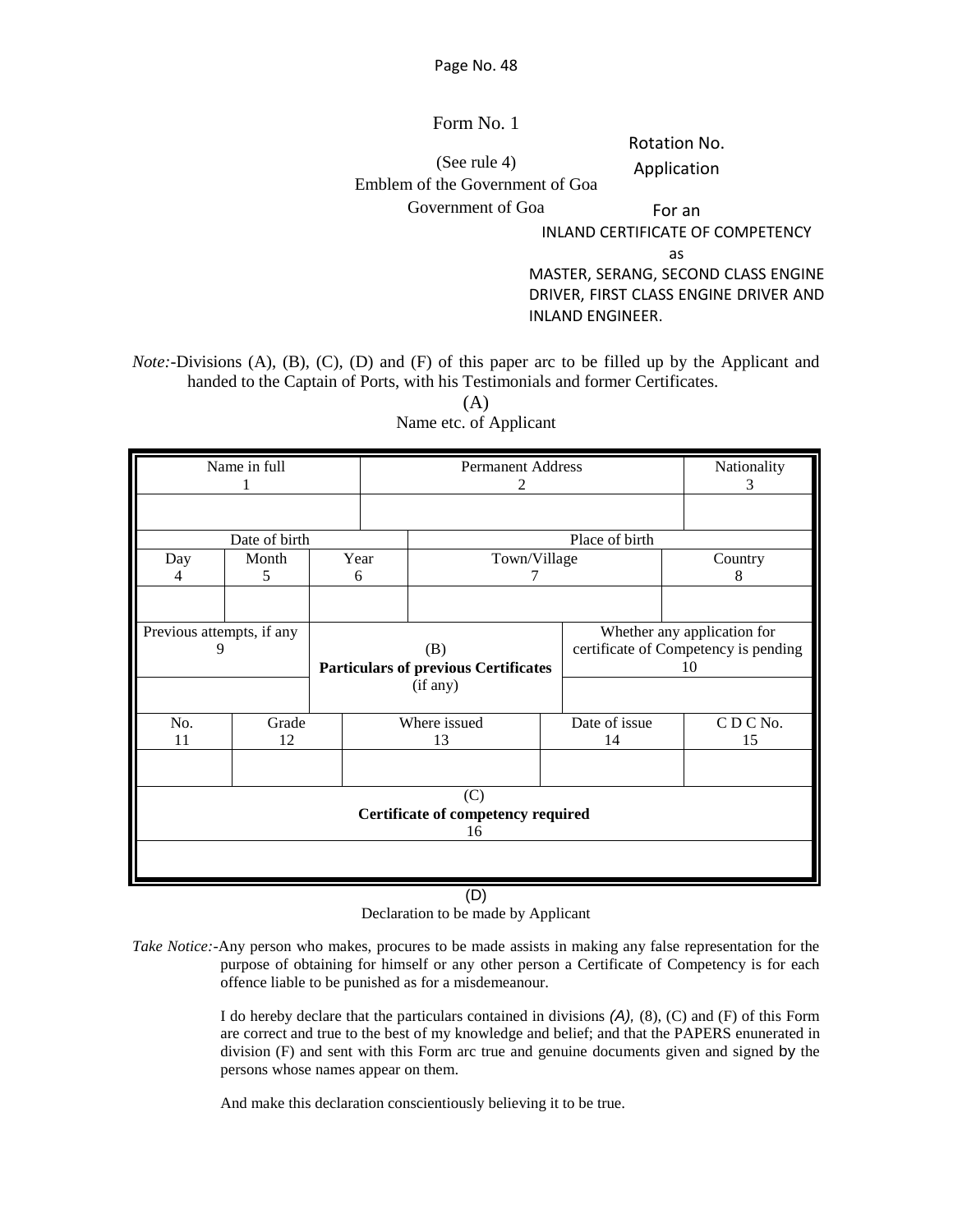Date this \_\_\_\_\_\_\_\_\_\_\_\_\_\_\_\_\_\_\_ day of \_\_\_\_\_\_\_\_\_\_\_ 19 \_\_\_\_\_\_\_

\_\_\_\_\_\_\_\_\_\_\_\_\_\_\_\_\_\_\_\_\_\_\_\_\_ (Signature of Applicant)

(E) **Receipt of Fee**

| Amount received | Date of receipt |       |            | Office at which received |  |  |
|-----------------|-----------------|-------|------------|--------------------------|--|--|
|                 | ⊅av             | Month | Year<br>20 |                          |  |  |
|                 |                 |       |            |                          |  |  |

The declaration marked (I) above was signed in my presence and the Fee named in Division (E) has been received by me.

*Captain of Ports.*

List of Testimonials and Statement of service

(The Testimonials to be numbered consecutively according to the number given in column 21 below)

|                         |                                                             |             |                            |      |                      |                     | Service of Applicant |                   |      |        | Initials of       |          |                               |
|-------------------------|-------------------------------------------------------------|-------------|----------------------------|------|----------------------|---------------------|----------------------|-------------------|------|--------|-------------------|----------|-------------------------------|
|                         |                                                             |             |                            |      |                      |                     |                      | Time in each ship |      |        |                   | Verifier |                               |
|                         | Ship's Name                                                 |             | Port of<br>Registry &      |      |                      |                     |                      |                   |      |        | Repairs<br>Lay up |          |                               |
| No. Testimonials if any |                                                             | Horse Power | Official<br><b>Numbers</b> | Rank | Date of Commencement | Date of Termination | Years                | Months            | Days | Months | Days              | Remarks  | In Captain of<br>Ports Office |
| 22                      | 23                                                          | 24          | 25                         | 26   | 27                   | $28\,$              | 29                   | 30                | 31   | 32     | 33                | 34       | 35                            |
|                         |                                                             |             |                            |      |                      |                     |                      |                   |      |        |                   |          |                               |
|                         | Total Service<br>Time served for which Certificates are now |             |                            |      |                      |                     |                      |                   |      |        |                   |          |                               |
|                         | produced.                                                   |             |                            |      |                      |                     |                      |                   |      |        |                   |          |                               |
|                         | Time served for which no Certificates are                   |             |                            |      |                      |                     |                      |                   |      |        |                   |          |                               |
|                         |                                                             |             |                            |      |                      |                     |                      |                   |      |        |                   |          |                               |

*(Signature of applicant)*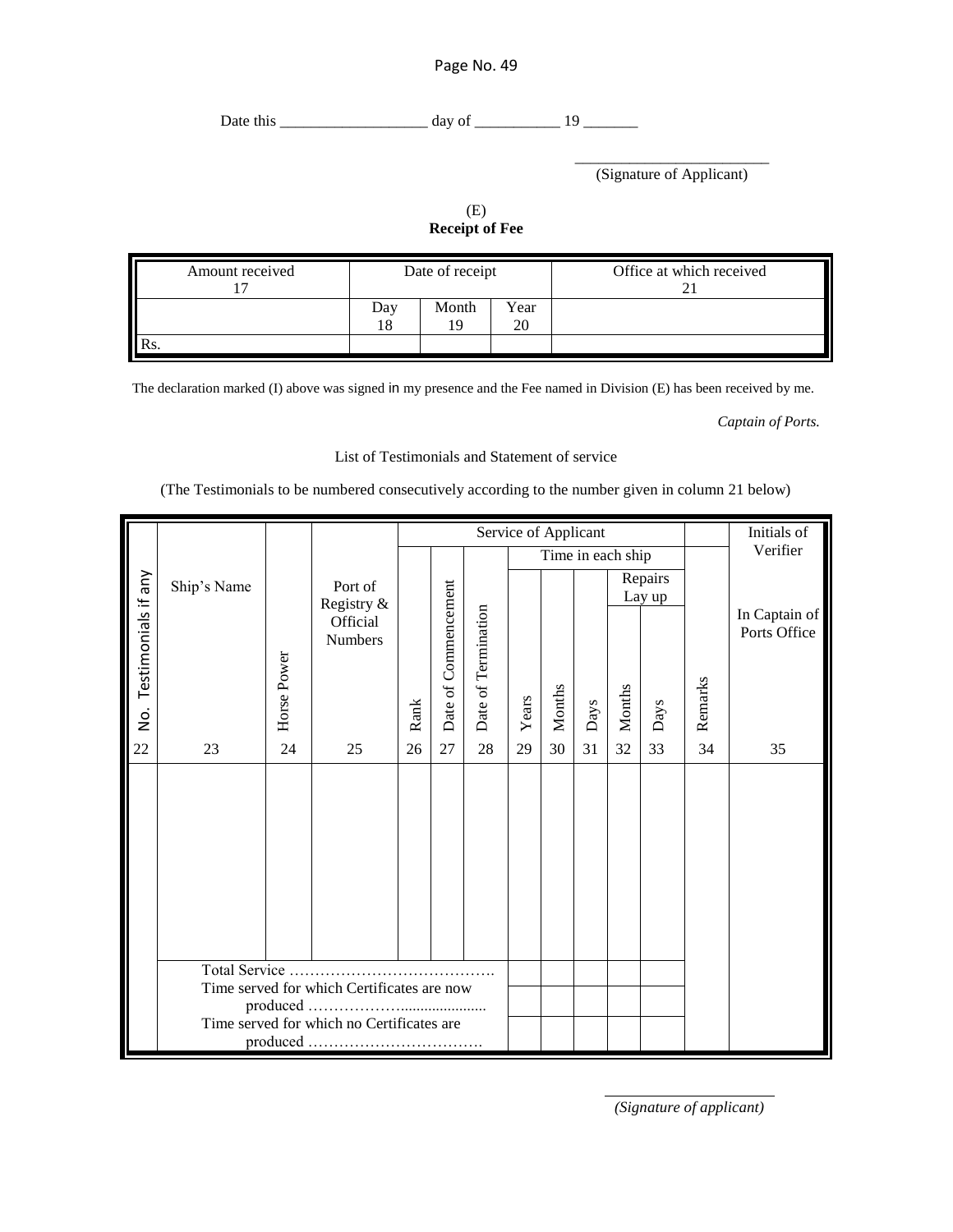### (G) **Certificate of Examiners**

*Note:* · Examiners should fill up Division (G) and in all cases as soon as possible forward this Paper along with testimonials and previous Certificates to the Captain of Ports, Panaji.

|            |       | Date and Place of Verification | Certificate of Competency to be issued |  |  |
|------------|-------|--------------------------------|----------------------------------------|--|--|
| Date<br>36 | Place | Form and Colour Vision         |                                        |  |  |
|            |       |                                |                                        |  |  |

| (H)                                      |
|------------------------------------------|
| <b>Personal Description of Applicant</b> |

| Height | Complexion | Personal Marks of<br>Peculiarities, if any | Colour of |      |  |  |
|--------|------------|--------------------------------------------|-----------|------|--|--|
| Inches | 42         |                                            | Hair      | Eyes |  |  |
| 41     |            |                                            | 44        | 45   |  |  |
|        |            |                                            |           |      |  |  |
|        |            |                                            | 43        |      |  |  |

I hereby certify that the particulars contained in Division (G) are correct.

|            | This Form and the Testimonials are forwarded to the Captain of Ports. |  |
|------------|-----------------------------------------------------------------------|--|
| Dated this | day of                                                                |  |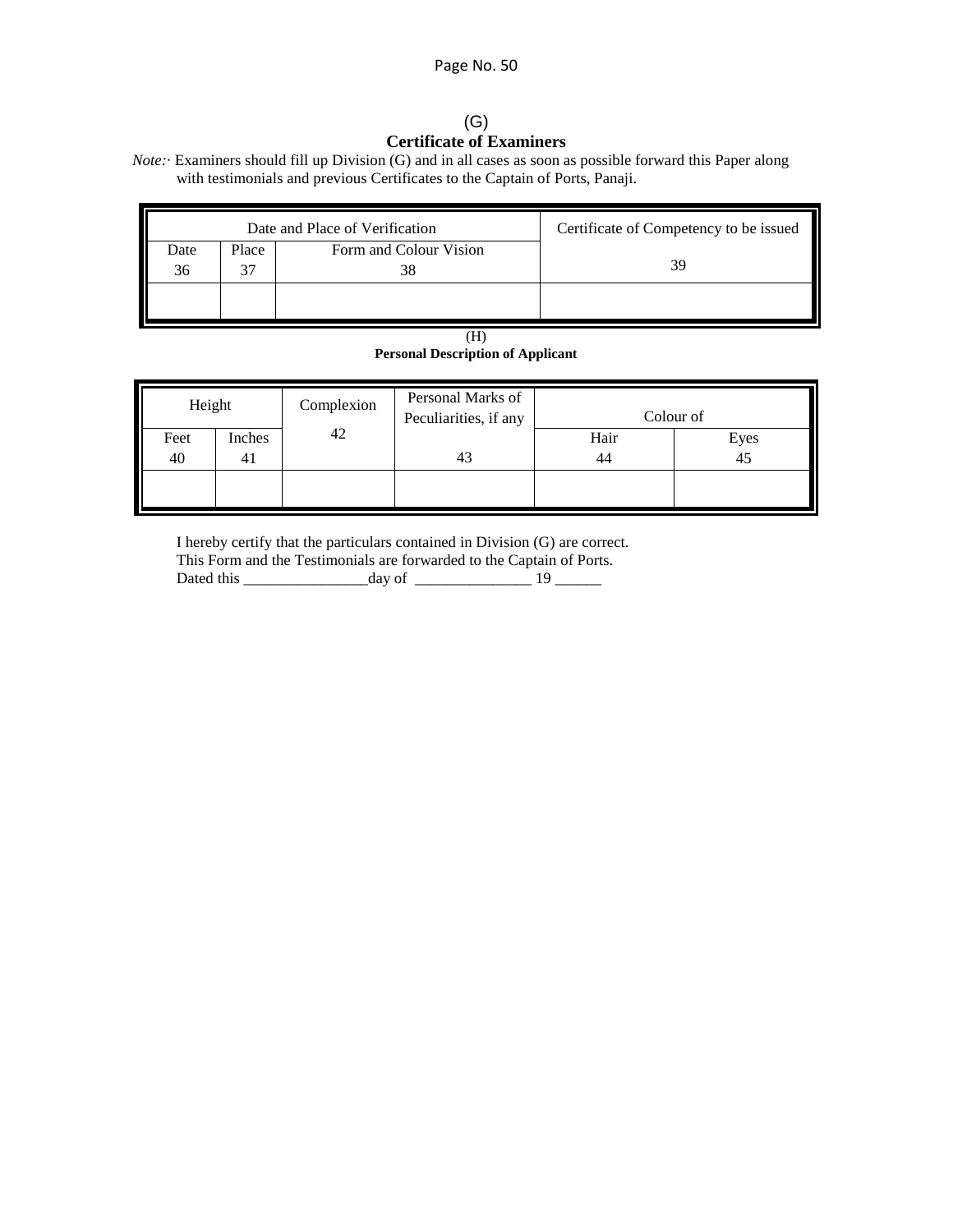| Photograph               |                                       | Government of Goa<br>Office of the Captain of Ports<br>Panaji - Goa<br>Form No. $2(a)$                                                                                  |
|--------------------------|---------------------------------------|-------------------------------------------------------------------------------------------------------------------------------------------------------------------------|
| Examiner's Authority No. |                                       | Rotation No.                                                                                                                                                            |
|                          |                                       | The below named candidate was declared successful in the Examination held at<br>Mormugao, Goa on _______________ for grant of the following Certificate of Competency:- |
|                          |                                       | <b>Serang/ Master Second Class /Master First Class</b>                                                                                                                  |
| Name:                    |                                       |                                                                                                                                                                         |
| Date of Birth:           |                                       |                                                                                                                                                                         |
|                          | Height: $\_\_\_\$ mts. $\_\_\_\$ cms. |                                                                                                                                                                         |
| Colour of eyes:          |                                       |                                                                                                                                                                         |
| <b>Identification</b>    |                                       | mark:                                                                                                                                                                   |
|                          | L T.1. and Signature of Applicant:    |                                                                                                                                                                         |
|                          |                                       |                                                                                                                                                                         |
|                          |                                       |                                                                                                                                                                         |
|                          |                                       |                                                                                                                                                                         |
|                          |                                       |                                                                                                                                                                         |

*Signature of Examiner*

*N. B.:* This Examiner's Authority must be carefully preserved by the holder and must be surrendered when required, in exchange for Certificate of Competency.

*Signature of Deputy Captain of Ports*

Mormugao- Goa.

Government of Goa Office of the Captain of Ports Panaji - Goa

---------------

Photograph

 $\Gamma$ 

٦

Form No. 2(b)

Examiner's Authority No. **Rotation No.** Rotation No.

The below named candidate was declared successful in the Examination held at Mormugao, Goa on \_\_\_\_\_\_\_\_\_\_\_\_\_\_ for grant of the following Certificate of Competency:-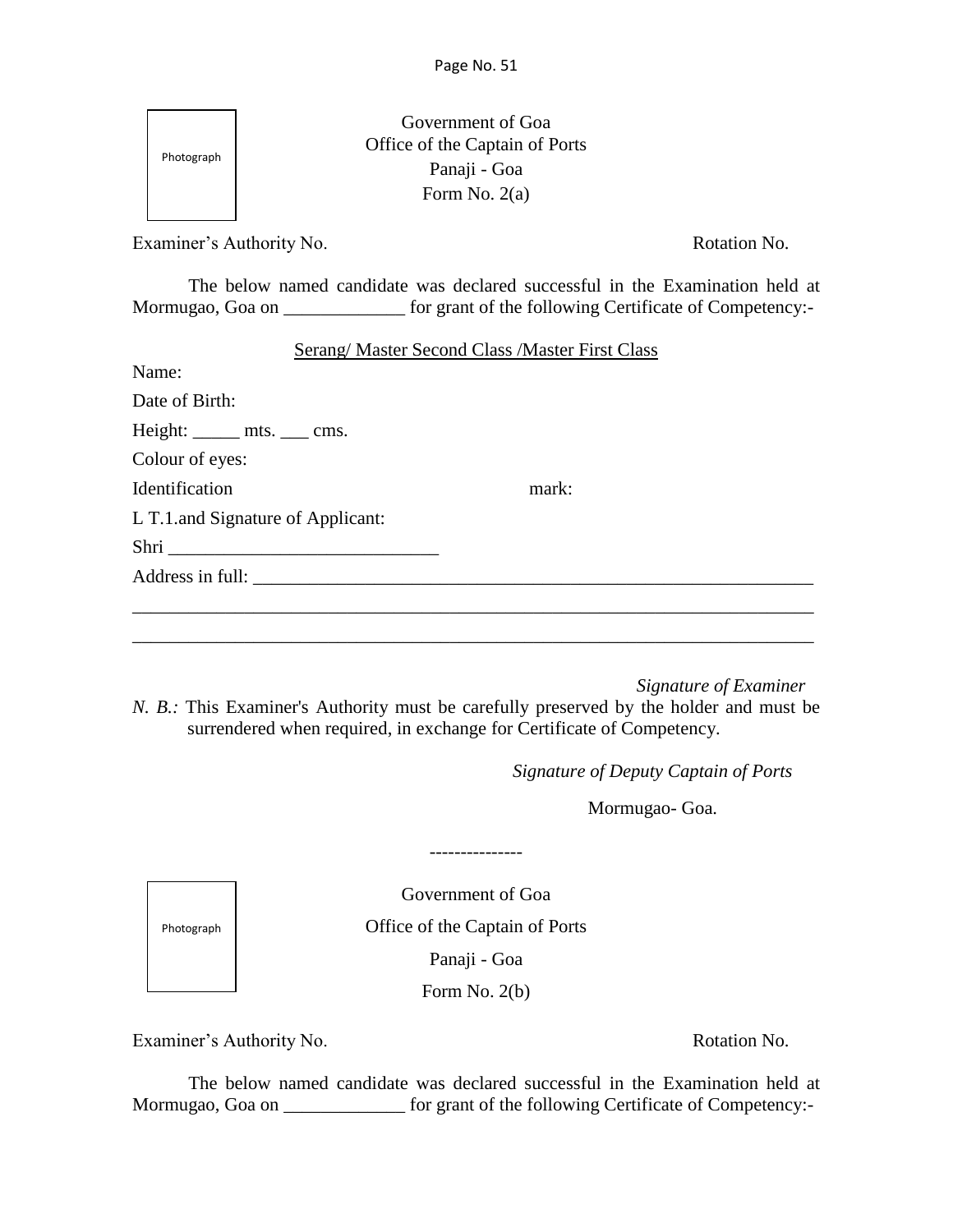### 2nd Class Engine Driver/1stClass Engine Driver/Inland Engineer

| Name:                              |       |
|------------------------------------|-------|
| Date of Birth:                     |       |
| Height: ______ mts. ____ cms.      |       |
| Colour of eyes:                    |       |
| Identification                     | mark: |
| L T.1. and Signature of Applicant: |       |
| Shri                               |       |
|                                    |       |
|                                    |       |
|                                    |       |

*Signature of Examiner N. B.:* This Examiner's Authority must be carefully preserved by the holder and must be surrendered when required, in exchange for Certificate of Competency.

\_\_\_\_\_\_\_\_\_\_\_\_\_\_\_\_\_\_\_\_\_\_\_\_\_\_\_\_\_\_\_\_\_\_\_\_\_\_\_\_\_\_\_\_\_\_\_\_\_\_\_\_\_\_\_\_\_\_\_\_\_\_\_\_\_\_\_\_\_\_\_\_\_

*Signature of Deputy Captain of Ports*

Mormugao- Goa.

--------------- Emblem of the Government of Goa Form No.3

Part of Rotation No. Date: 19

#### SIGHT TEST

Issued by

### The Government of Goa

*Note for the Examiner:-*A report to be sent to the Captain of Ports on this Form in each case in which a Candidate does not pass the tests for Form or Colour Vision. The Examiner should pay strict attention to the instructions laid down for his guidance in Appendix A. Candidates must not be examined in the colour vision test until they have passed the Form Vision test.

Name, etc. of Candidate

(1) Christian names at full length.

(2) Surname.

(3) Date of Birth.

(4) Place of Birth.

(5) If Candidate has served at sea, state:-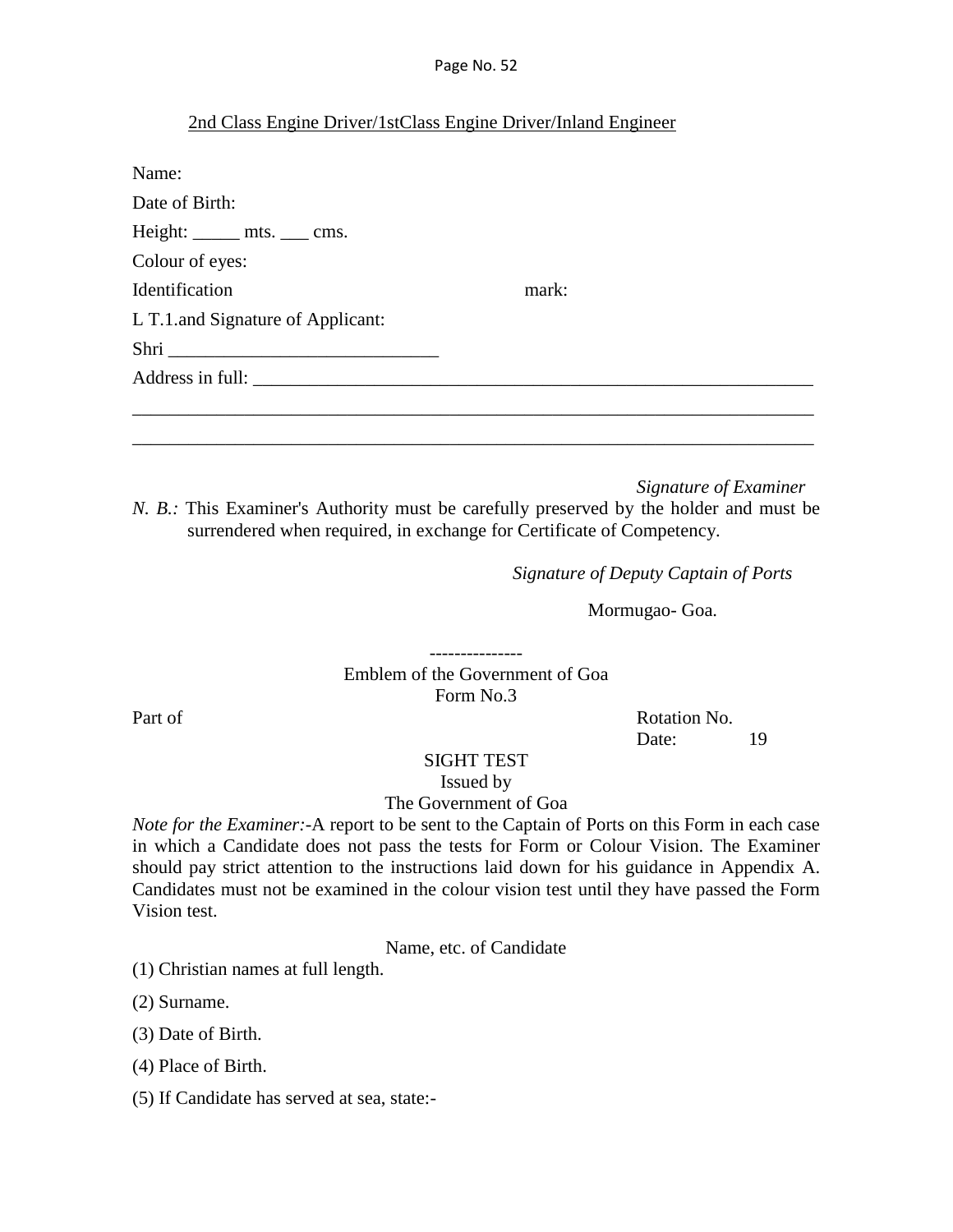(i) No. of years.

(ii) Presenting Rating and No. and Grade of Certificate (if any)

(6) If Candidate has not served at sea, state:-

(i) If about to go to sea.

(ii) In what capacity.

If candidate has been previously examined the Sight Tests, here state when and where the last examination took place and insert "passed", "Failed" or "Not examined", as the case may be, against each subject:-

(7) Date.

(8) Port.

(9) Form Vision test.

(10) Colour Vision test.

*Present description of Candidate*

(II) Height Metres Centimetres

(12) Complexion

(13) Colour of:-

(i) Hair

(ii) Eyes

(14) Personal Marks or peculiarities, if any.

*Signature of Candidate* Present address

I beg to state that I have reported the Candidate named above as having failed in the test on (a) Form Vision (b) Colour Vision

*Signature of Examiner.*

To, The Captain of Ports, Panaji-Goa.

-----------------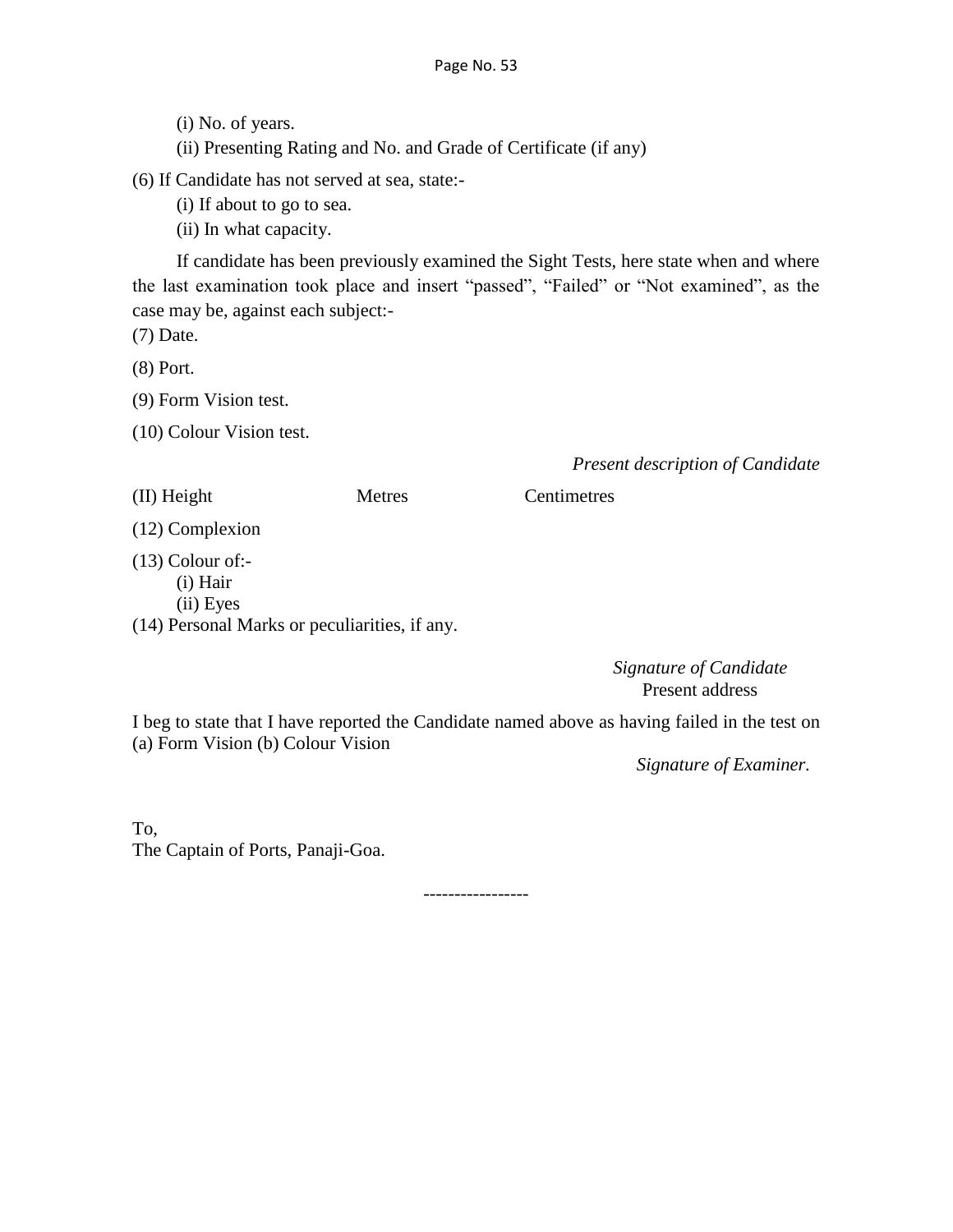## I-Form Vision

(I) Did the Candidate pass or fail in the test Form Vision?

(2) If the Candidate fails to reach the required Standard, the following Table must be filled up and submitted to the Captain of Ports for instruction as to whether the Candidate should be regarded as passed or failed (sec rule 9 and Appendix A.)

| Eyes sheets used             | Number of mistakes in each line of each sheet |            |            |            |            |            |            |  |  |  |
|------------------------------|-----------------------------------------------|------------|------------|------------|------------|------------|------------|--|--|--|
|                              | $1st$ line                                    | $2nd$ line | $3rd$ line | $4th$ line | $5th$ line | $6th$ line | $7th$ line |  |  |  |
|                              |                                               |            |            |            |            |            |            |  |  |  |
| $First$                      |                                               |            |            |            |            |            |            |  |  |  |
| Second                       |                                               |            |            |            |            |            |            |  |  |  |
| Third $\dots\dots\dots\dots$ |                                               |            |            |            |            |            |            |  |  |  |
| Fourth                       |                                               |            |            |            |            |            |            |  |  |  |
|                              |                                               |            |            |            |            |            |            |  |  |  |

\* State whether Candidate used both eyes together or only his better eye.

(3) what was the condition of the light when the Candidate was examined?

II - Colour Vision

(1) Did the Candidate fail or is the case referred in the test for colour Vision?

The Examiner is remined that, if the Candidate fails in this test when ease is referred for consideration, all mistakes (if any), made in the Lantern test should be recorded on, and pieces (about an inch) of the skeins of wool, if any, incorrectly selected by him, or incorrectly left in the heap, a report should be submitted and forwarded together with this form (see rule 9 Appendix A containing the directions for the conduct of this test). Any remarks on this test which the Examiner has to offer should be made in the Report.

General remarks and record of mistakes in Lantern Test.

By order and in the name of the Governor of Goa.

*Capt. A. P. Mascarenhas,* Captain of Ports and Ex-Officio Joint Secretary,

Panaji, 6th November, 1997.